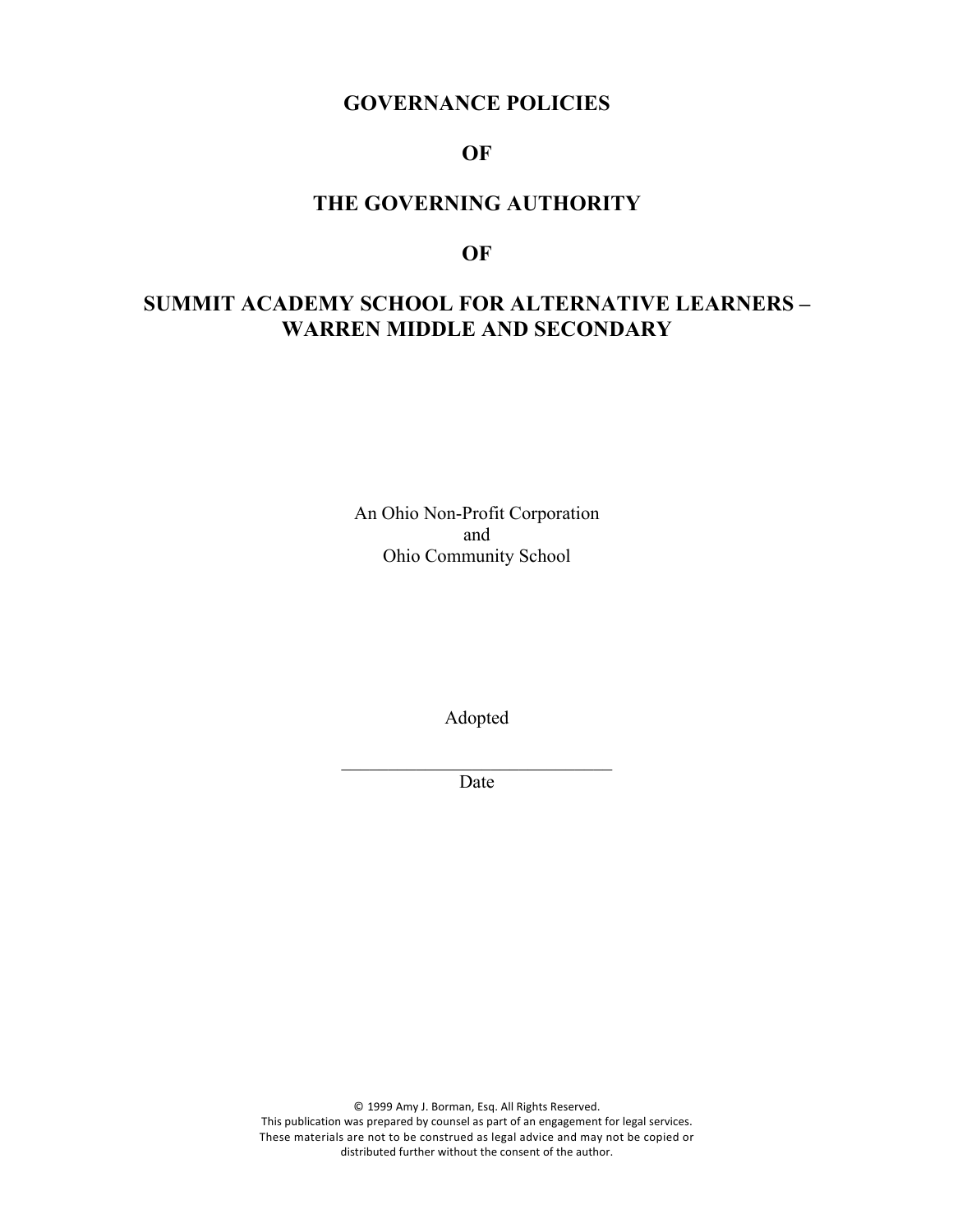## **TABLE OF CONTENTS**

### **IDENTIFICATION/DEFINITIONS**

- Name
- Type of Corporation
- Facility
- Address
- Definitions and Heading

### **POWER AND ETHICS OF BOARD**

- Authority
- Board Powers
- Board Members' Powers
- Ethics and Conflicts Policy
- Complaint/Judicial Powers

### **GENERAL GOVERNANCE**

- Code of Regulations
- Orientation
- Contracts with Sponsor/Fiscal Officer
- Reimbursement/Compensation
- Background Checks of Board Members

#### **BOARD MEETINGS**

- Meetings/Executive Sessions
- Parliamentary Authority
- Voting
- Minutes
- Attendance
- Public Participation at Meetings

#### **GENERAL BOARD DUTIES**

- Review of Policies
- Approval and Monitoring Budget/Bond; Financial Reporting
- Monitoring of Charter Contact
- Reporting Requirements
- Media Policy
- Intentionally Left Blank
- Public Records Policy
	- 147.1 Records Retention and Disposal Policy
- Finances
	- 148.1 Purchasing/Invoicing
	- 148.2 Fixed Asset Policy/Title I and Federal Grant Assets Policy

- 148.3 Audit Committee
- 148.4 Independent Contractors
- 148.5 Annual Financial Report
- 148.6 Credit Cards
- 148.7 Staff Reimbursement
- 148.8 Federal Grants Procurement, Monitoring, and Administration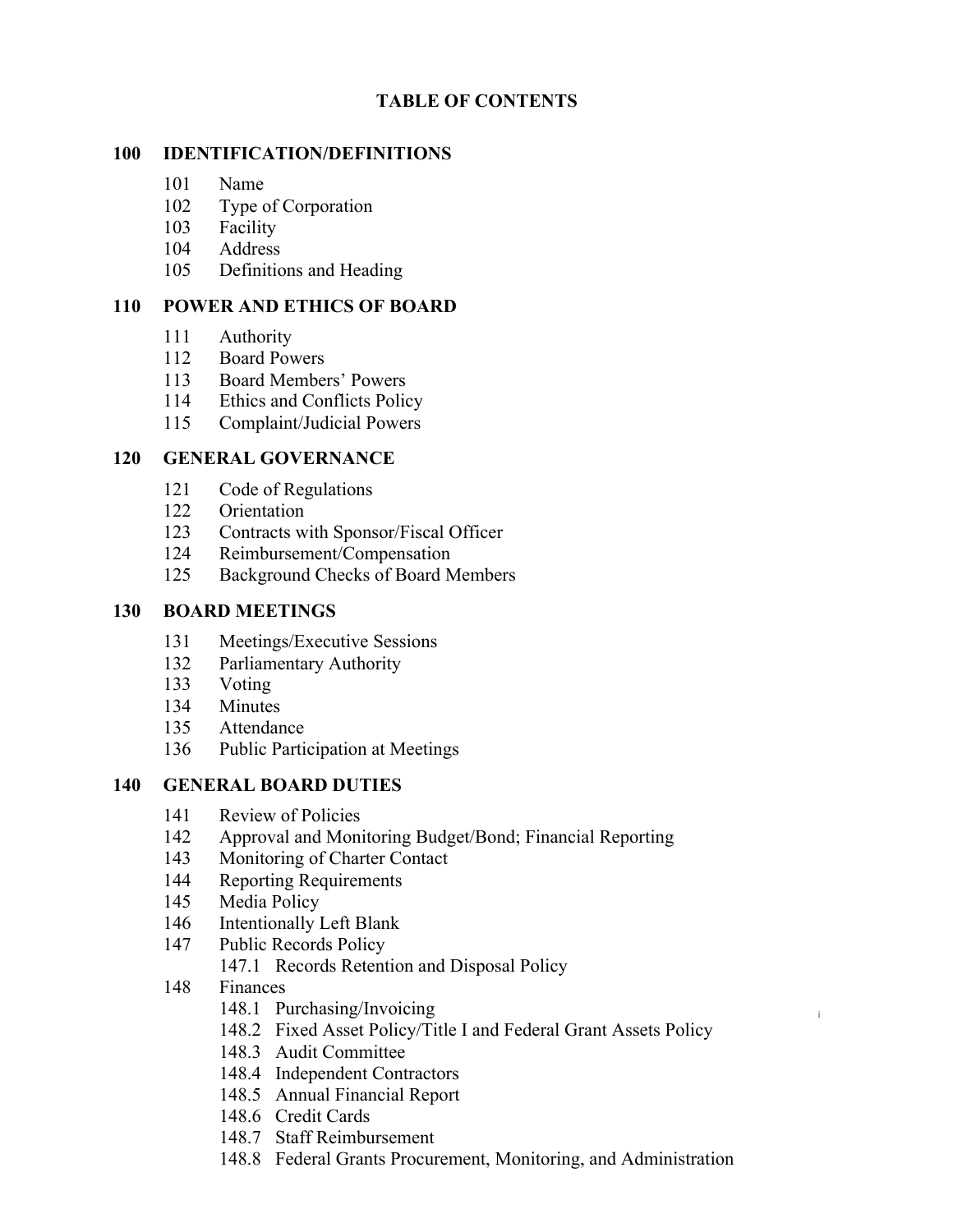149 Use of Cellular Telephones and Other Wireless Technologies

#### **150 ADMINISTRATION/PROGRAM/SCHOOL POLICIES**

- 151 Approval of Management by Management Company
- 152 Board/Principal/Management Company/Fiscal Agent Relationships
- 153 Role of Management Company, if any
- 154 Job Descriptions
- 155 Mission Statement
- 156 Statement of Philosophy
- 157 Insurance
- 158 Curriculum Development
- 159 Development of School Policies

#### **CONTENTS OF APPENDICES**

**i**

Appendix 115-A Complaint Procedure Appendix 121-A Code of Regulations Appendix 145-A Media Release Consent Form Appendix 147-A Public Records Poster Appendix 147-B Request to Redact Personal Information Appendix 147-C Sealed Records Appendix 147.1-A Records Retention Schedule Appendix 148.8-A Methods of Procurement Using Federal Grant Funds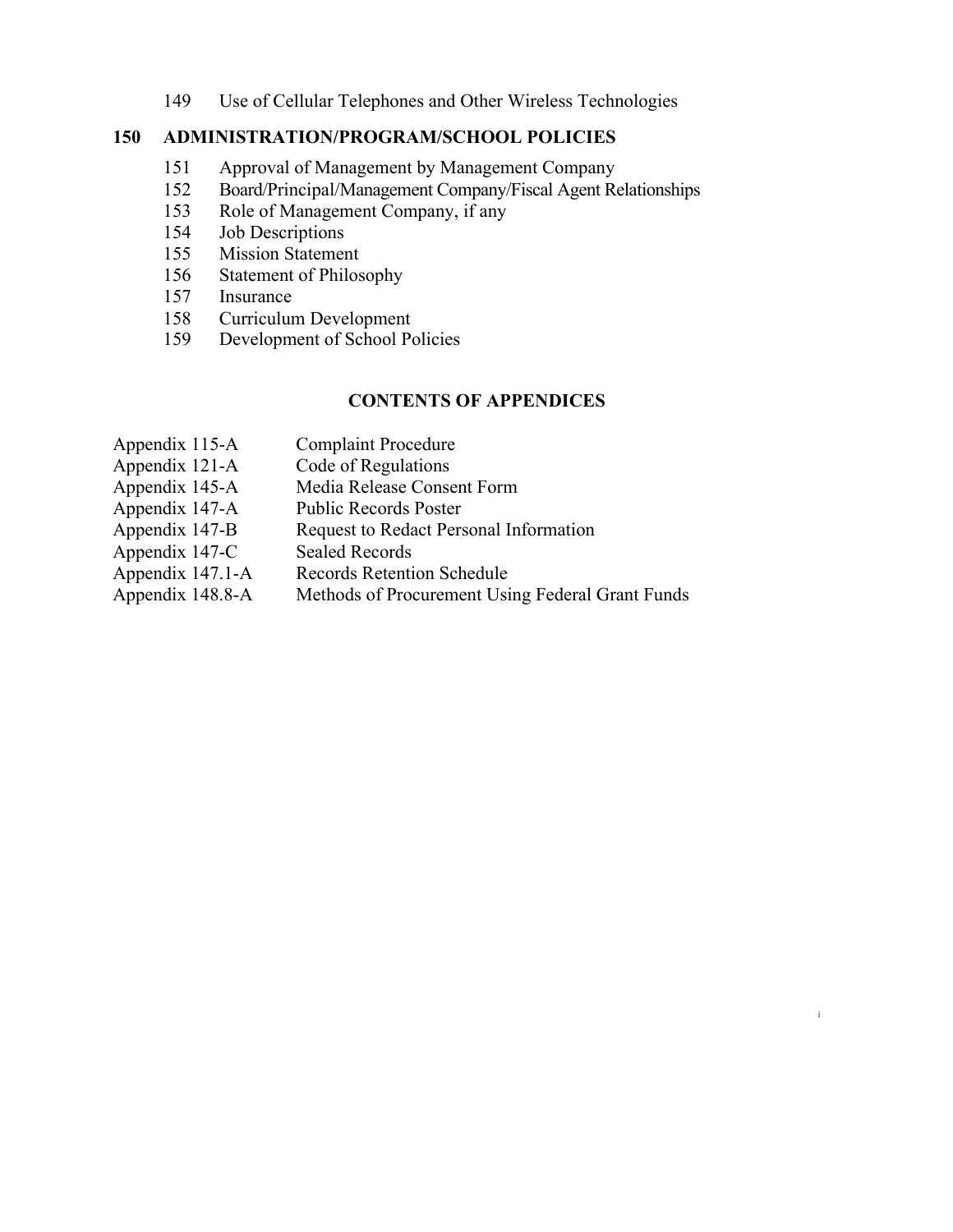## **SECTION 100**

## **IDENTIFICATION/DEFINITIONS**

#### **101 Name**

The School Governing Authority of this Ohio Community School known as Summit Academy School for Alternative Learners – Warren Middle and Secondary shall be referred to herein as the "Governing Authority" or "Board of Directors" or "Board."

### **102 Type of Corporation**

Summit Academy School for Alternative Learners – Warren Middle and Secondary was established as an Ohio non-profit corporation under Chapter 1702 of the Ohio Revised Code  $(R.C. 3314.03(A)(1))$  to operate a community school.

#### **103 Facility**

The physical location of Summit Academy School for Alternative Learners – Warren Middle and Secondary is comprised of a certain area as described in the contract with the authorized Sponsor.

#### **104 Address**

The official address of the Governing Authority shall be 1461 Moncrest Drive NW, Warren, Ohio 44485.

#### **105 Definitions and Headings**

Whenever the following items are used in these policies, they shall have the meaning set forth below:

Board or Governing Authority

The Board of Directors of the Corporation.

#### Charter Contract

The contract ("Contract") between the Sponsor and the School, also known as the Community School Contract.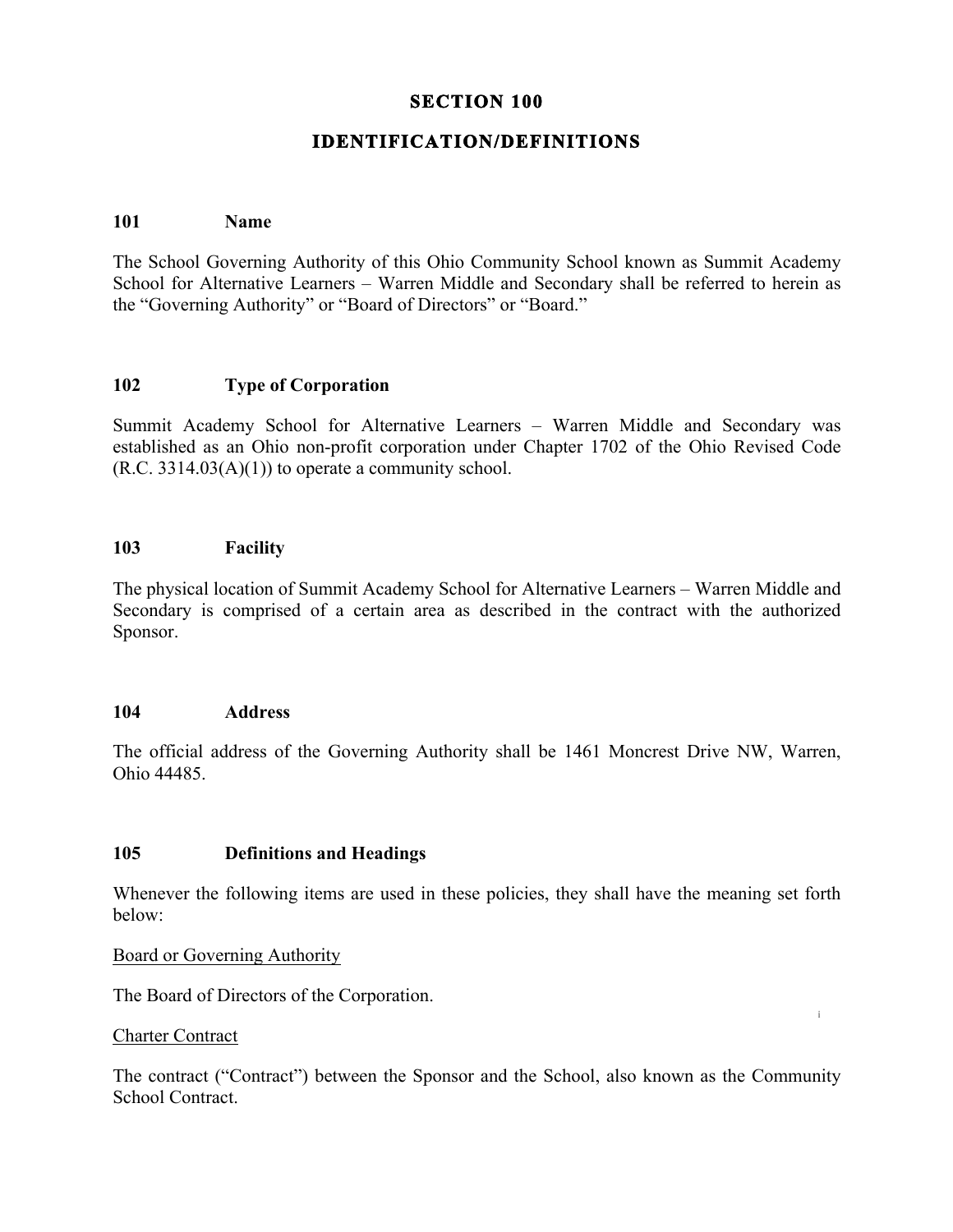### Corporation

The Ohio non-profit corporation known as Summit Academy School for Alternative Learners – Warren Middle and Secondary.

#### Headings

Headings are for convenience only. Headings have no substantive meaning.

#### Management Company

A Company contracted with the Board to manage certain functions of the School, currently Summit Academy Management ("SAM").

### May

This word is used when an action is permitted but not required.

#### Parent

The natural or adoptive parents, or, the party designated by the courts as the legal guardian or custodian of a student. Both parents will be considered to have equal rights unless a court of law decrees otherwise.

### Policy

A general, written statement adopted by the Governing Authority which defines its expectations or position on a particular matter and authorizes appropriate action that must or may be taken to establish and/or maintain those expectations.

#### Principal

The Principal is the highest level person on site at the School facility on a day-to-day basis. Principal also means, to the extent permissible by law, the Principal's designee.

#### School

Summit Academy School for Alternative Learners – Warren Middle and Secondary, sometimes referred to herein as "School."

#### School Property

School Property refers to any property owned, used or leased by the School for School, School extracurricular or School-related events.

**i**

#### School Sponsored Activity or Event

A school sponsored activity or event is any activity or event conducted on or off School property (including School buses and other School-related vehicles) that is sponsored, recognized, or authorized by the School Board and/or State Board of Education.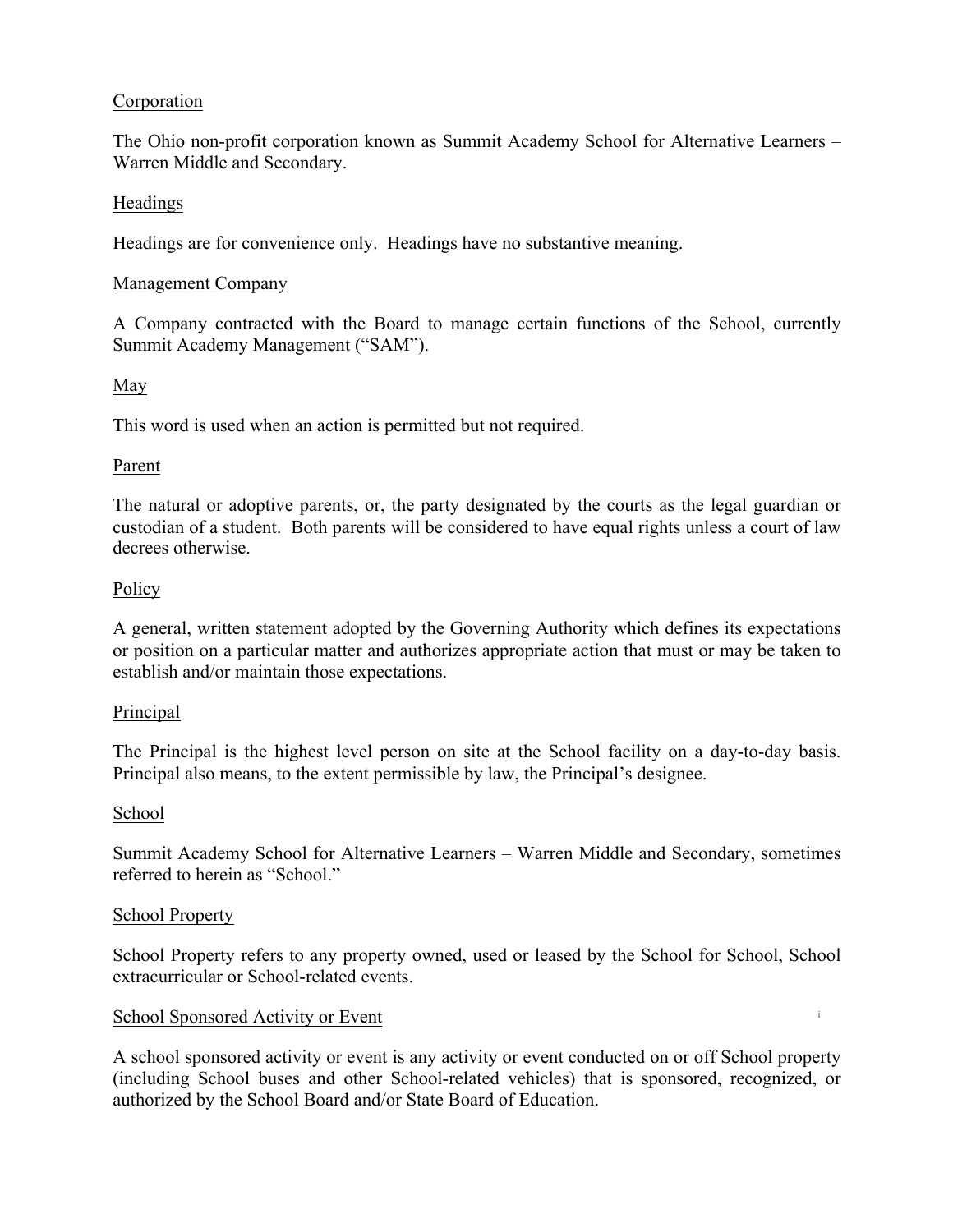### Shall

This word is used when an action is required. The words "will" or "must" also signify a required action.

#### Sponsor

An entity which is approved by the Ohio Department of Education or by statute to sponsor Ohio Community Schools, pursuant to section 3314.02 of the Ohio Revised Code, which has entered into a Contract with the School, pursuant to section 3314.03 of the Ohio Revised Code.

#### Staff or Employee

"Staff' or the words "Staff Member" includes and is interchangeable with the words teacher or administrator or employee. "Employee" means an employee of the Board or of the Management Company.

#### Student

A student is a child who is officially enrolled in the School or a program of the School.

#### Superintendent

Superintendent. The Superintendent is the person acting in the role of Superintendent. Currently, the Chief Academic Officer acts in this role.

## **SECTION 110**

# **POWER AND ETHICS OF BOARD**

#### **111 Authority**

The Board is authorized, constituted and governed by Chapter 3314 of the Revised Code of the State of Ohio (R.C. 3314) and by Chapter 1702 of the Revised Code of the State of Ohio (R.C. 1702). The Board is a private nonprofit corporation and serves a purpose to oversee an Ohio public community school. Its authority is derived from both corporate and public laws which are deemed applicable to its operations.

#### **112 Board Powers**

The Governing Authority may ensure the performance of any act or function that is in compliance with the Ohio Constitution, R.C. Chapter 3314 or Chapter 1702, other statutes applicable to Ohio Community Schools and the Contract entered into with the School's Sponsor.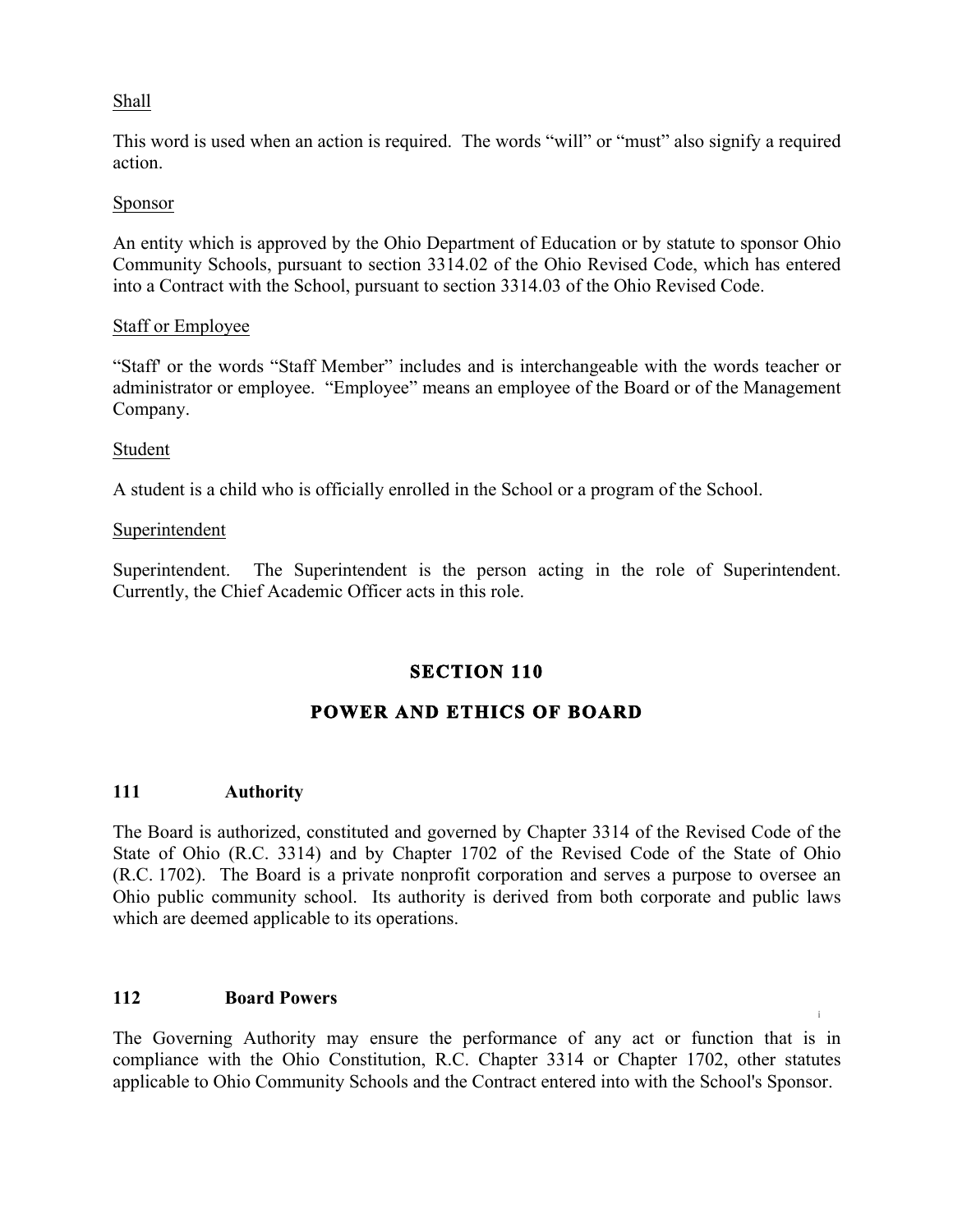## **113 Board Members' Powers**

Board members as individuals do not separately possess the powers that reside in the Board as the Governing Authority of the School.

If in the opinion of the majority of the Board, a Board member's request(s) for facts and information is administratively unreasonable, the administration may withhold said facts or materials until a ruling is made by the Board.

## **114 Ethics and Conflicts Policy**

- **A. General Ethical Behavior**. While serving on the Governing Authority, each Director agrees to:
	- 1. Obey the law and follow and implement the School's policies;
	- 2. Not disclose or use, without appropriate authorization, any information acquired in the course of the Director's duties that is privileged or confidential under the law;
	- 3. Not speak or act for the Board unless granted proper authority;
	- 4. Work with the Board to establish, review and revise effective policies;
	- 5. Delegate authority for administration to School administrators/staff;
	- 6. Make every effort to attend all Board meetings;
	- 7. Become informed on issues before the Board and relating to Community Schools and school choice;
	- 8. Debate matters before the Board, but once voted upon, accept and support the Board's decision; and
	- 9. Act ethically and in conformance with the School's mission and goals.

# **B. Public Officers Ethics and Conflicts Rules - Improper Influence or Use of Authority**.

Ohio law requires that all Board members and School officials, including teachers performing or possessing authority to perform administrative/supervisory functions, comply with these laws.

- anything of value of such character as to manifest a substantial and improper influence 1. Revised Code Section 102.03(D) & (E). A Board member cannot use, or authorize the use of, the authority or influence of his/her office or employment, or solicit or accept upon him/her with respect to his/her duties.
	- a. "Anything of value" includes money and every other thing of value.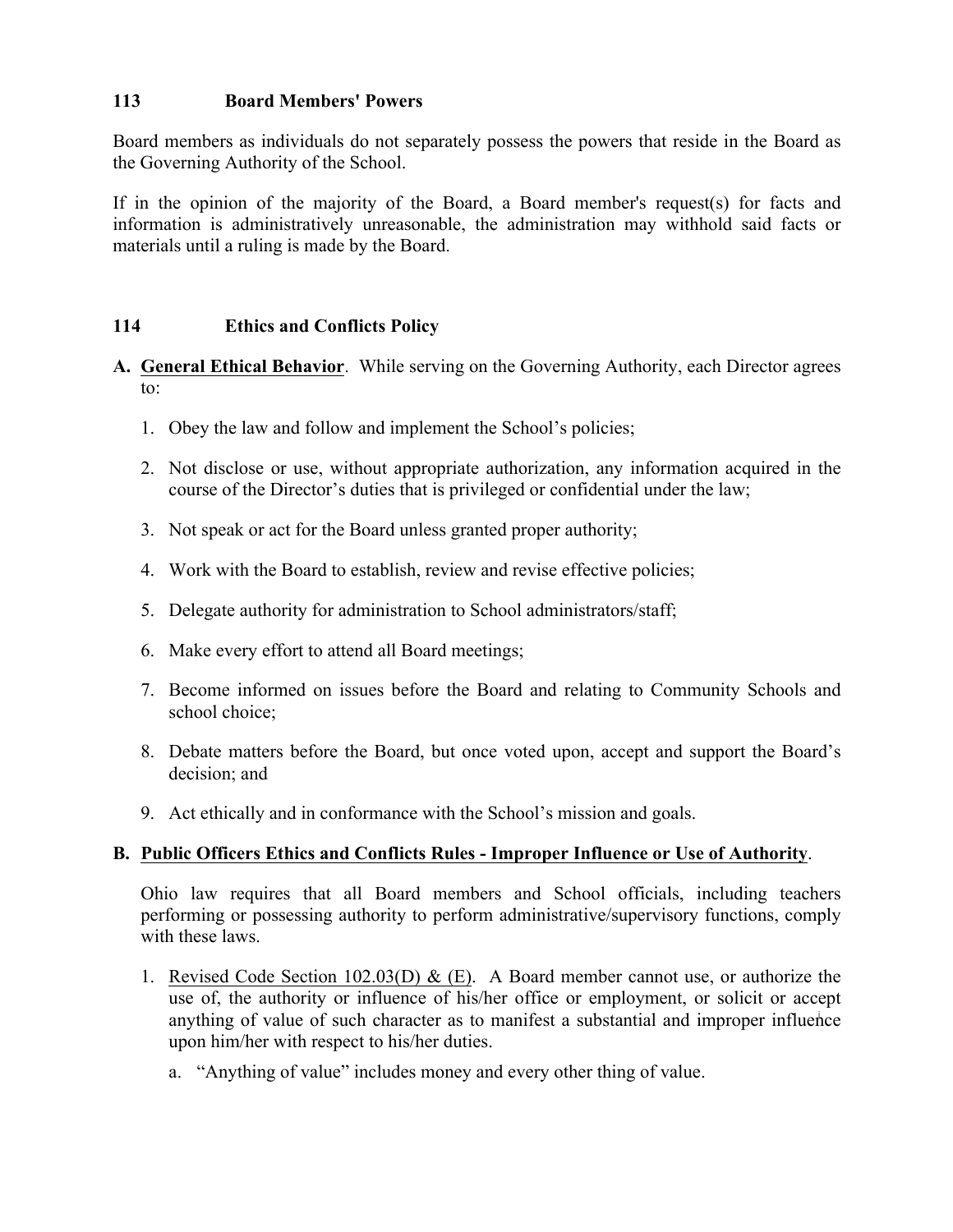- b. A thing of value has an improper character when it is secured from a party interested in matters before, or doing or seeking business with, the community school, its Board or employees, or where it could impair a Board member's objectivity and independence of judgment regarding his/her official actions and decisions.
- c. A Board member shall not participate in matters that will benefit parties with whom he or she has a close family, economic, or business relationship.
- d. **Abstain**. A Board member may avoid a conflict under R.C. 102.03(D) and (E) by abstaining from voting and refraining from discussions or deliberations of the Board regarding the matter. The Board shall follow the procedures set forth in Part E of this policy when presented with a transaction to which R.C. 102.03(D) or (E) applies.
- 2. Revised Code Section 2921.42(A)(1). A Board member cannot authorize or employ the influence of his/her office to secure authorization of any public contract in which he/she, a member of his/her family, or any of his/her business associates has an interest.
	- a. A prohibited interest must be direct and definite and may be either pecuniary or fiduciary in nature.
	- b. **Abstain**. A Board member may avoid a conflict under R.C. 2921.42(A)(1) by abstaining from voting and refraining from discussions or deliberations of the Board regarding the matter. The Board shall follow the procedures of Part D of this policy when considering a situation involving R.C. 2921.42(A)(1).
- 3. Revised Code Section 2921.42(A)(3). A Board member shall not occupy any position of profit in the prosecution of a public contract which she or the community school board authorized, and which was not let by competitive bidding to the lowest and best bidder while the Board member holds a position on the Board or within one year thereafter.
	- a. A Board member occupies a position of profit in a public contract whenever he/she will receive a fee or compensation that is paid from or is dependent upon the contract, or the Board member will receive some other profit or benefit from the contract.
	- b. **Abstention** will not cure an R.C. 2921.42(A)(3) conflict.
	- 4. Revised Code Section 2921.42(A)(4). A Board member cannot have an interest in the profits or benefits of a public contract entered into by or for the use of the community school.
		- a. A Board member has a prohibited interest in the profits or benefits of a public contract if the Board member would financially benefit from the contract, or the Board member has an ownership or fiduciary interest in the entity that is entering into the contract, unless the exception in R.C. 2921.42(C) applies.
		- **i** to the community school as part of a continuing course of dealing established prior to b. For the exception to apply pursuant to R.C. 2921.42(C), the subject of the contract must be necessary supplies or services for the community school, and the supplies or services must be unobtainable elsewhere for the same or lower cost, or be furnished the Board member becoming associated with the community school, and, treatment of the community school must either be preferential to or the same as that accorded to other customers in a similar transaction. Under the exception, the entire transaction conducted at "arms-length" with the Board's full knowledge of the Board member's interest.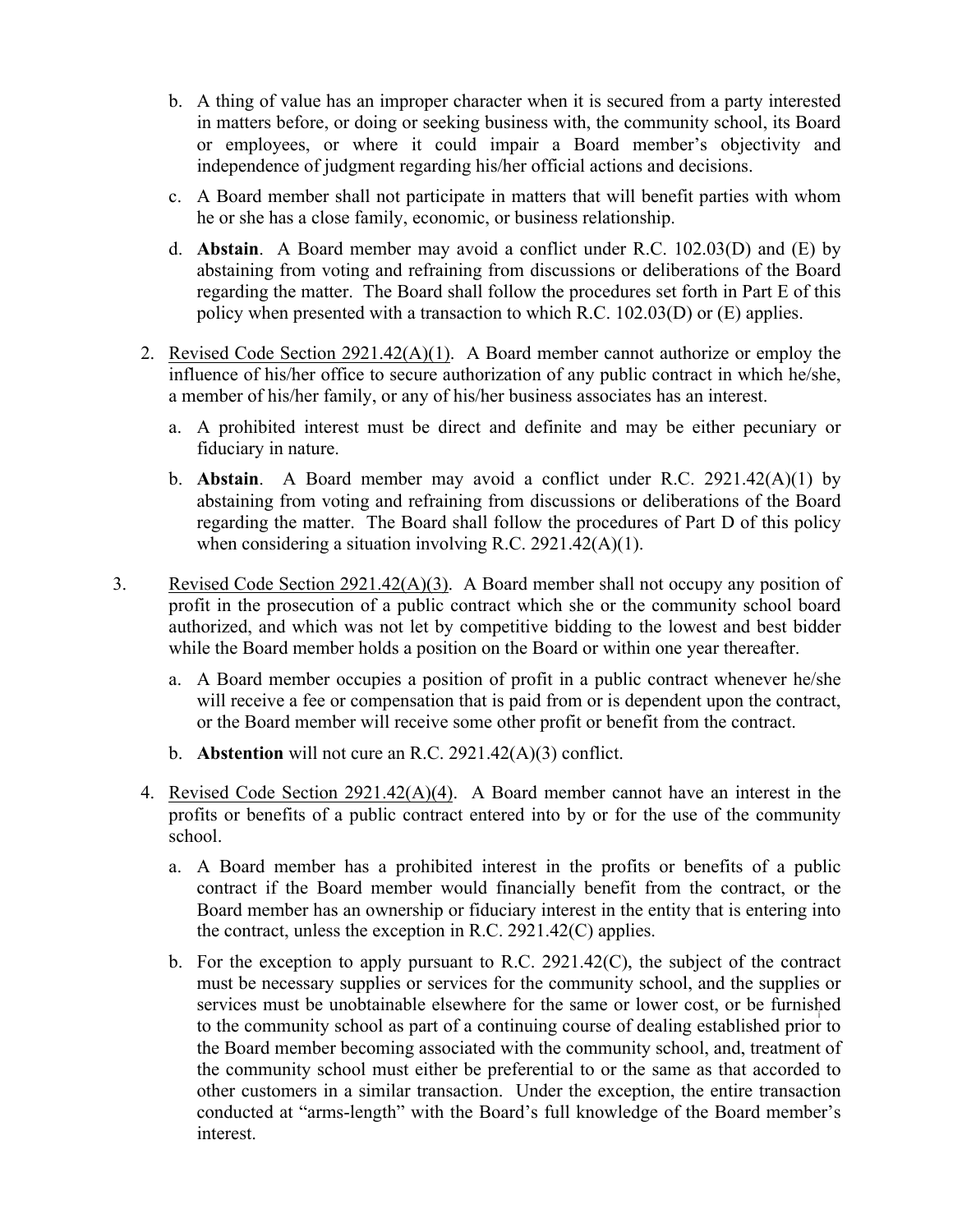- c. Abstention will not cure an R.C.  $2921.42(A)(4)$  conflict unless the exception in R.C. 2921.42(C) applies.
- 5. Revised Code Section 2921.43(A). No public servant may knowingly solicit or accept improper compensation (a) other than as allowed by R.C. 102.03 (G), (H) and (I), to perform their acts, duties or services in their public servant capacity or as a supplement thereof, or, (b) for any additional or greater fees or costs than allowed by law in order to perform their official duties;
- 6. Revised Code Section 2921.43(B). No public servant shall solicit or accept anything of value for their own personal or business use or for the business or personal use of another public servant or party official, in consideration for (a) appointing, securing, maintaining, or renewing the appointment of any person to public office, employment or agency, or, (b) preferring or maintaining a public employee's compensation, duties, placement, location, promotion or other material aspect of employment. A person is not prohibited from making voluntary contributions.
- 7. Revised Code 2921.43(C). No person shall coerce any contribution for the benefit of a political party, campaign committee, legislative campaign fund, political action committee or political contributing entity, in consideration for (a) appointing, securing, maintaining or renewing the appointment of any person to any public office, employment or agency, or (b) preferring or maintaining the status of any public employee's compensation, duties, placement, location, promotion or other material aspects of employment. Coercion need not actually cause or prohibit any action from actually occurring. A person is not prohibited from making voluntary contributions.
- 8. Revised Code Section 2921.44. A fiscal officer shall be disqualified from serving as a public official for four years after being found guilty of dereliction of duty in Ohio and, also prohibited from holding a public office until all restitution or repayment required by a court has been satisfied. Dereliction of duty may include (a) recklessly creating a deficiency, incurring a liability, or expending a greater sum than is appropriated by the general assembly for the use in any one year for the entity to which the public official is connected; or, (b) recklessly failing to perform a duty expressly imposed or forbidden by law with respect to the public servant's office.
- **C. Excess Benefit Transaction**. Internal Revenue Code Section 4958 provides for an excise tax that is imposed on a "disqualified person" who enters into an "excess benefit transaction" with the School. The tax may be imposed on members of management who approve the transaction. A transaction is an "excess benefit transaction" if the School pays more than fair market value for goods or services.
	- 1. "Disqualified person" includes:
		- **i** a. A person in a position to exercise substantial influence over the affairs of the School at any time during a five year period ending on the date of the transaction;
		- b. A member of the family of a person described in a, above;
		- c. A corporation or other entity in which persons described in a and b, above, have a 35% or greater voting or ownership interest; and
		- d. Any person having a relationship described in a, b, or c above with a company that has contracted to manage the School.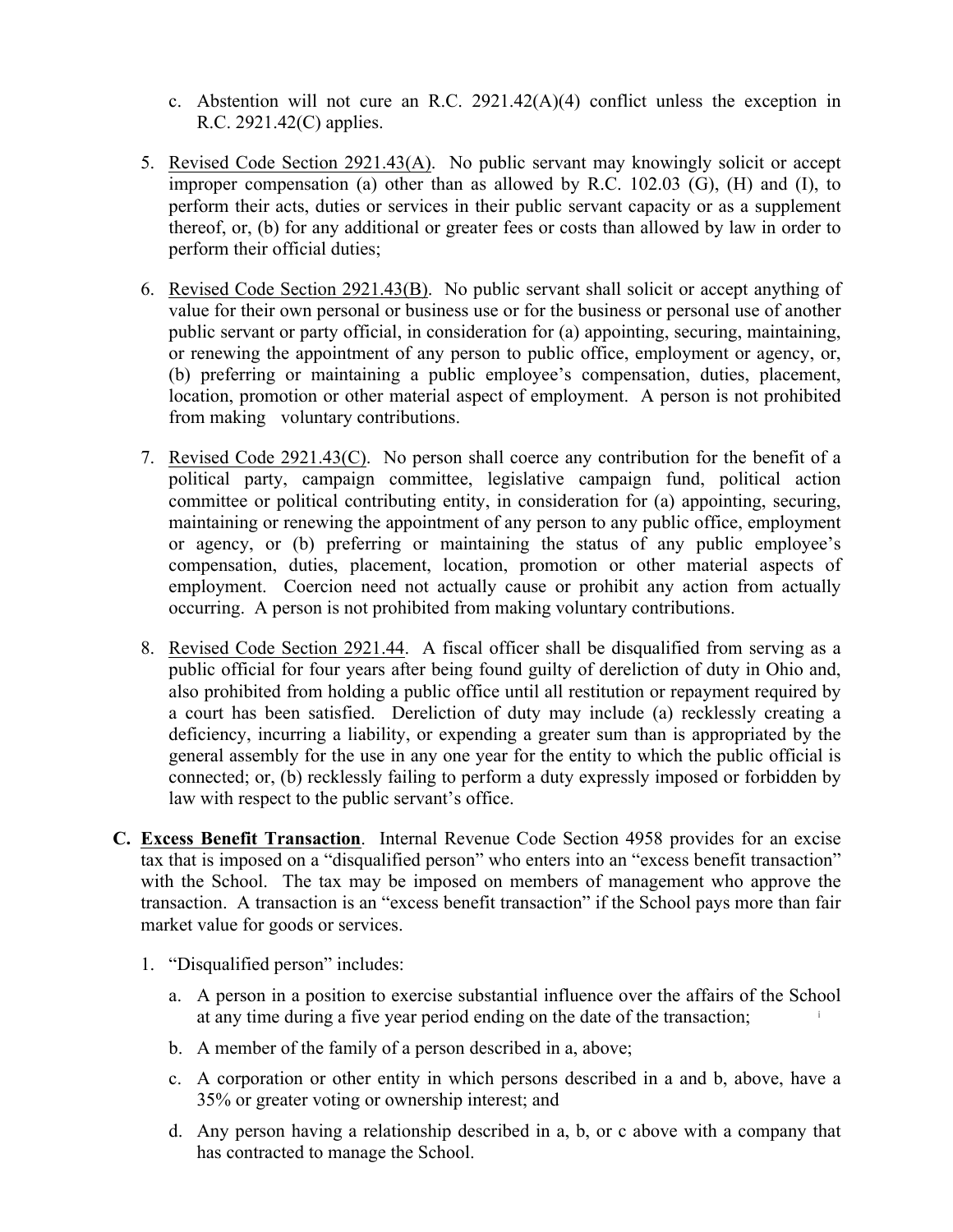- **D. IRC Procedure for Matters Involving Conflicts**. The Board shall follow the following procedures when it is called upon to consider any matter with respect to which an "interested person" has a "financial interest" as those terms are defined below. Please note: the fact that the Board of Directors has followed the procedures set forth below will not enable an "interested person" to avoid the legal prohibitions of R.C. 2921.42( $A$ )(3) and (4) discussed in Parts B.3 and B.4, above.
	- 1. For purposes of these procedures the following words have the following definitions.
		- a. An "interested person" is any Board member, principal officer, or member of a committee with governing board delegated powers, who has a direct or indirect financial interest, as defined below.
		- b. A person has a "financial interest" if the person, directly or indirectly, through business, investment, or family has:
			- i. An ownership or investment interest in any entity with which the School has a transaction or arrangement;
			- ii. A compensation arrangement with the School or with any entity or individual with which the School has a transaction or arrangement; or
			- iii. A potential ownership or investment interest in, or compensation arrangement with, any entity or individual with which the School is negotiating a transaction or arrangement.
		- c. "Compensation" includes direct and indirect remuneration as well as gifts or favors that are not insubstantial.
	- 2. Duty to Disclose. In connection with any actual or possible conflict of interest, an interested person must disclose the existence of the financial interest and be given the opportunity to disclose all material facts to the Board members and members of committees with governing board delegated powers considering the proposed transaction or arrangement.
	- 3. Determining Whether a Conflict of Interest Exists. A financial interest is not necessarily a conflict of interest. Under this procedure, a person who has a financial interest will have a conflict of interest only if the appropriate governing board or committee decides that a conflict of interest exists. Please note: the situations described in Part B present a conflict of interest. As such, the Board need not determine whether a conflict exists for any situation described in Part B. If the situation is not described in Part B, after disclosure of the financial interest and all material facts, and after any discussion with the interested person that is permitted under these policies, he/she shall leave the Board or committee meeting while the determination of a conflict of interest is discussed and voted upon. The remaining Board or committee members shall decide if a conflict of interest exists.
	- 4. Procedures for Addressing the Conflict of Interest.
		- a. Except as otherwise provided in these policies, an interested person may make a presentation at the governing board or committee meeting, but after the presentation permitted under these policies, he/she shall leave the meeting during the discussion of, and the vote on, the transaction or arrangement involving the possible conflict of interest.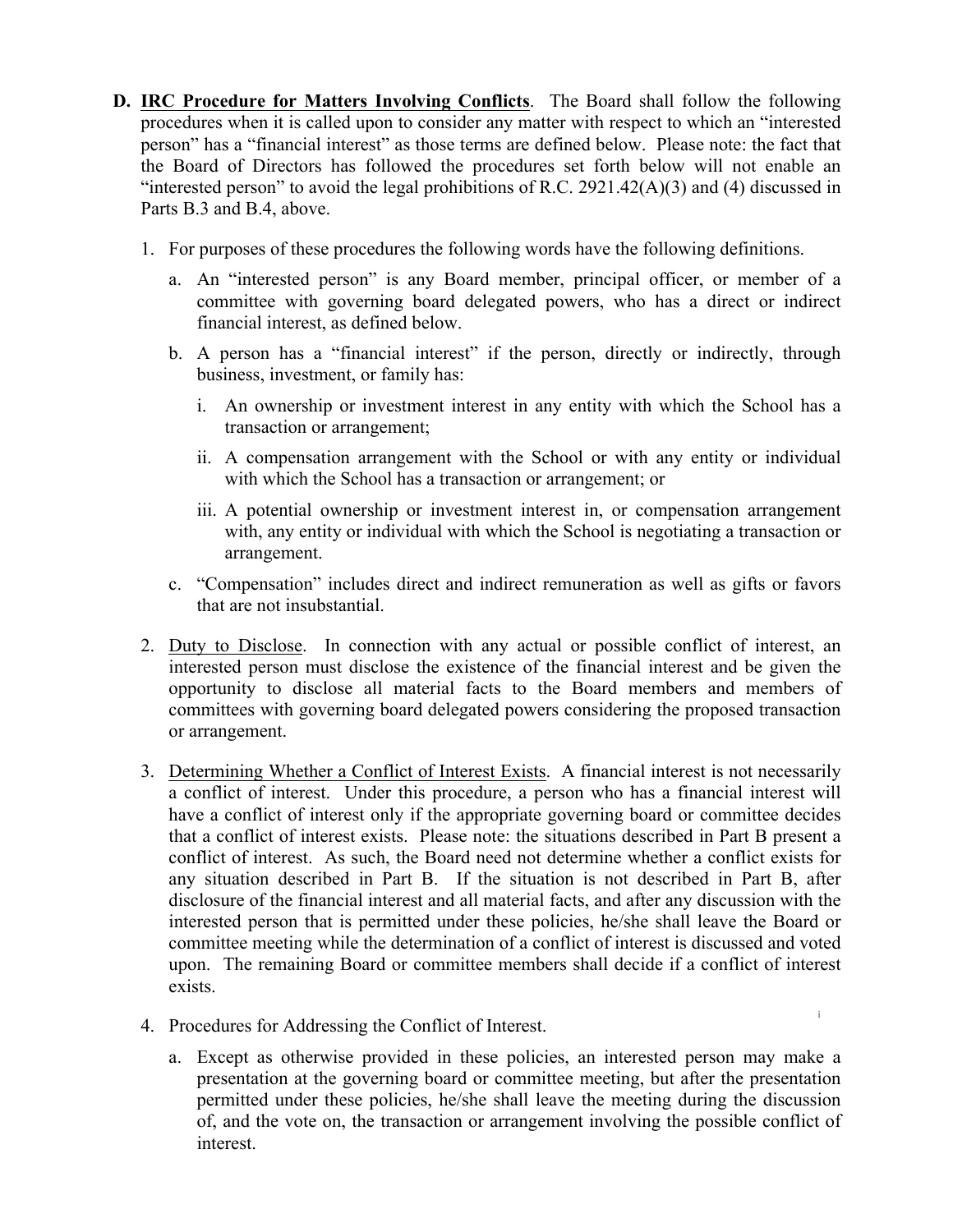- b. The chairperson of the governing board or committee shall, if appropriate, appoint a disinterested person or committee to investigate alternatives to the proposed transaction or arrangement.
- c. After exercising due diligence, the governing board or committee shall determine whether the School can obtain with reasonable efforts a more advantageous transaction or arrangement from a person or entity that would not give rise to a conflict of interest.
- d. If a more advantageous transaction or arrangement is not reasonably possible under circumstances not producing a conflict of interest, the governing board or committee shall determine by a majority vote of the disinterested Board members whether the transaction or arrangement is in the School's best interest, for its own benefit, and whether it is fair and reasonable. In conformity with the above determination it shall make its decision as to whether to enter into the transaction or arrangement.

## **E. Other Procedures and Record Keeping Requirements**.

- 1. Violations of the Conflicts of Interest Policy.
	- a. If the Board or committee has reasonable cause to believe a member has failed to disclose an actual or possible conflict of interest, it shall inform the member of the basis for such belief and afford the member an opportunity to explain the alleged failure to disclose.
	- b. If, after hearing the member's response and after making further investigation as warranted by the circumstances, the governing board or committee determines the member has failed to disclose an actual or possible conflict of interest, it shall take appropriate disciplinary and corrective action.
- 2. Documentation. The minutes of the Board and all committees with board- delegated powers shall contain:
	- a. The names of the persons who disclosed or otherwise were found to have a financial interest in connection with an actual or possible conflict of interest, the nature of the financial interest, any action taken to determine whether a conflict of interest was present, and the Board's or committee's decision as to whether a conflict of interest in fact existed.
	- b. The names of the persons who were present for discussions and votes relating to the transaction or arrangement, the content of the discussion, including any alternatives to the proposed transaction or arrangement, and a record of any votes taken in connection with the proceedings.
	- **i** 3. Annual Statements. Each Board member, principal officer and member of a committee with governing board delegated powers shall annually sign a statement which affirms such person:
		- a. Received a copy of the conflict of interest policy;
		- b. Read and understands the policy;
		- c. Agreed to comply with the policy;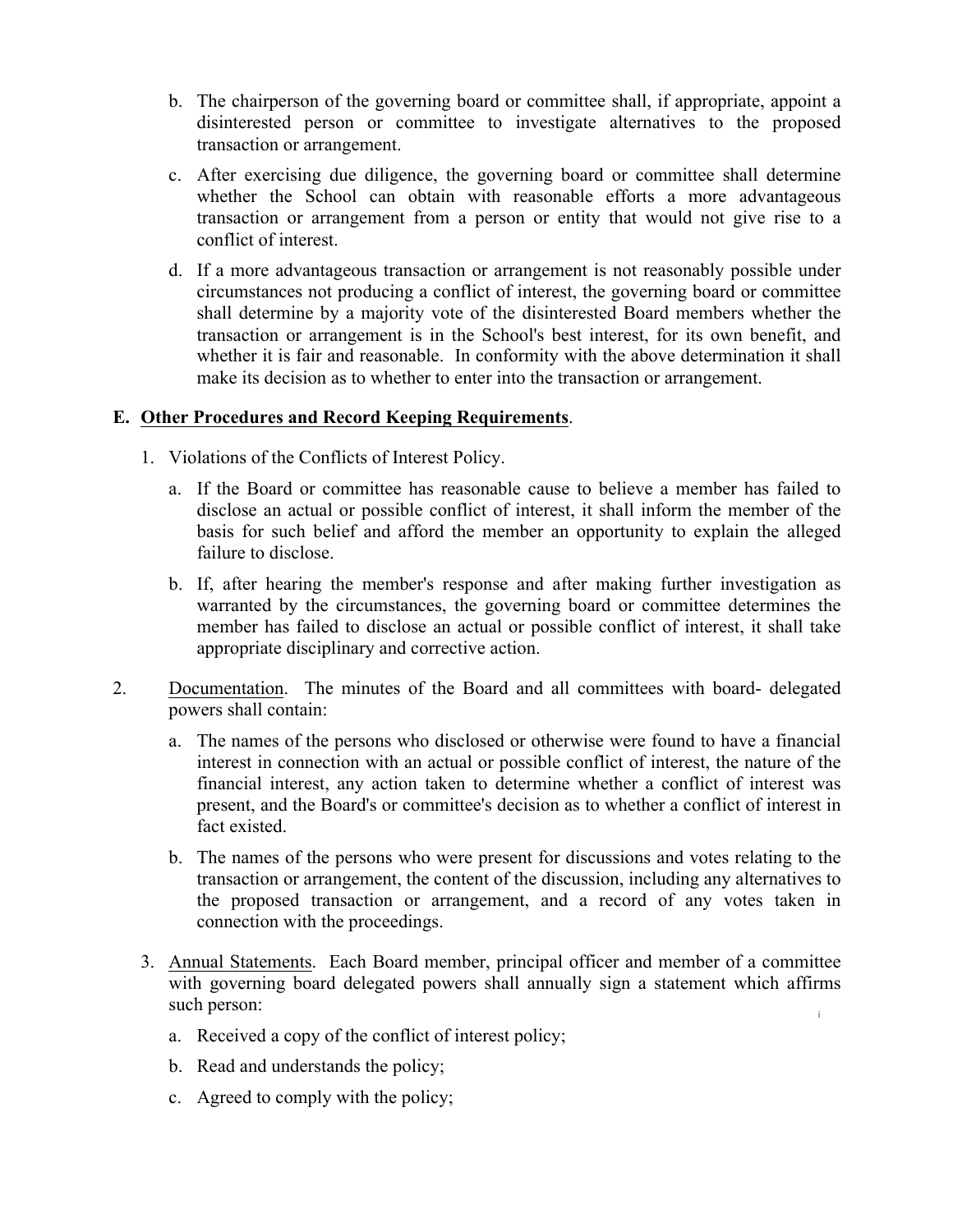- d. Understands the School is charitable and must engage primarily in activities which accomplish one or more of its tax-exempt purposes to maintain its federal tax exemption;
- e. Acknowledges that a voting Board member who receives compensation, directly or indirectly, from the School for services is precluded from voting on matters pertaining to that member's compensation;
- f. Acknowledges that a voting committee member whose jurisdiction includes compensation matters and who receives compensation, directly or indirectly, from the School for services is precluded from voting on matters pertaining to that member's compensation; and
- g. Acknowledges that no voting member of the Board or any committee whose jurisdiction includes compensation matters and who receives compensation, directly or indirectly, from the School, either individually or collectively, is prohibited from providing information to any committee regarding compensation.
- 4. Periodic Reviews. To ensure the School operates in a manner consistent with its charitable purposes and does not engage in activities that could jeopardize its tax-exempt status, periodic reviews shall be conducted. The periodic reviews shall, at a minimum, include the following subjects:
	- a. Whether compensation arrangements and benefits are reasonable, based on competent survey information, and the result of arm's length bargaining.
	- b. Whether partnerships, joint ventures, and arrangements with management companies conform to the School's written policies, are properly recorded, are a reasonable investment or a reasonable payment for goods and services, further its charitable purposes and do not result in inurement, impermissible private benefit, or an excess benefit transaction.
- 5. Use of Outside Experts. The School may use outside experts in conducting its reviews, but, such use does not relieve the Board's obligation to conduct periodic reviews.
- 6. Immediate Relatives. No present or former Board member, or immediate relative of any present or former Board member, shall be an owner, employee, or consultant of any sponsor or operator of any community school, unless at least one year has elapsed since the person's membership or employment with the sponsor or operator ceased.
	- a. An "immediate relative" means the spouse, children, parents, grandparents, siblings, and in-laws of the Board member's family.

Each Governing Authority Director (Board member) shall sign a copy of this Ethics and Conflicts Policy in order to demonstrate his/her commitment to these principles.

 $\mathcal{L}_\text{max}$  , and the contribution of the contribution of the contribution of the contribution of the contribution of the contribution of the contribution of the contribution of the contribution of the contribution of t

Signature and Title Date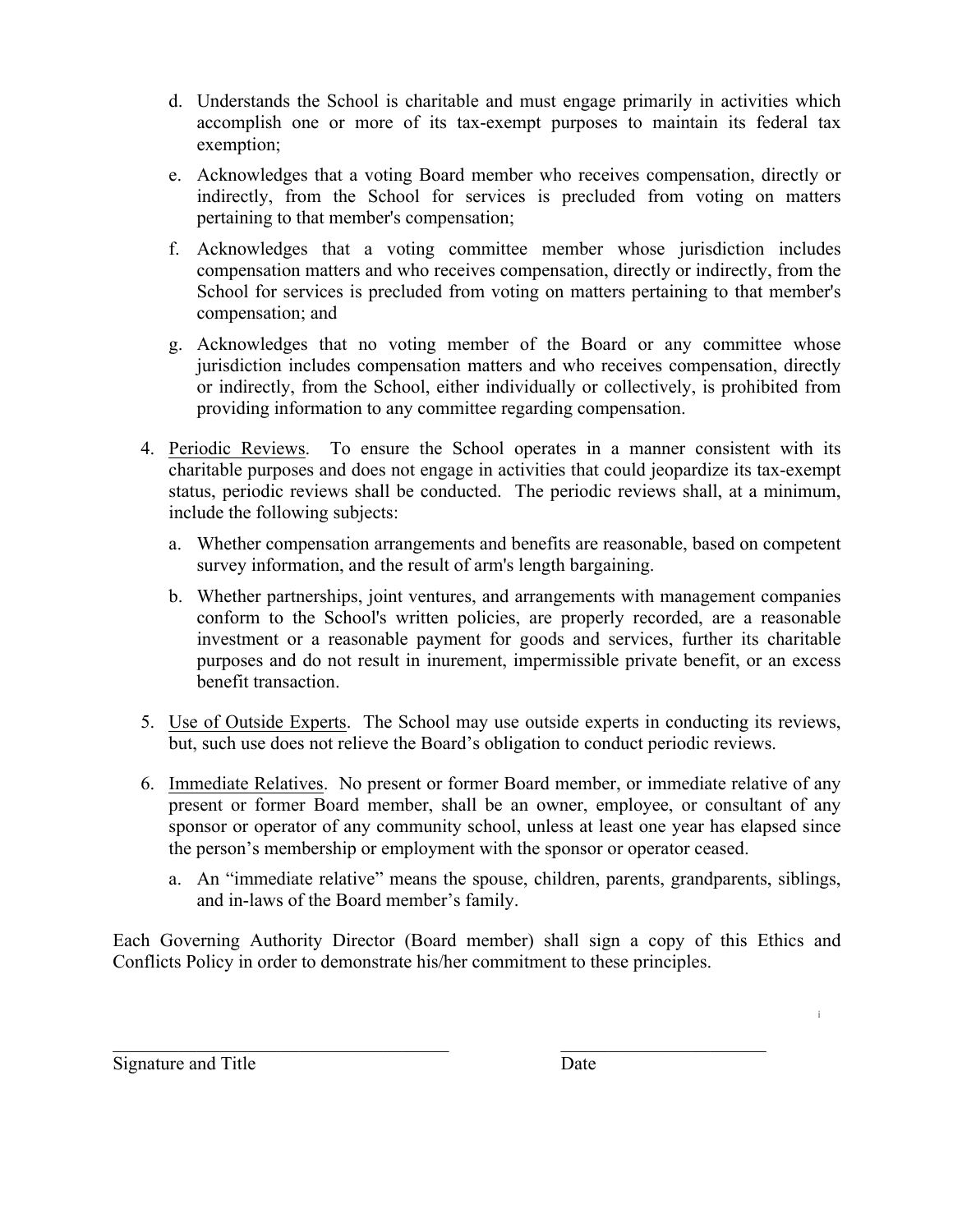Note: All School officials and employees, including teachers who do perform or who have the authority to perform administrative and supervisory functions, are subject to all Ohio Ethics and Conflicts Laws and should sign the above acknowledgment as well.

*Ohio Revised Code Chapter 102, Sections 2921.42, 2921.43, 2921.44 and 3314.02.*

## **115 Complaints/Judicial Powers**

The Governing Authority may assume jurisdiction over any dispute or controversy within or about the School and concerning any matter in which authority has been vested in the Governing Authority by these Policies, or applicable Ohio or Federal law.

The Governing Authority authorizes and directs the Principal to establish a Complaint Procedure to be attached as **Appendix 115-A** and to implement a procedure where the administration handles complaints not otherwise established as the jurisdiction of the Governing Authority in these Policies.

See **Appendix 115-A** Complaint Procedure.

# **SECTION 120**

# **GENERAL GOVERNANCE**

# **121 Code of Regulations**

The Code of Regulations is the document setting out the corporate governance of the Board in accordance with Chapter 1702 of the Ohio Revised Code, as changed from time to time by the Board pursuant thereto.

See **Appendix 121-A** Code of Regulations.

# **122 Orientation**

**i** The Board believes that the preparation of each Board member for the performance of Board duties is essential to the effectiveness of the Board's functioning. The Board shall encourage each new Board member to understand the functions of the Board, acquire knowledge of matters related to the operation of the School, and learn Board procedures.

Accordingly, each new Board member, at a minimum, shall receive for use during his/her term on the Board:

- a copy of the Ohio Open Meetings Law (R.C. 121.22);
- a copy of these Governance Policies;
- a copy of the current Contract with the School's Sponsor;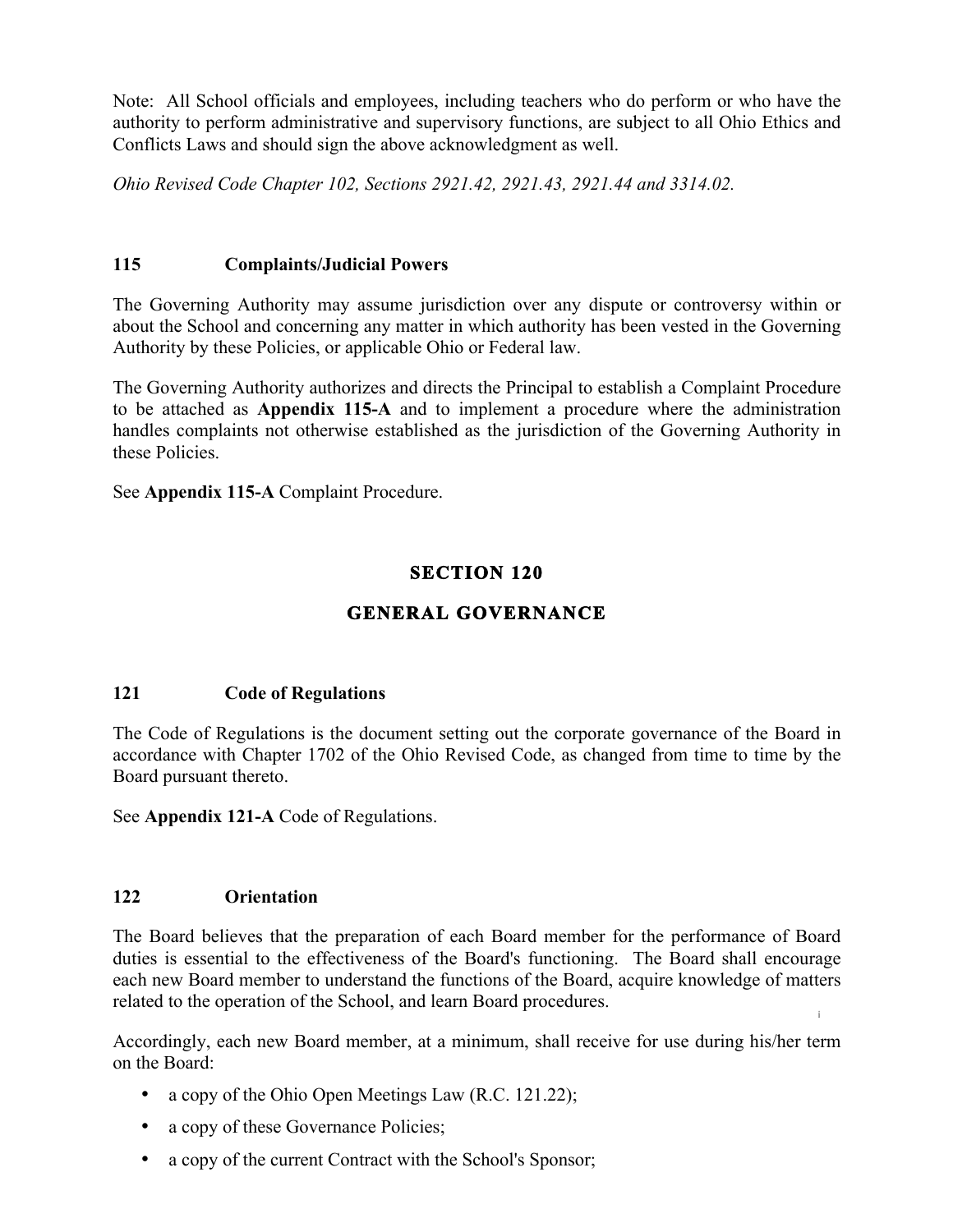- the current budget statement and related fiscal materials;
- a copy of the contract with a Management Company, if any;
- governance training if required by the Sponsor or the Board.

Each new Board member shall be entitled to meet at the new member's request, with the Board President and any other one (1) Board member to discuss the School, Board functions, policies and procedures.

### **123 Contracts with Sponsor/Fiscal Officer**

The Governing Authority may enter into a contract with a Sponsor and is authorized to make payments to the Sponsor pursuant to Ohio Revised Code Section 3314.03(C) and to designate a third party to be its fiscal officer.

### **124 Reimbursement/Compensation**

#### Reimbursement

A Board member may receive reimbursement only for expenses that are pre-approved by the Board.

The following guidelines have been established by the Board to ensure appropriate and proper reimbursement of expenses for Board members.

Expenses will be reimbursed only for activities authorized by the Board at a rate determined by the Board.

When attending a Board-approved conference, fees, parking, mileage, meals, and housing which are reasonable can be submitted for approval, including a maximum gratuity of twenty percent (20%). A Board member will not be reimbursed for any upgrades for example, a hotel room with a view, or for room service.

A Board member cannot be reimbursed for any expense if the Board member received a benefit through a rewards program for that expense. Rewards programs allow users to earn rewards based on how much money they spend. Examples of rewards programs include, but are not limited to, frequent flier miles, grocery store loyalty card programs, and hotel free night programs. This prohibition includes rewards programs tied to credit cards and loyalty customer cards. No entertainment expenses or purchases of alcoholic beverages are reimbursable.

**i** A voucher detailing the amount and nature of each expense must be submitted to the Board for approval within ten (10) days after the expenses have been incurred.

#### Compensation Procedures

The Board and any compensation committee will follow these procedures in reviewing compensation arrangements with Board members, officers, and employees:

a. Approve all compensation arrangements in advance (before paid).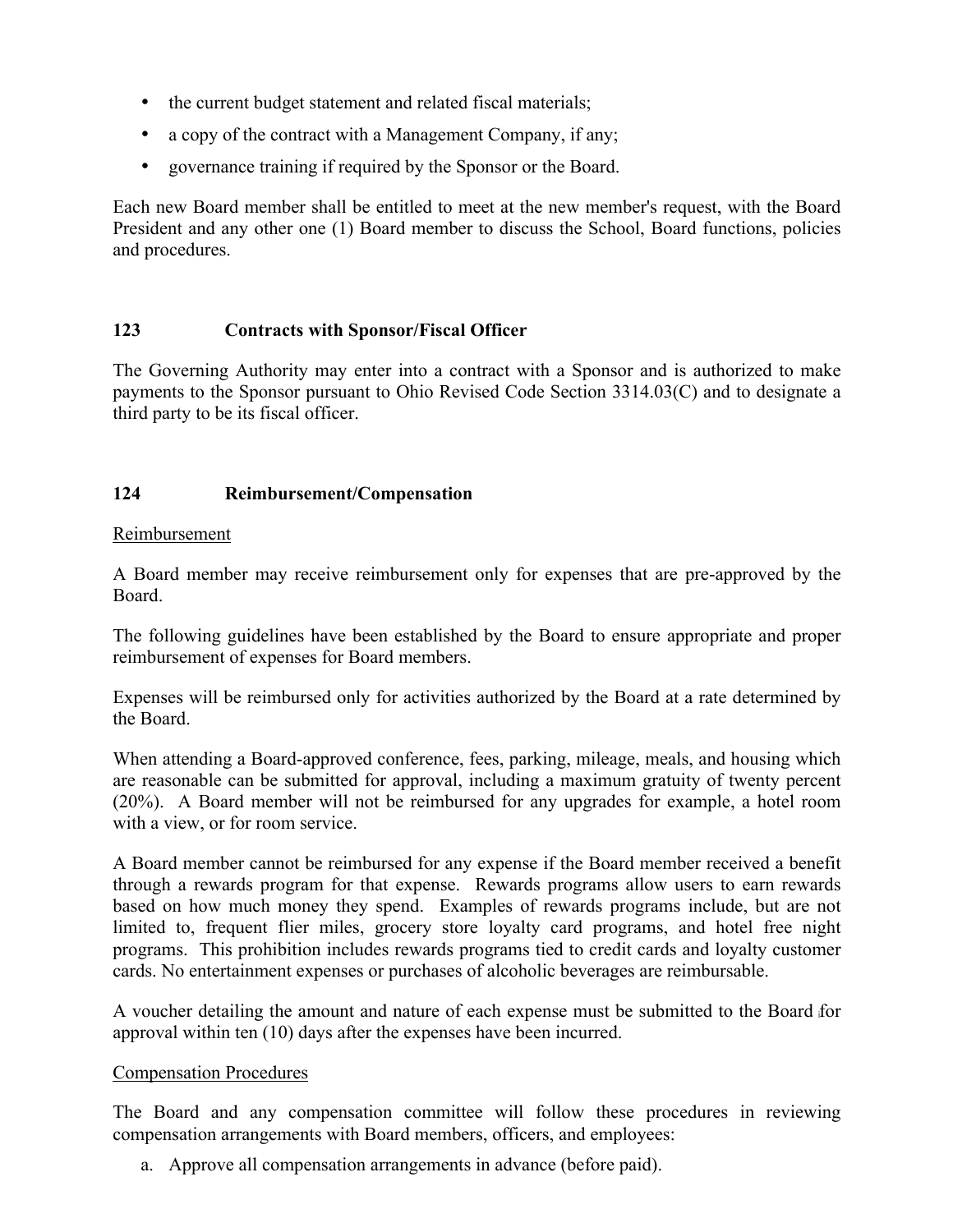- b. Document (in writing) its terms and the date approved.
- c. Document (in writing) the decision made by each member who participated in process.
- d. When warranted, consider compensation surveys and compensation paid or offered by similarly situated entities for similar services.
- e. Document (in writing) the information considered in making the decision, and its source.

The Board hereby approves compensation of \$125 per meeting attended for each community school Board Member to be effective at the end of his or her term, for his or her next term. The Board may reduce this approved amount by resolution for any Board Member, at the Board Member's request, to be effective at the end of his or her term. Nothing prohibits a Board Member from voluntarily waiving all or a portion of his or her compensation.

The Board hereby approves compensation of \$60 for attendance at an approved training program three hours or less in length. The Board hereby approves compensation of \$125 for attendance at an approved training program over three hours in length. The Board may reduce these approved amounts by resolution.

No Board Member shall be compensated more than \$125 per meeting or training program over three hours in length, or \$60 for training program three hours or less in length. No Board Member shall be compensated more than a total amount of \$5,000 per year for all Ohio community school governing authorities on which the individual serves, and the \$5,000 cap includes money received for attendance at approved training sessions.

*R.C. 3314.02; Ohio Ethics Comm. Advisory Opinion No. 91-010*

## **125 Background Checks of Board Members**

Each Board member shall, if required by law and/or the community school contract, submit to a background check, including criminal history and fingerprinting at the time of proposed election to the Board and at any time thereafter. The Sponsor, or the Board, may disapprove of any background check, at its or their discretion. Each Board member must consent to the release of his/her background check to the Sponsor and the Board.

*R.C. 3314.19(I).*

## **SECTION 130**

## **BOARD MEETINGS**

**i**

#### **131 Meetings/Executive Sessions**

All pre-arranged gatherings by a majority of the Board to discuss School business shall be conducted in compliance with Ohio's Open Meetings Law.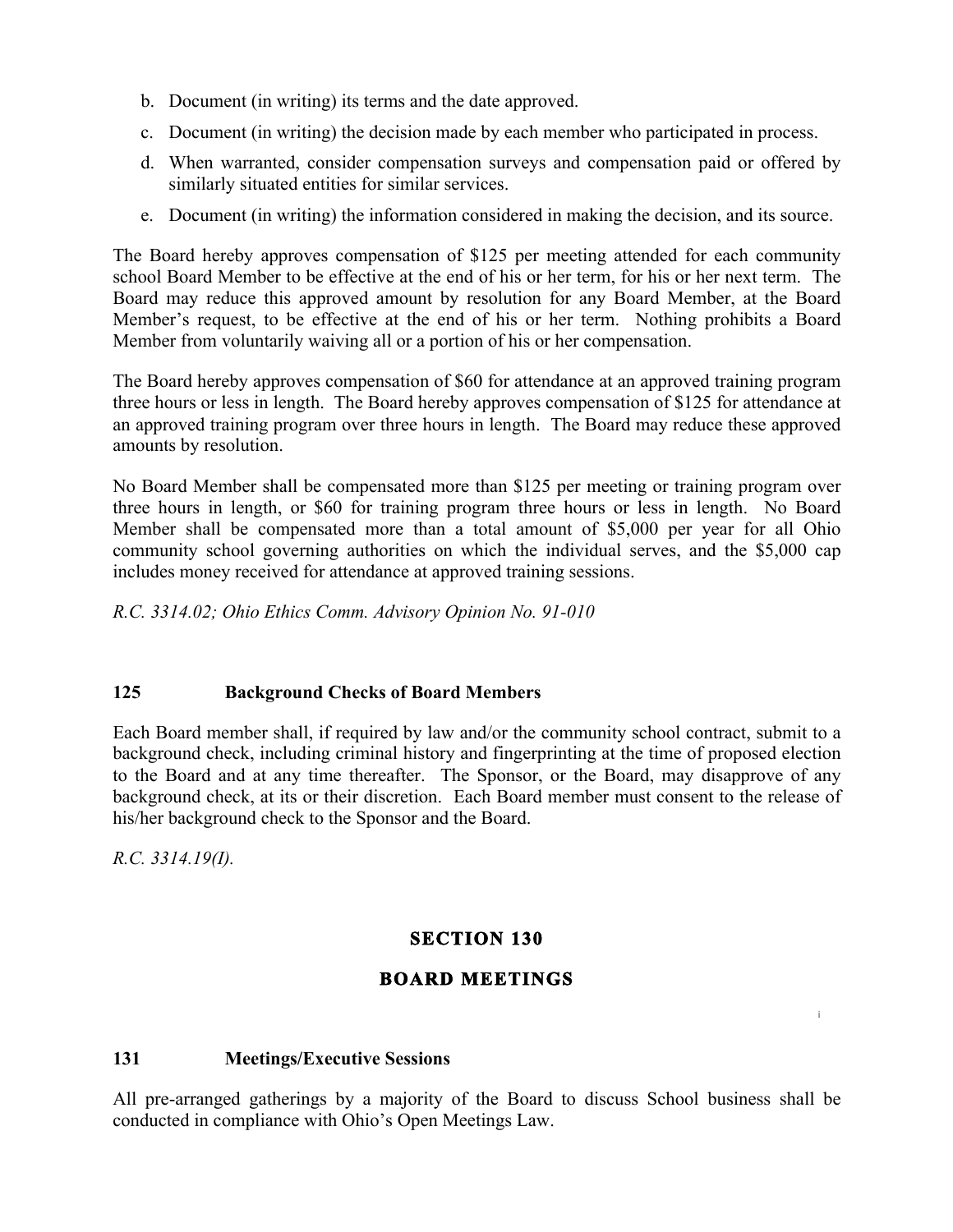#### Regularly Scheduled Meetings

A Regular meeting is a meeting that is pre-scheduled and pre-published, generally at the beginning of the school year. For all regularly scheduled meetings, the Board shall: 1) post the time, date, and place of all meetings on site; 2) post the time, date, and place on the School's website (if applicable); and 3) ensure the publication of an advertisement announcing the time, date, and place of all regularly scheduled Board meetings at least one time during the school year in a local newspaper of general circulation. All other meetings of the Board shall be special meetings, or, a less common form of special meeting called an emergency meeting.

### Special Meetings

Special meetings are meetings that do not qualify as regular meetings, including re-scheduled regular meetings. Special meetings must have a stated purpose which can be broad or narrow, but which must be held only for the purpose noticed. The Board will provide at least twenty-four hours' advance notice of special meetings to the public, and to the news media that have requested individual notification. A special meeting notice must 1) include the time, date, place, and purpose of the special meeting; 2) be posted at the place of the meeting, on the School main entrance, and on the School's website (if applicable); and 3) sent to the news media that have requested individual notification.

### Emergency Meetings

In the event of an emergency meeting requiring official action, where twenty-four hours' advance notice cannot be given, the member or members calling the meeting shall 1) immediately notify the news media that have requested individual notification of the time, date, place, and purpose of the meeting, and 2) post the time, date, place, and purpose of the emergency meeting at the meeting site and on the School main entrance, as soon as possible.

## Advance Notification

Any person may obtain reasonable advance notification of School Board meetings. Upon request, a person may receive advance notification of School Board meetings: 1) electronically, by supplying a valid e-mail address; or 2) via regular mail, by supplying the Board with selfaddressed, stamped envelopes.

#### Executive Sessions

There are times when the Board may need to meet privately during a regular or special meeting to discuss or deliberate certain statutorily allowable matters requiring confidentiality. An executive session may be held to consider any matter authorized by law as a proper subject for executive session, including but not limited to:

compensation of a public employee or official, or the investigation of charges or A. the appointment, employment, dismissal, discipline, promotion, demotion, or complaints against a public employee, official, licensee, or regulated individual, unless the public employee, official, licensee, or regulated individual requests a public hearing;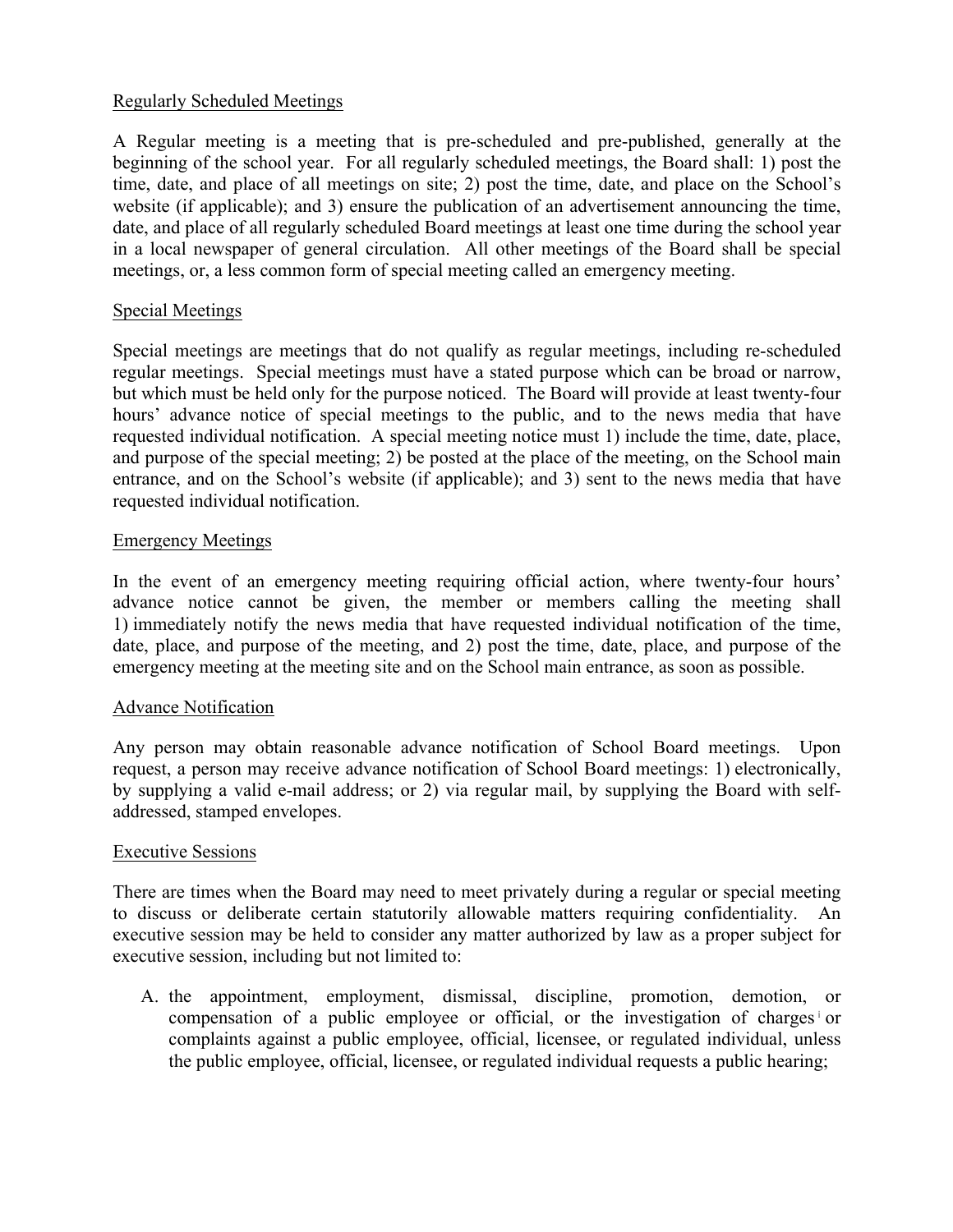- B. the purchase of property for public purposes, or for the sale of property at competitive bidding, if premature disclosure of information would give an unfair competitive or bargaining advantage to a person whose personal, private interest is adverse to the general public interest, so long as no member of the Board shall use this section as a subterfuge for providing covert information to prospective buyers or sellers;
- C. conferences with an attorney for the Board concerning disputes involving the Board that are the subject of pending or imminent court action;
- D. matters required to be kept confidential by Federal or State laws and regulations or state statutes; and
- E. details relative to the security arrangements and emergency response protocols for a the Board of School, if disclosure of the matters discussed could reasonably be expected to jeopardize the security of the School.

After the public meeting is convened, any member may make a motion for an executive session, stating the purpose of the session by citing one or more of the reasons set forth above. Upon receiving a second to the motion and a majority roll-call vote of those present and voting, the chairperson shall declare the Board in executive session.

If the session is to discuss a personnel matter listed in subparagraph A, above, the particular subject(s) for which the session has been called must be identified in the motion, but the motion does not need to identify the person by name.

No official action may be taken in executive session. All resolutions, rules, and formal actions of the Board resulting from deliberations that occurred in executive session shall be adopted during an open meeting.

#### Retreats or Seminars

Retreats or seminars attended by the Board for general training, professional development, or question-and-answer sessions with non-public officials, where discussion of public business is not the purpose of the activity, are not considered public meetings under the Open Meetings Law. Board retreats that are conducted as workshops or work-sessions for addressing School business shall be considered meetings that must comply with the Open Meetings Law.

*R.C. 121.22.*

## **132 Parliamentary Authority**

Revised, in all cases in which it is not inconsistent with statute, other law, these Policies, or other The parliamentary authority governing the Board shall be Robert's Rules of Order, Newly Board directive. The Board may modify its parliamentary procedures.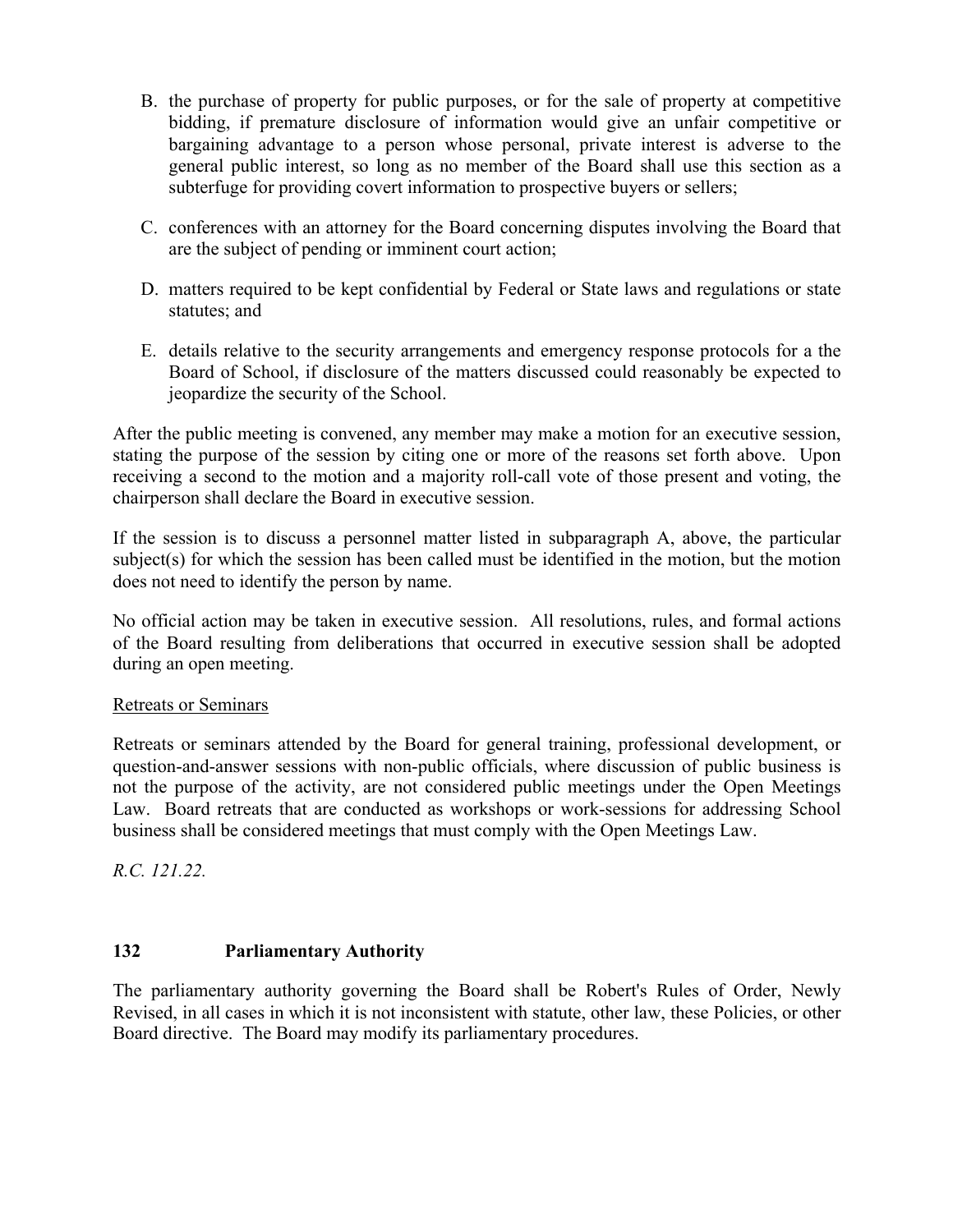## **133 Voting**

All motions shall require for adoption a majority vote, except as provided by statute, the Code of Regulations, or these Policies. Upon the demand of any member of the Board, the vote shall be recorded by roll call. All actions requiring a vote can be conducted by voice vote or show of hands, unless a roll-call vote is requested or required. A roll call vote is always required before the Board goes into an Executive Session.

In certain circumstances, a majority vote of the full Board must occur, such as, to affirm, revise, vacate or modify an order of student expulsion or to reinstate a student (R.C. 3313.66(E)) (unless an authorized designee is used).

Unless a specified number of affirmative votes is required, an abstention shall be recorded and deemed to consent to the outcome of the voting. In situations in which a tie vote occurs and abstentions have been cast, the motion shall fail for lack of a majority.

## **134 Minutes**

The Board's secretary shall keep reasonably comprehensive minutes of all its meetings showing the time and place, the members present, the subjects considered, a summary of the deliberations sufficient enough for the public to understand the basis for the Board's actions, the actions taken, and any other information required to be shown in the minutes by law, which shall be available to the public. Minutes of executive sessions shall reflect the general subject matter of discussions.

The Board's secretary shall provide each Board member with a copy of the draft minutes of the last meeting in a reasonable time before the next regular meeting.

The approved minutes shall be filed in the School office in a prescribed minute book as a permanent record of official Board proceedings.

*R.C.121.22; R.C.149.43.*

## **135 Attendance**

Regular attendance at Board meetings is an important responsibility of each Board member. It is through Board meetings that the official business of the School is conducted, deliberations occur and members of the public have an opportunity to address the full Board.

With that responsibility in mind, Board members agree that:

- A. A member who misses three consecutive meetings, or
- B. A member who misses five meetings in a year may be deemed by the Board to have vacated his or her position on the Board and a replacement may be selected for that seat according to the Code of Regulations.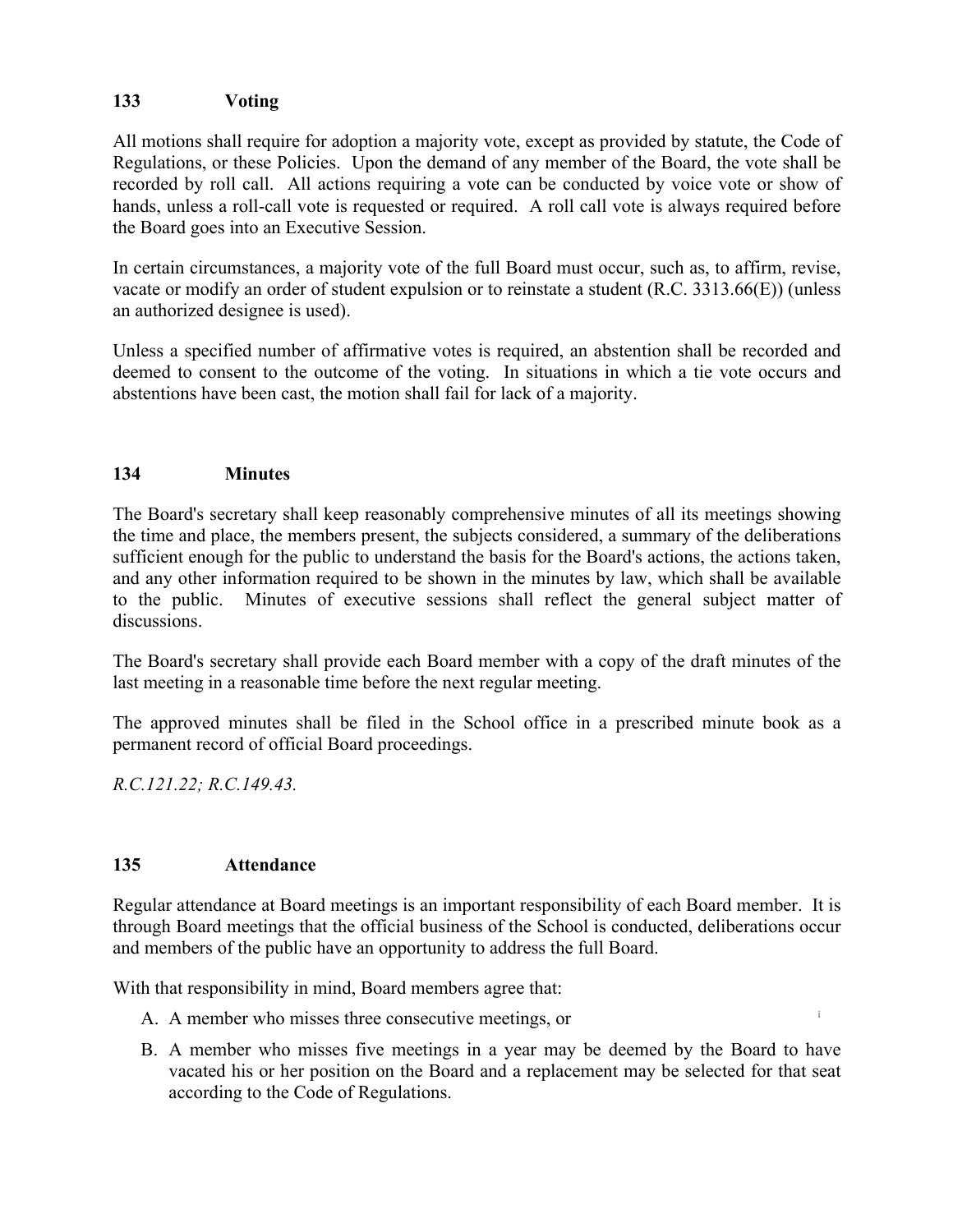In exceptional circumstances, e.g. serious illness or injury, a Board member may be unable to attend because of reasons outside the individual's control. In this circumstance, the Board member may request in writing an attendance waiver. The request should be addressed to the Board and will be voted on by the entire Board at its next regularly scheduled meeting. The Board member requesting the waiver may not participate in the vote.

## **136 Public Participation at Meetings**

Any person or group wishing to place an item on the agenda shall register their intent with the Principal no later than one (1) business day prior to the meeting and include:

- name and contact information of the participant;
- group affiliation, if and when appropriate;
- topic to be addressed.

In order to permit the fair and orderly expression of such comment, the Board shall provide a period for public participation at every regular meeting of the Board, and, the Board may publish rules to govern such participation in Board meetings.

The presiding officer of each Board meeting at which public participation is permitted shall administer the rules of the Board for its conduct.

The presiding officer shall be guided by the following rules:

- A. Public participation shall be permitted as indicated on the order of business or at the discretion of the presiding officer.
- B. Attendees must register their intention to participate in the public portion of the meeting upon their arrival at the meeting.
- C. Participants must be recognized by the presiding officer and will be requested to preface their comments by an announcement of their name, address, and group affiliation, if and when appropriate.
- D. Each statement made by a participant shall be limited to two (2) minutes duration.
- E. No participant may speak more than once on the same topic unless all others who wish to speak on that topic have been heard.
- F. All statements shall be directed to the presiding officer; no person may address or question Board members individually.
- **i** G. Video recordings are permitted, providing the person operating the recorder has contacted the Principal or his/her designee prior to the Board meeting to review possible placement and agrees to the placement of the equipment, and agrees to abide by the following conditions:
	- 1. No obstructions are created between the Board and the audience.
	- 2. No interviews are conducted in the meeting room while the Board is in session.
- H. The presiding officer may:
	- 1. interrupt, warn, or terminate a participant's statement when the statement is too lengthy, personally directed, abusive, obscene, or irrelevant;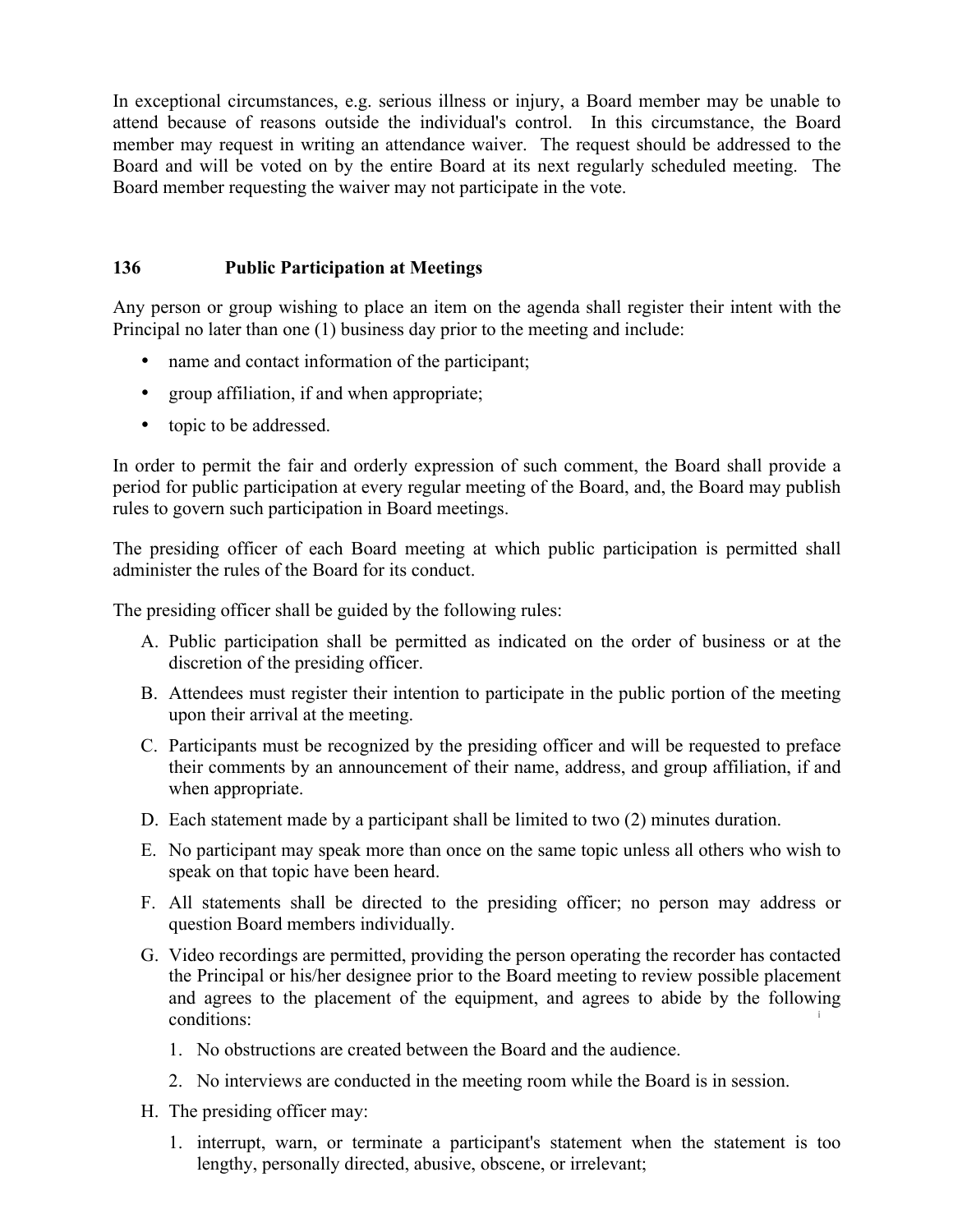- 2. request any individual to leave the meeting when that person does not observe reasonable decorum;
- 3. request the assistance of law enforcement officers in the removal of a disorderly person when that person's conduct interferes with the orderly progress of the meeting;
- 4. call for a recess or an adjournment to another time when the lack of public decorum so interferes with the orderly conduct of the meeting as to warrant such action;
- 5. waive these rules.

The portion of the meeting during which the participation of the public is invited shall be limited to twenty (20) minutes.

## **SECTION 140**

## **GENERAL BOARD DUTIES**

#### **141 Review of Policies**

It will be the policy of the Board to review its policies and procedures on a continuing basis (at least once per year) in order to keep them up-to-date.

## **142 Approval and Monitoring of Budget/Bond; Financial Reporting**

The fiscal year of the School shall begin on the first day of July in each year. The Board, subject to the oversight responsibilities of its Sponsor, and subject to any contract with a fiscal agent, shall have exclusive control of the budget. The Board shall prepare and publish an annual budget in accordance with the requirements of the State Auditor and its Charter Contract.

The Board shall designate a fiscal officer, and such fiscal officer shall execute a bond in an amount and with a surety acceptable to the Board, payable to the State of Ohio. Such bond shall be deposited with the Board and a Board-certified copy filed with the County Auditor. The fiscal officer or agent must meet the requirements of Ohio Revised Code 3314.011.

The Board shall comply with the standards for financial reporting adopted by the State Board of Education under R.C. 3301.07(B)(2).

**i**

*R.C. 3301.07(B)(2); 3301.0714; 3314.011; 3314.042; OAC 117-6-07.*

See also Policy No. 148.5 Annual Financial Report.

#### **143 Monitoring of Charter Contract**

The Board shall monitor compliance with the Charter Contract, along with the School's Sponsor, and may delegate this duty to the Principal or his/her designee.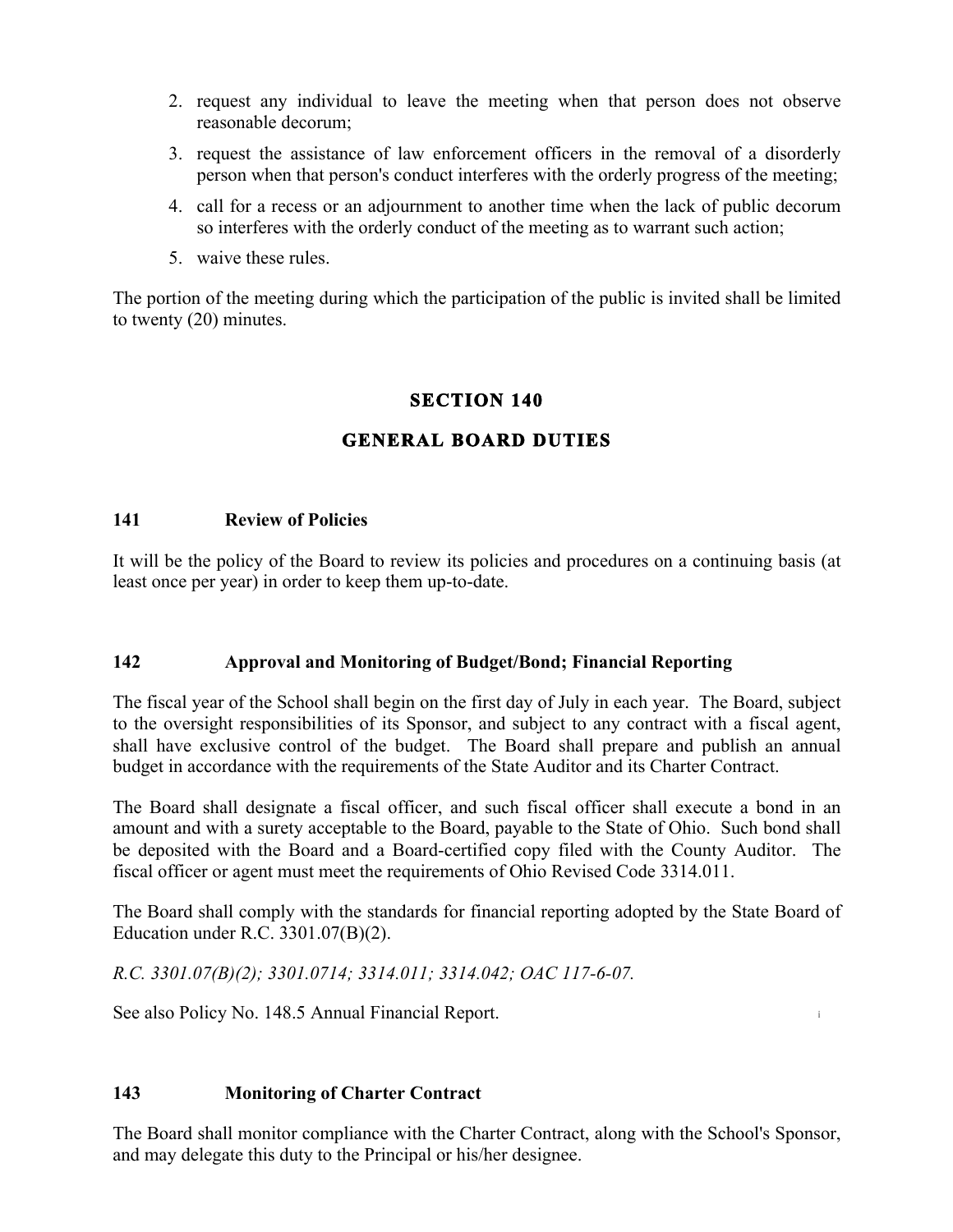## **144 Reporting Requirements**

The Governing Authority shall comply with the annual reporting requirements of the Ohio Revised Code 3314.08(B)(2)(a)-(i), and 3314.0714, and may delegate this responsibility or any other applicable reporting requirements to the Principal or his/her designee.

## **145 Media Policy**

Representatives of the local press, radio, and TV are an important link in the communications between the School and community. Maintenance of good working relationships with these persons is essential and requires the support and cooperation of the media representatives.

The Board authorizes the development of a sound working relationship between the news media and the School, based on mutual respect and cooperation and reserves the right to negotiate for the radio broadcasting, televising, filming or sound recording of any School event by an outside agency. These rights, if sold, shall be contracted under conditions designed to bring the most favorable terms to the School.

The Principal or his/her designee approved by the Board, shall:

- A. available to media representatives;
- B. keep media representatives informed with regard to the School program and activities, so that any reporting may be done on the basis of a complete and valid overview;
- C. submit, suggest, or request feature stories or articles to media representatives which are of interest or importance;
- D. provide Board packets to media representatives who attend meetings of the Board;
- E. assist various School related groups in their relations with the news media;
- F. protect School personnel from any unnecessary demands on their time by news media representatives.

In order to maintain a progressive and coordinated program of public relations for the School, it is essential that:

- A. Staff Members not give school information or an interview requested by representatives of the news media without prior approval of the Principal or his/her designee who will either set up an appointment for this purpose which will not interfere with the Staff Member's daily activities, or speak to the media representative about the matter personally;
- B. the Principal or his/her designee be present at all meetings with news media representatives;
- C. any photograph of a controversial nature, or questionable with regard to individual right of privacy, shall not be sanctioned.

See also Policy No. 429 Crisis Media Situations.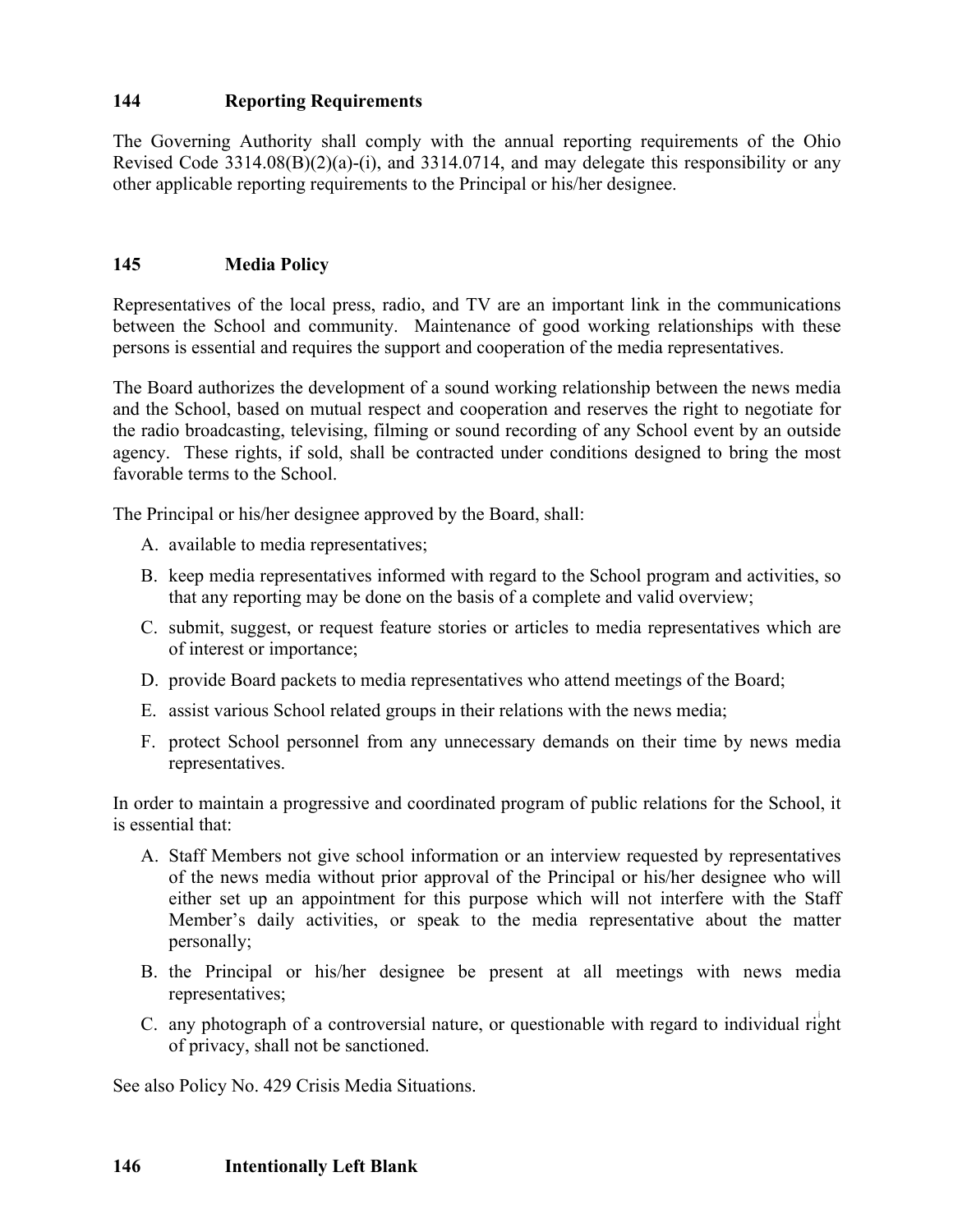## **147 Public Records Policy**

The School will utilize the following procedures regarding the availability of public records. Any person may inspect or obtain a copy of the public records of the School during the regular business hours of the office in which such records are maintained. An Employee or representative will be present during inspection of the records. Except as required or authorized by state or federal law, the Board shall not limit or condition the availability of public records by requiring disclosure of the requestor's identity or proposed use of the records, or by asking the request to be put in writing, unless it first discloses to the requester that a) none of that information is mandatory and b) whether disclosure of that information or making the request in writing would enhance the ability to identify, locate or deliver the records sought by the requestor. The School may require disclosure of the requester's identity or the intended use of student directory information in order to ascertain whether the directory information is for use in a profit-making plan or activity, and no student directory information, if any has been designated, shall be released to or accessed by any person or group for use in a profit-making plan or activity.

The School maintains a database or list that includes the name and birthdates of all Board Members and employees employed by the School. The database or list shall be made available upon a public records request.

A viewer, or a requester of copies of public records, may purchase copies of the School's public records upon payment of a fee not to exceed the cost for reproduction, supplies, mailing, delivery, transmission and/or handling. When making copies or records available, the preparer shall notify the requester of redactions or make redactions plainly visible to the requester. The current fee for copies shall be set by Board resolution.

If a request for public records is ambiguous, or overbroad, or does not reasonably identify what public records are being requested, the request may be denied so long as the requester is informed of the manner in which records are maintained and accessed by the School. Each ultimate denial, in whole or in part, shall provide the requester with an explanation, including the legal authority, as to why the request was denied, and such reasons shall be put in writing if the initial request was put in writing. The Board does not waive its rights to additional legal authority of reasons for denial by way of its written explanation to a requester.

No public record may be removed from the office in which it is maintained except by a Board officer or employee in the course of the performance of his/her duties.

**i** (4) include its public records policy in its manuals or handbooks of general policies and The Board or its designee shall (1) participate in training concerning public records which is required by the Ohio Attorney General and which is free of charge under section 109.43 of the Ohio Revised Code, (2) erect a poster about its public records policy in a conspicuous place in all locations or branches of operations (See **Appendix 147-A**), (3) require its employee in charge of public records to sign an acknowledgement of receipt of its public records policies and procedures for all employees. In addition, as of February 1, 2016, all Board members and administrators must attend public records training annually.

The Board authorizes the Principal or his or her designee to dispose of, on a daily basis, routine messages transmitted by means of voice mail or E-mail, provided the messages do not alter existing School records.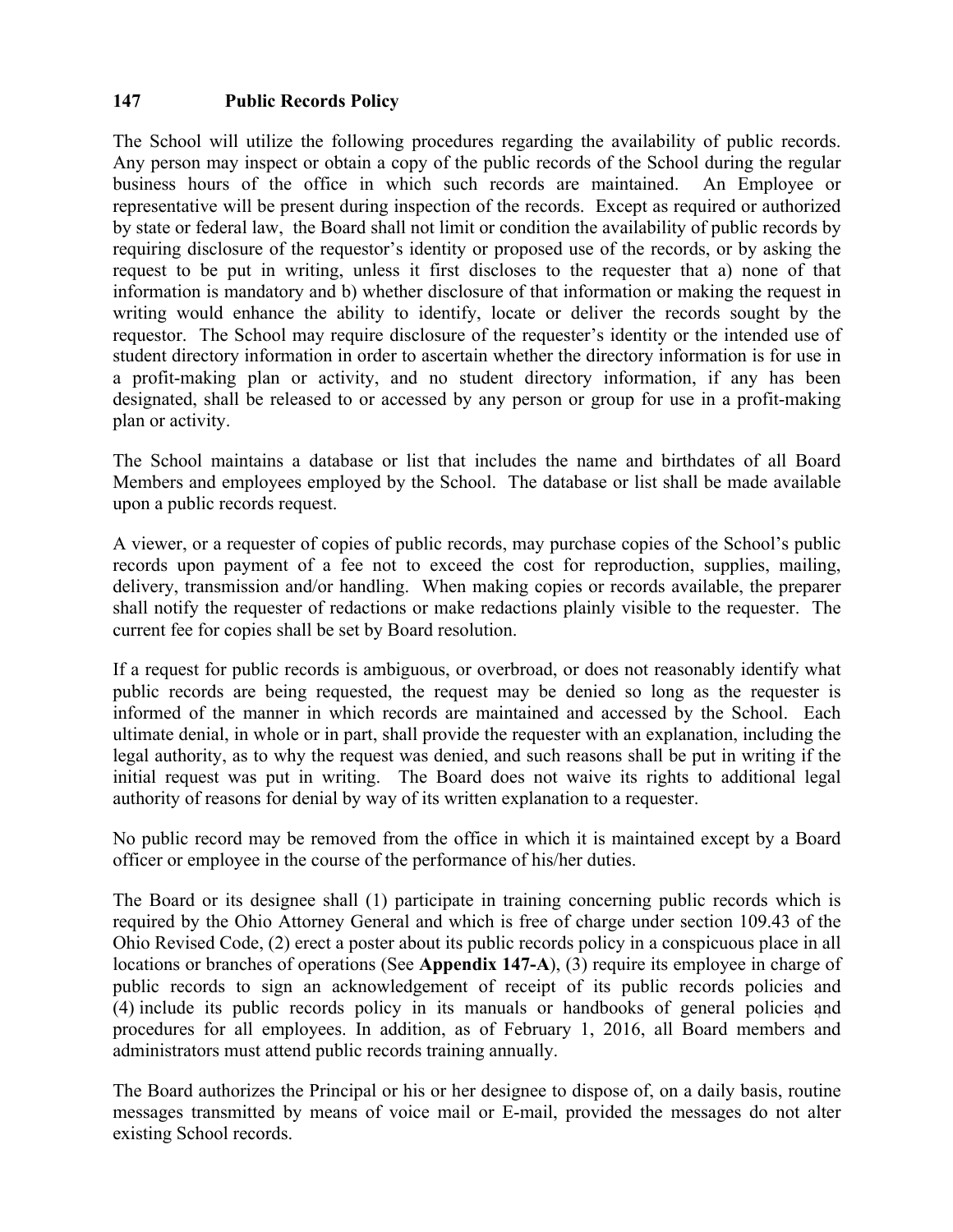## Redacting, Encrypting or Truncating Personal Information

An individual may request that his/her personal information, (social security number, federal tax identification number, driver's license or state identification number, individual checking account, saving account, or credit card number) which is made available to the general public on the internet, be redacted. The request must be made in writing on the form contained in **Appendix 147-B**. Within five business days of receiving the request, the School shall redact the personal information requested to be redacted, if practicable. If impracticable, then the School shall the individual with a verbal or written explanation of why the redaction is impracticable.

The School shall redact, encrypt or truncate the social security number of any individual whose social security number is contained in a document which is available to the general public on the internet. If the School becomes aware that an individual's social security number was mistakenly not redacted, encrypted or truncated, the School shall do so within a reasonable period of time. This requirement does not apply to documents that are only accessible through the internet with a password.

 $\mathcal{L}_\text{max}$  , where  $\mathcal{L}_\text{max}$  and  $\mathcal{L}_\text{max}$  and  $\mathcal{L}_\text{max}$ Acknowledgement of Employee or Designee in Charge of Public Records

 $\mathcal{L}_\text{max}$ 

Date

*R.C. 149.43*

See also Policy No. 325.1 Public Records. **Appendix 147-A** Public Records Poster; **Appendix 147-B** Request to Redact Personal Information.

## **147.1 Records Retention and Disposal Policy**

The orderly acquisition, storage and retention of School records and reports are essential for the overall efficient and effective operation of the School.

The Board President, Treasurer (fiscal officer) and Principal shall be Records Committee and meet annually to carry out the necessary work associated with the School's records. The procedures listed in **Appendix 147.1-A** shall guide them, as modified from time to time.

The Records Committee may not review or select for its custody either of the following:

- Revised Code, without the written consent of the parent, guardian, or custodian of each a. Records containing personally identifiable information concerning any pupil attending a public school other than directory information, as defined in section 3319.321 of the such pupil who is less than eighteen years of age, or without the written consent of each such pupil who is eighteen years of age or older;
- b. Records the release of which would, according to the "Family Educational Rights and Privacy Act of 1974," 88 Stat. 571, 20 U.S.C.A. 1232g, disqualify a school or other educational institution from receiving federal funds.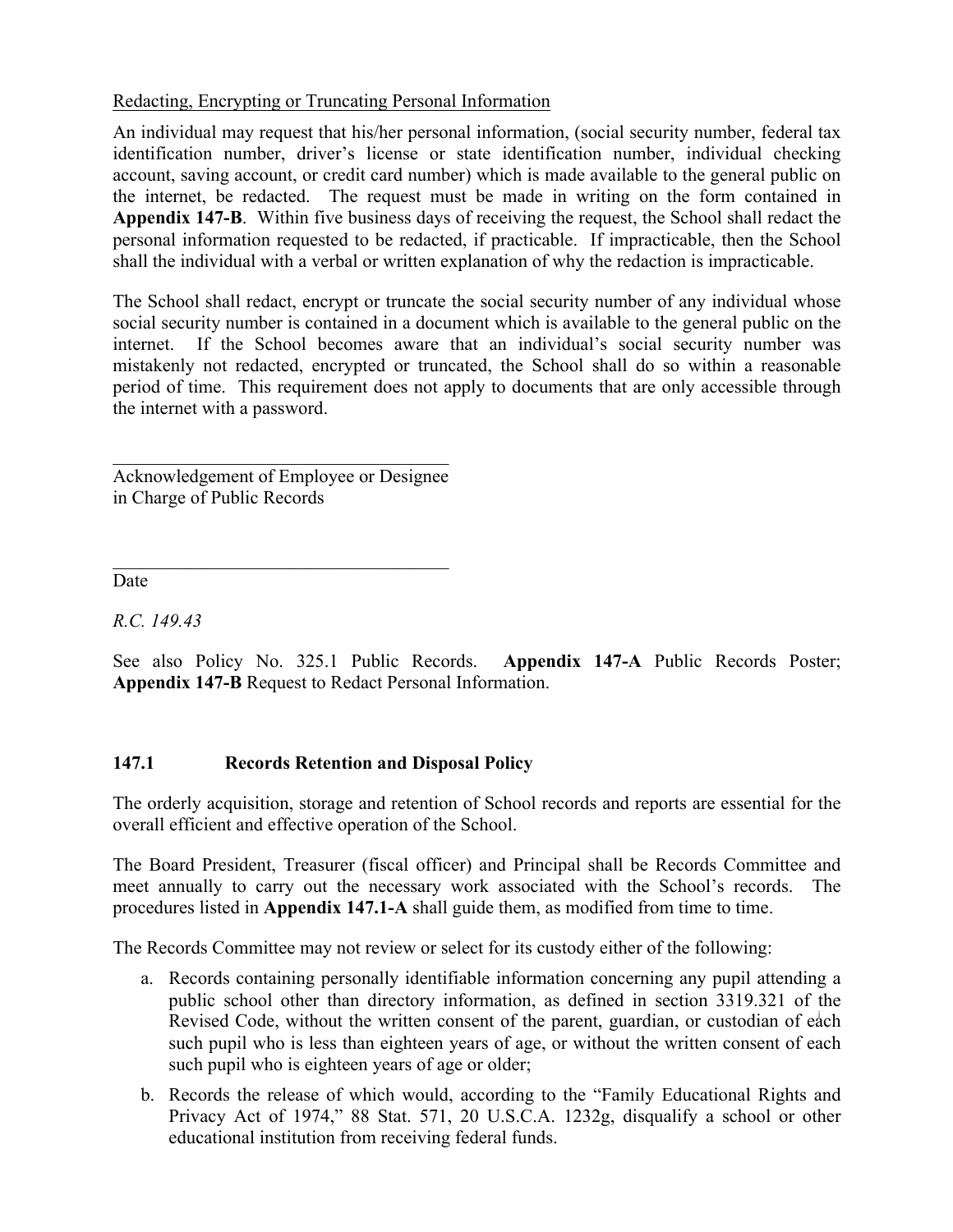Records shall be destroyed only as directed by the Records Committee.

## E-Mail and Correspondence Retention

The following retention policy for e-mail and correspondence is endorsed by the Local Government Records Program of the Ohio Historical Society. In general, the policy is based on the premise that e-mail does not constitute a category of records in and of itself. Rather e-mail is a delivery medium, like paper or microfilm, and individual e-mails should be retained according to the information which is contained in the message. There are four categories of e-mail and correspondence retention.

1. Non-Record Materials (delete immediately)

E-mail messages and correspondence that do not meet the criteria of being a "public record" under R.C. 149.43, because they do not document the organization, functions, policies, decisions, procedures, operations or other activities of the office, may be deleted immediately. These e-mails include:

Personal correspondence.

Publications, promotional materials and similar materials (unless specifically incorporated into other materials that are "records")

2. Official Records

Transient Retention (Retain until no longer of administrative value)

Transitory messages of very limited administrative value.

(e.g., a message of an upcoming meeting only has administrative value until the meeting occurs; telephone messages; drafts, and other documents which serve to convey information of temporary importance in lieu of oral communication).

## Intermediate Retention

1. General Correspondence (Two years)

Internal Correspondence (letters, memos)

Correspondence from various individuals and organizations (requesting information or correspondence that is informative but does not attempt to influence policy)

2. Routine Correspondence (One year)

Referral letters, requests for routine information and requests for publications which are answered by standard form letters.

## Long term Retention

1. Executive Correspondence

Correspondence dealing with significant aspects of the administration of their offices. (e.g., information concerning agency policies, program, fiscal, and personnel matters).

## Storing E-mail Records

For purposes of record retention, it is acceptable to store e-mails: (1) in the current e-mail system; (2) in an electronic format (e.g., in a file on a local hard drive); or (3) by saving paper print outs in a filing system.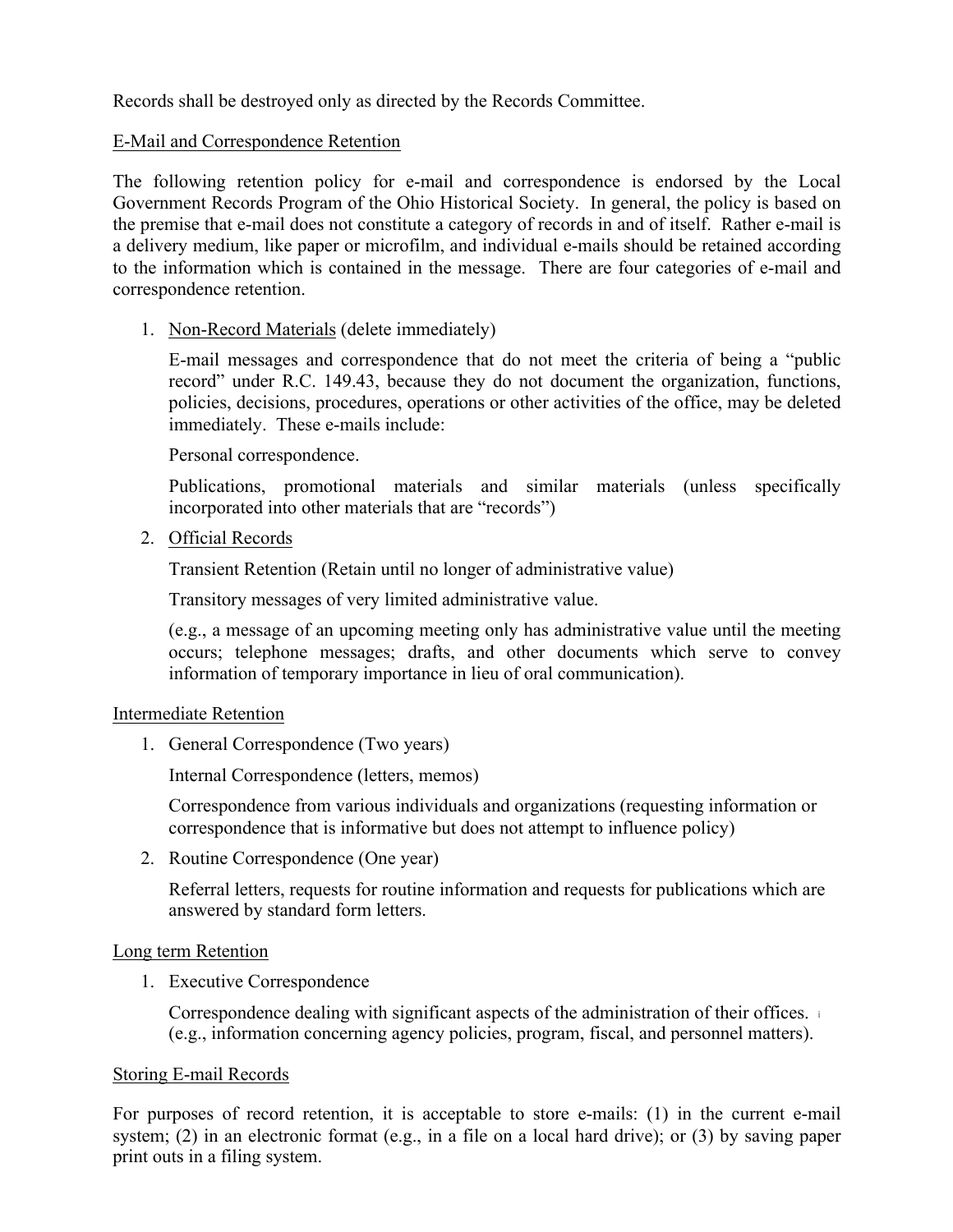In order to ensure that someone in the agency takes responsibility for maintaining the e-mail record during the retention period, the School shall choose one of the following procedures:

- \_\_\_ 1. The individual who sends an e-mail maintains the "record" copy. If an e-mail is received from someone outside the organization, the recipient should retain it.
- $X$  2. A mailbox is created (i.e. admin $@$  School Name>) for individuals sending out email to copy (cc) when email is sent and retention will then be administered by the IT Department of the School or Management Company.

*RC 149.41; RC 149.351*

See **Appendix 147.1-A** Records Retention.

### **148 Finances**

### **148.1 Purchasing/Invoicing**

Before placing a purchase order, each party authorized to place a purchase order should consider whether the material requested may be available elsewhere in the School or in the management company network. In the interests of economy, fairness and efficiency, the Board requires that:

- A. All purchase orders shall be numbered consecutively.
- B. An informal but documented assessment of the responsibility, reliability, comparative cost and reputation of available qualified suppliers shall have been conducted before the purchase order is submitted.
- C. Certain purchases may be below an amount of money allowed to be spent without a properly signed purchase order, as authorized by the management company and the Principal.
- D. Insofar as conditions permit, all legitimate business suppliers shall be treated courteously.
- E. Credit card agreements may be approved by the Principal and the management company, at their sole but joint discretion, and, if so approved, all credit cards shall be kept in the custody of the Principal in a locked area. All credit card purchases require the prior written approval of the Principal and the designated administrator(s) of the Management Company. Any staff member or Board member entrusted with a credit card shall be personally liable for the proper use and safekeeping of the credit card.
- F. Cooperative purchasing among schools managed by the same company is encouraged, if it results in an economic advantage. Other cooperative purchasing may be considered as well.

- G. If it results in an advantage of any kind, the School may prefer local vendors.
- H. All applicable ethical and conflicts rules shall be followed when purchasing or soliciting for purchasing. No director, officer, employee, staff or agent of the School shall 1) solicit or participate in the negotiations of a contract in which he or she has any direct or indirect pecuniary or beneficial interests or 2) accept any gift or favor from a vendor which might influence their recommendations in the eventual purchases of equipment, supplies or services.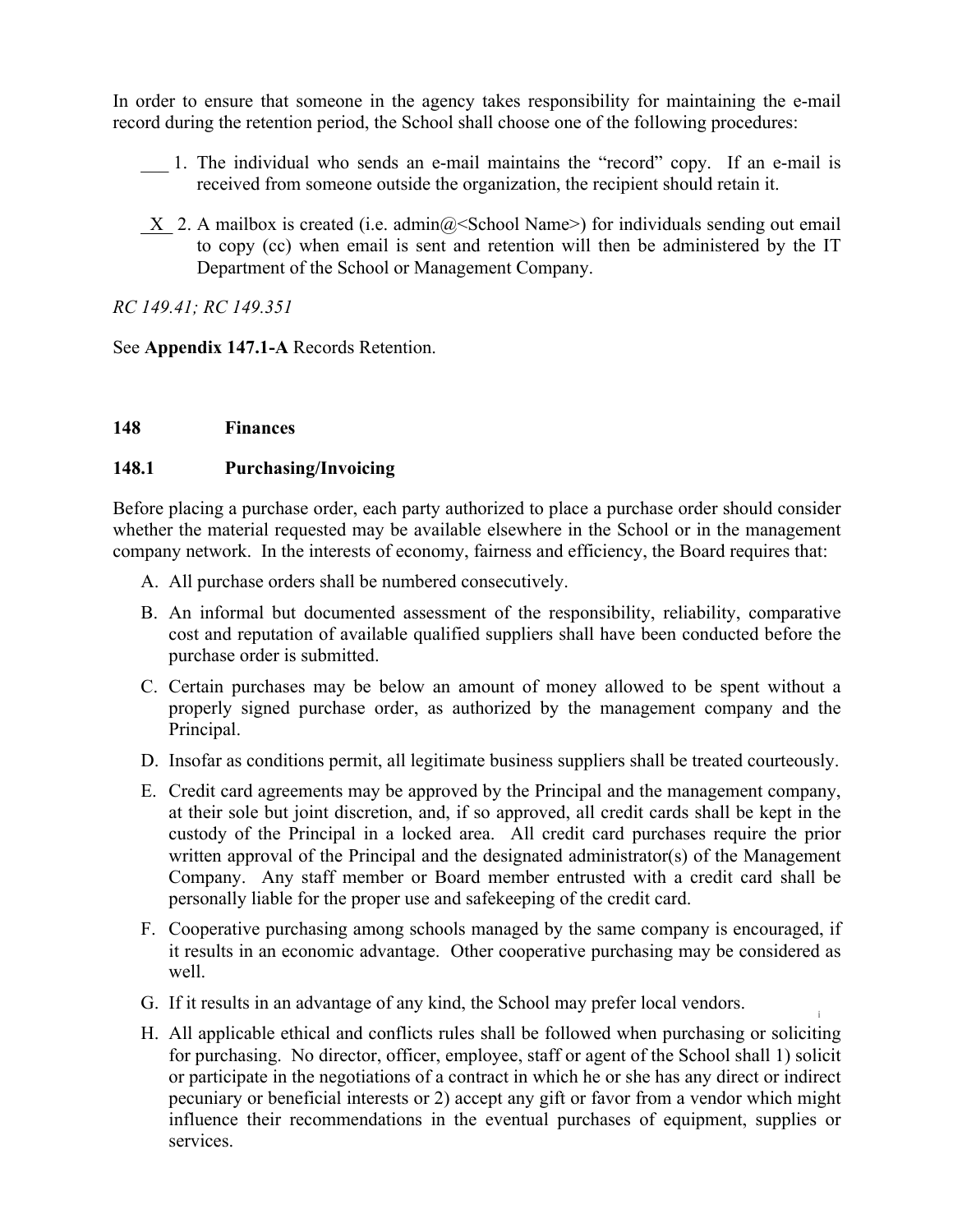These policies do not prevent any person from receiving royalties upon the sale of any textbook or similar educational product of which she or he is the author, which has been properly approved for use in the School.

If the Board is presented with an invoice from a vendor, the vendor must certify that the good or services were used for School purposes, the invoice must contain sufficient itemization to determine that the services or goods were used for School purposes and the fiscal agent or fiscal officer of the School shall pre-approve payment before the invoice is approved by the Board.

*R.C. 102.03; OAC 117-2-02*

See also Policy 148.6 Credit Cards.

## **148.2 Fixed Asset Policy/Title I and Federal Grant Assets Policy**

## Purpose

The School's Fixed Asset/Title I and Federal Grant Assets policy establishes a fixed asset accounting system that, if followed, will ensure that the School properly handles and disposes of assets, including those assets obtained with Title I grant monies and other federal grant awards, and contains sufficient data to permit:

- 1. The preparation of fiscal year-end financial statements in accordance with Generally Accepted Accounting Principles (GAAP);
- 2. Adequate insurance coverage; and
- 3. Control, accountability and security.

Classifications of Fixed Assets. Fixed assets shall be classified as either: (1) equipment, (2) supplies, (3) furniture, (4) leased fixed assets, or (5) real property.

## Criteria for Fixed Asset Capitalization and Valuation

An item is a Fixed Asset if it has a useful life of one (1) year or more and the cost of the asset is greater than \$5,000.00, or, it is a leased asset with a purchase price of greater than \$5,000.00.

Fixed Assets are to be valued at historical cost or, if that amount is not practicably determined, at estimated historical cost. The Controller shall determine the estimated historical cost. Donated Fixed Assets shall be valued at the donor's estimated fair market value at the time of gifting.

**i** Depreciation in value of a Fixed Asset will be calculated using straight-line depreciation. The estimated life of a fixed asset shall follow Association of School Business Officials (ASBO) guidelines.

## Management of Fixed Assets

The School shall conduct a physical inventory of its fixed assets at least every two years. The results of the physical inventories must be reconciled with the property records.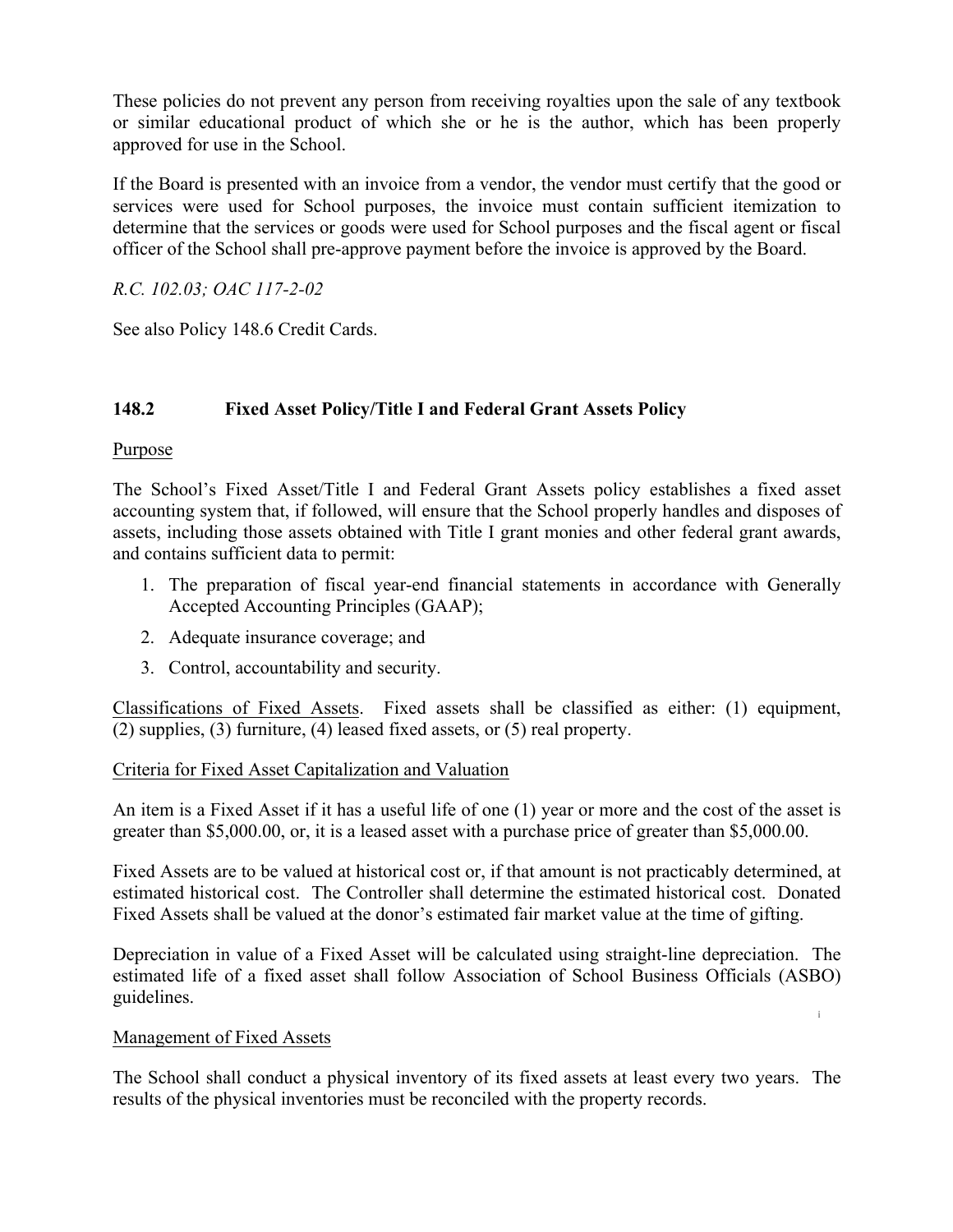The School shall develop a control system to safeguard against loss, damage, or theft of fixed assets. The School shall investigate any loss, damage, or theft of any fixed asset. To the greatest extent possible, the School shall also maintain effective internal controls and safeguard all computing devices and assure that such devices are used solely for authorized purposes.

In order to prevent loss or theft of School property, all fixed assets (other than real property) will have a School fixed asset sticker indicating the School's ownership.

The School shall maintain its fixed assets in order to keep them in good condition and working order.

The following information shall be maintained for all fixed assets:

- 1. description of the asset
- 2. title information
- 3. serial number of the asset, if applicable
- 4. asset classification
- 5. location, use, and condition of the asset
- 6. purchase price and percentage of federal participation
- 7. vendor
- 8. date purchased or leased
- 9. percent of federal funds used for purchase or lease, if applicable
- 10. accumulated depreciation
- 11. date and method of disposal and sale price
- 12. records generated by physical inventories

#### Acquisition of Fixed Assets

Real Property Acquired with Title I or Other Federal Grants. Real property acquired with federal Title I or other federal grant monies received by the School shall be titled in the name of the School.

Except as otherwise provided by federal law or by the federal awarding agency, real property acquired with federal Title I or other federal grant monies shall be used for the purposes authorized by the grant(s). The School shall not dispose of or encumber its title or other interest in any real property acquired with federal Title I or other federal grant monies so long as the real property is needed for the originally authorized purpose.

Title I or other federal grant monies received by the School shall be titled in the name of the Equipment Acquired with Title I or Other Federal Grants. Equipment acquired with federal School.

For as long as needed, the School shall use equipment acquired with federal Title I or other federal grant monies in the program or project for which it was acquired, whether or not the project or program continues to be supported by federal funds. The equipment may be used in other activities currently or previously supported by a federal agency when it is no longer needed for the program or project for which it was acquired. The School shall give priority to activities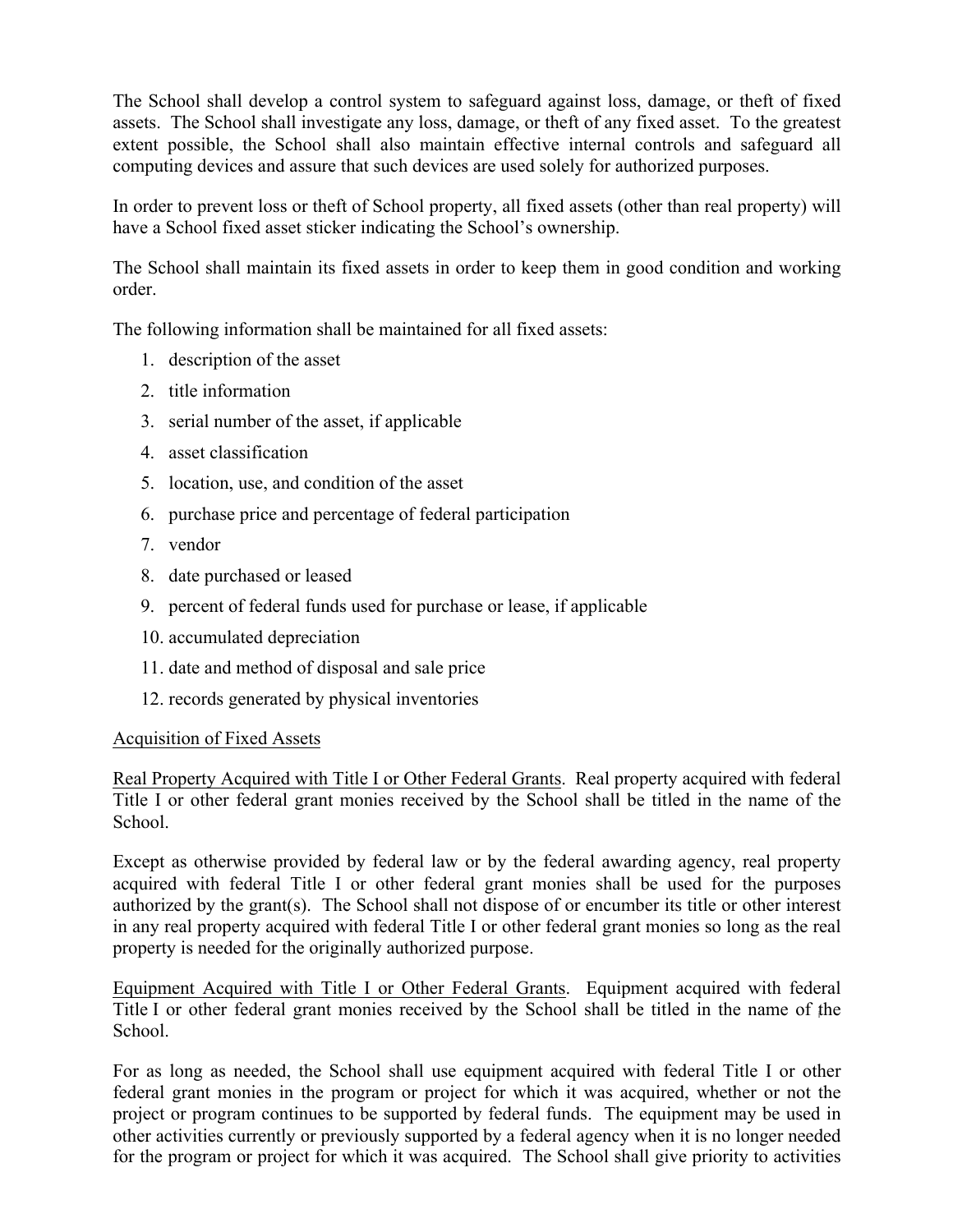under a federal award from the same agency then to activities under a federal award from other federal agencies.

The School can use equipment acquired with Title I or other federal grant monies on other projects or programs that are currently or were previously supported by the federal government provided that such use will not interfere with the program or project for which the equipment was acquired. First preference should be given to other programs or projects supported by the agency that awarded the grant monies.

The School shall not use the equipment acquired with federal Title I or other federal grant monies to provide services for a fee that is less than private companies charge for equivalent services.

The School shall obtain the approval of the awarding agency if required by the federal award before it (1) uses equipment acquired with federal Title I or other federal grant monies as a tradein to acquire equipment to replace the old equipment, or (2) sells the old equipment and uses the sale proceeds to offset the cost of the replacement equipment.

Supplies Acquired with Title I or Other Federal Grants. Supplies acquired with federal Title I or other federal grant monies received by the School shall be titled in the name of the School.

The School shall not use the supplies acquired with federal Title I or other federal grant monies to provide services for a fee that is less than private companies charge for equivalent services.

Equipment Furnished by Federal Agency. The School shall ensure that the equipment remains titled in the name of the Federal Government. The School shall follow the rules and procedures of the federal agency for managing the property.

#### Disposal of Fixed Assets

The School shall establish and follow procedures to ensure that it receives the overall best possible return, if it sells any fixed asset. An independent valuation or market comparison may be used, among any other reasonable method of valuation.

Fixed Assets Not Acquired with Title I or Federal Grant Funds. Fixed assets that were not acquired in whole or part with federal grant monies will be disposed in a manner approved by the Governing Authority of the School. Upon recommendation of the Principal or Treasurer, such Board resolution shall designate the materials, equipment, supplies or other assets as obsolete, excess or unusable, and, shall identify the assets, and may sell, donate or lawfully dispose of them. Any proceeds shall be put in the general fund.

Real Property Acquired with Title I or Federal Grant Funds. When real property acquired with federal grant monies is no longer used for the originally authorized purpose(s), the School shall dispose of such property pursuant to instructions provided by the awarding agency.

**i**

Equipment and Supplies Acquired with Title I or Federal Grant Funds. The School may retain, sell, or otherwise dispose of equipment acquired with federal funds. However, the School shall contact the awarding agency for disposition instructions before it sells any equipment with a per unit value of greater than \$5,000 because the awarding agency may have a right to a portion of the proceeds of the sale. State law may dictate the procedures that must be followed or otherwise place restrictions on the ability of the School to sell the property.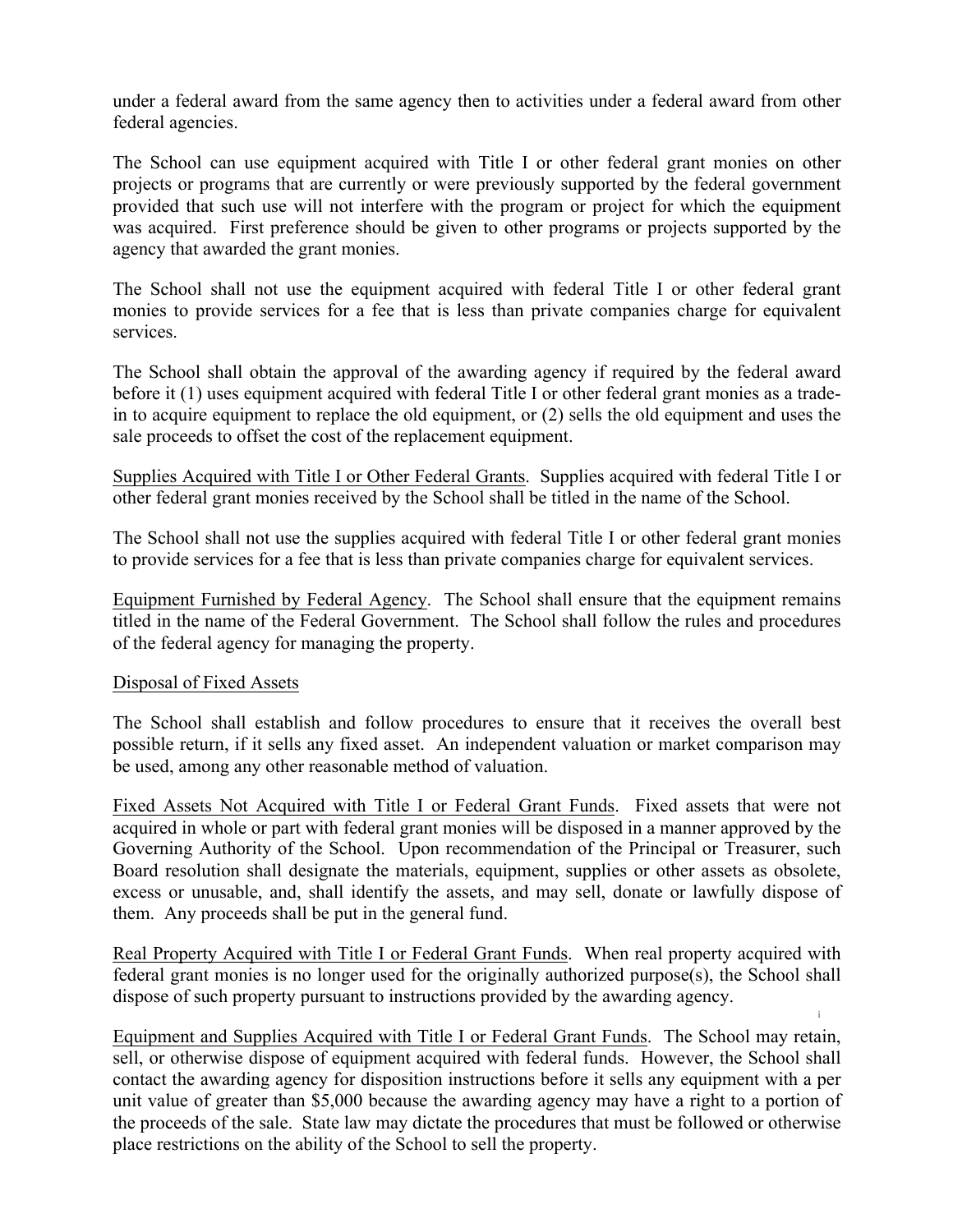Disposal of Equipment Provided by a Federal Agency. The School shall only dispose of federal equipment pursuant to instructions provided by the federal agency that provided the equipment, or should the assets or equipment be under a value or value per unit as applicable under the rules of the federal agency, then the School may dispose of the equipment or asset as if it was not acquired with federal grant funds.

*2 C.F.R. 200*.

See also Policy 148.8 Federal Grants Procurement, Monitoring, and Administration.

## **148.3 Audit Committee**

The Board shall establish an audit committee which shall consist of one of the following: the entire Board membership, or, a minority of the Board membership, or, a minority of the Board membership and any outside consultants of the Board's choice. At least one member of the audit committee shall possess knowledge in the areas of accounting, auditing, financial reporting or school finance. The audit committee shall serve a one-year term and meet as often as necessary to carry out its responsibilities. Members of the audit committee shall attend to their responsibilities in good faith, and in a manner they reasonably believe to be in the best interests of the School.

The purpose of the audit committee is to ensure that both external and internal audit functions and other accountability issues receive adequate oversight. The audit committee's responsibilities include, but are not necessarily limited to, a review of the annual unaudited financial reports submitted to the Auditor of State; a periodic review of the interim financial information submitted to the Board; a review of all audit results; an assurance that audit recommendations are appropriately addressed; serving as a liaison between School management and the independent auditors. Any recommendations of the audit committee shall be presented to the Board and responsibility for official action remains with the Board.

*OAC 117-2-05*

# **148.4 Independent Contractors**

For purposes of this policy, independent contractors are individuals who provide services to the School who are not treated as employees of the School for purposes of withholding federal employment and income taxes.

would interfere with the daily operations of the School, or, if the Board of Directors of the The School may contract with an independent contractor for a service if none of the School's employees are qualified to provide the service, or, if having Employees perform the service School or its authorized designee deems it in the best interest of the School.

The School shall maintain a list of the independent contractors with whom it has contracted.

To the extent required by law, the School shall issue a 1099 Form to each independent contractor reporting the amount paid to the contractor and file the form with the appropriate governmental agency(ies).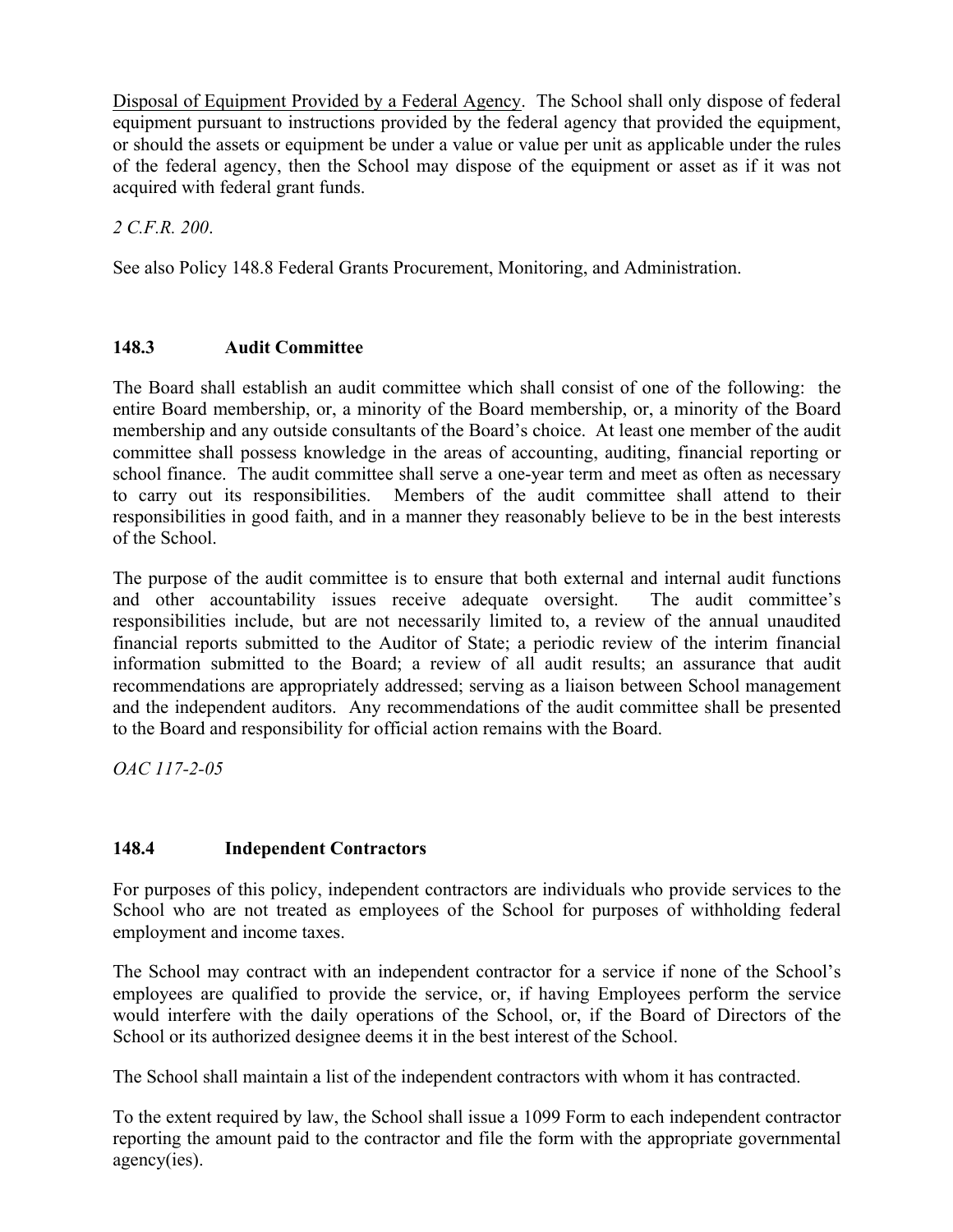In contracting for services with any independent contractor, the School shall enter into a written contract on or before the date the independent contractor begins to provide services under the contract if the amount payable under the contract is \$600.00 or more. The contract shall specifically describe the services that the independent contractor will provide under the contract.

The School shall obtain a W-9 form from the independent contractor at the time the contract is executed.

Subject to the terms of the contract, the School shall require that the independent contractor substantiate that the services have been performed before the School shall remit payment for the services.

No independent contractor shall be paid as an employee on a W-2 form. If any state retirement system decides that School must pay into its system on behalf of a contractor, such funds will be deducted from the gross pay to the contractor.

All employees of independent contractors providing "essential school services" to the School must fulfill one of the following conditions:

1. The independent contractor has provided proof that it has requested a criminal records check, including an FBI check, within the five-year period prior to the date on which the person will begin working in the School and the records check indicated that the person had not been convicted of or pleaded guilty to an offense that would disqualify the person for employment with the School;

## **OR**

2. During periods of time when the employee of the independent contractor will have routine interaction with a child or regular responsibility for the care, custody or control of a child, an employee of the School has been assigned to be present in the same room as the child or, if outdoors, to be within a 30-yard radius of the child or to have visual contact with the child.

The School's Principal or his/her designee is responsible for ensuring that employees of independent contractors have successfully completed a criminal records check or will be supervised when they have access to children.

The Principal has specified that "essential school services" are necessary services that would need to be provided by Employees if the services were not provided by an independent contractor (such as food, janitorial or clerical services).

*IRC 6041; R.C. 3314.41*

## **148.5 Annual Financial Report**

The School shall file an annual financial report, which must be prepared using generally accepted accounting principles. The report must contain the following:

- 1. The amount of collections and receipts, and accounts due from each source;
- 2. The amount of expenditures for each purpose;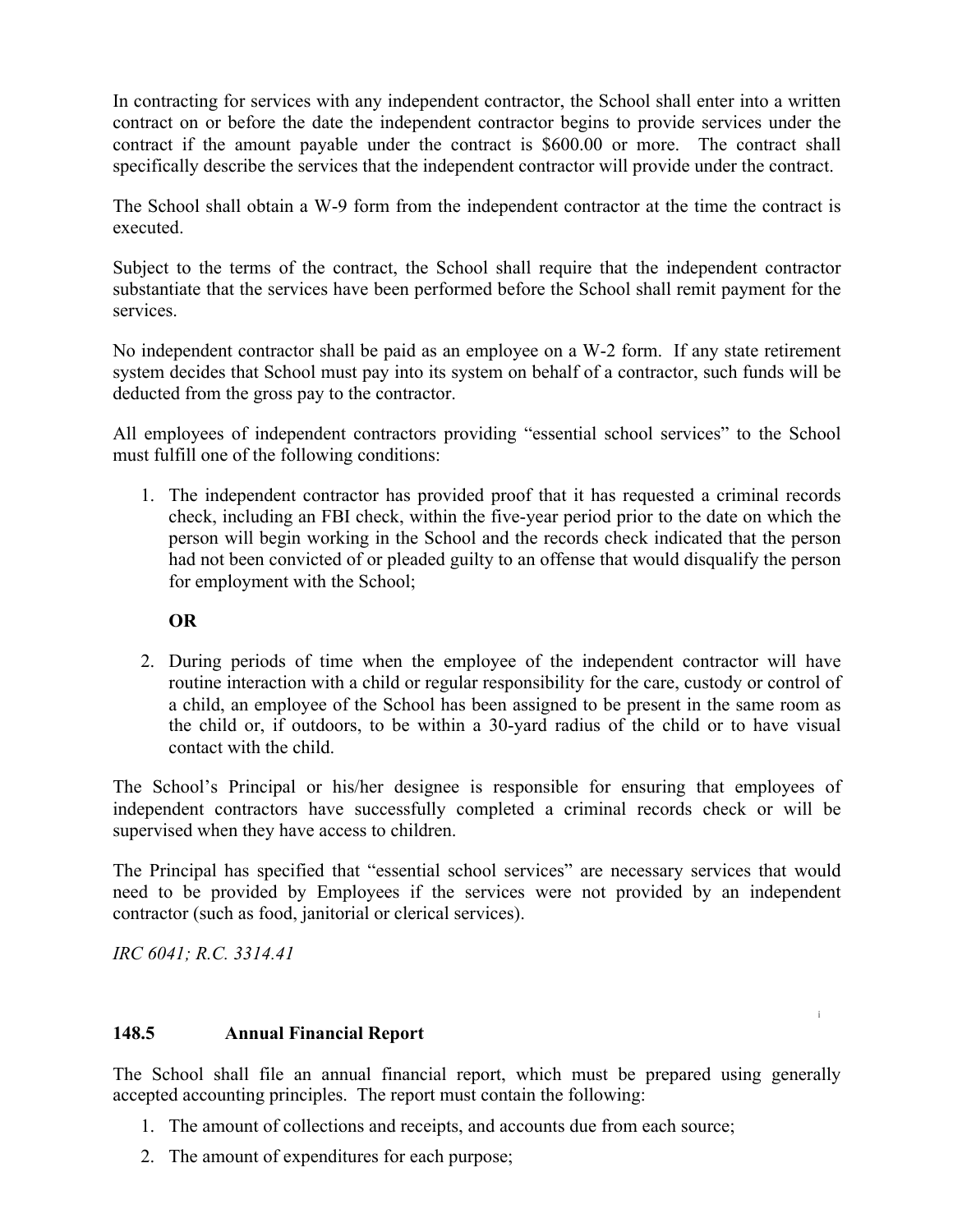- 3. The income of each public service industry owned or operated by a municipal corporation, and the cost of such ownership or operation (if applicable); and
- 4. The amount of public debt of each taxing district, the purpose for which each item of such debt was created, and the provision made for the payment thereof (if applicable).

The School must prepare two copies of the report. The original must be filed with the auditor of state at "Auditor of State, Local Government Services Division, 88 East Broad Street, Columbus, Ohio 43216-1140", or "Post Office Box 1140, Columbus, Ohio 43216-1140" and the copy must be retained by the School's fiscal officer. The report must be filed either in paper form or electronically in a manner and format prescribed by the auditor of state and must be filed within one hundred and fifty days after the close of the fiscal year. At the time the report is filed with the auditor of state, the School's chief fiscal officer, must publish notice in a newspaper of general circulation in the political subdivision or taxing district.

*R.C. 117.38; OAC 117-2-03.*

## **148.6 Credit Cards**

For purposes of this policy credit cards are defined to include business check cards and debit cards. The Board recognizes the convenience and efficiency afforded by the use of School credit cards. A credit card shall not be used in order to circumvent the general purchasing procedures established by State law and Board policy. The Board affirms that credit cards shall only be used in connection with Board-approved or School-related activities and that only those types of expenses that are for the benefit of the School and serve a valid and proper public purpose shall be paid for by credit card. As such, employees are required to abide by the following guidelines when using a School credit card.

- 1. All credit cards issued to and in the name of the School shall be held and supervised by the Principal.
- 2. Subject to the discretion of and the approval of the Principal, credit cards may be used for eligible goods and services including:
	- a. Transportation reservations and expenses.
	- b. Conference registrations.
	- c. Hotel reservation guarantees and expenses.
	- d. If monies are budgeted and deposited with the Principal in advance, credit cards may be used by Employees for student trips and competitions for safety and security reasons.
	- **i** e. Reasonable real expenses, including a maximum gratuity of twenty percent (20%), but excluding alcoholic beverages, since the purchase of such beverages clearly fails to serve a valid and proper public purpose.
	- f. Purchases from vendors who do not accept purchase orders or vouchers, with prior approval from the Principal.
	- g. Other purchases approved by the Principal on a case-by-case basis.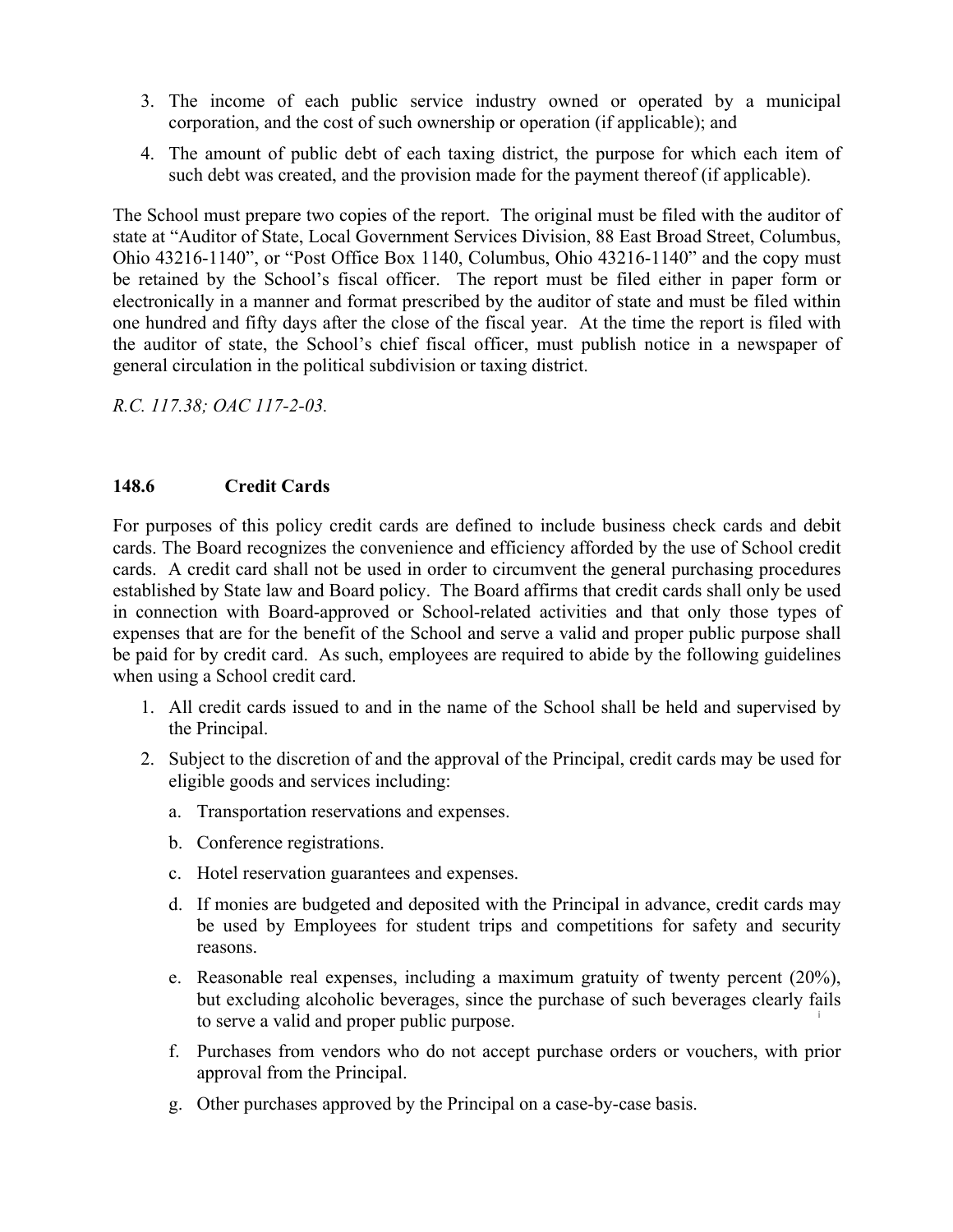- 3. Credit cards shall not be used for personal purchases or expenditures not allowed under this guideline. In particular, credit cards shall not be used for expenses that are not incurred in connection with Board-approved or School-related activities, are not for the benefit of the School, and do not serve a valid and proper public purpose. Use of credit cards in an unauthorized or illegal manner may result in revocation of credit card privileges, disciplinary action and/or, where appropriate, may require the user to pay any and all inappropriate charges, including finance charges and interest assessed in connection with the purchase.
- 4. Employees requiring the use of School credit cards shall request (in writing) such cards from the Principal.
- 5. The School is a nonprofit instrumentality of the State of Ohio. Tax exemption forms shall be utilized and are available in the Principal's office.
- 6. Upon receipt of a School credit card, employees shall:
	- a. Inform merchants that the purchase is for "Official School Business" and is not subject to State or local sales tax. However, if the merchant fails to waive the tax, the employee shall pay it. For large purchases where the merchant refuses to waive the tax, the employee shall present a tax exemption form.
	- b. Maintain credit cards in a secure fashion and prevent unauthorized charges to the account.
	- c. Maintain sufficient documentation of all purchases, including, but not limited to, charge receipts, original cash register slip or other detailed receipt, and invoices.
	- d. Provide documentation of all purchases to the Principal in a timely manner to ensure prompt payment.
	- e. Immediately notify his/her immediate supervisor and the Principal if the card is lost or stolen.
	- f. After use, School credit cards are to be returned to the Principal, along with appropriate receipt copies of all charges.
	- g. Upon receipt of the appropriate documentation, credit card expenditures will be paid through the Principal's Office.
	- h. The Principal or his/her designee will monitor the credit card account(s) and reconcile all credit card accounts on a monthly basis. A report will be a part of the monthly Cash Activity Report, as reported to the Board.
	- i. If the employee is terminated or resigns, (s)he must return the credit card and shall remain responsible for any inappropriate use.
- 7. Failure to turn in receipts and appropriate forms to the Principal within five business days may result in the charges being deemed unrelated or unsubstantiated. This amount will then be charged back to the user.

**i**

See also Policy 148.1 Purchasing/Invoicing.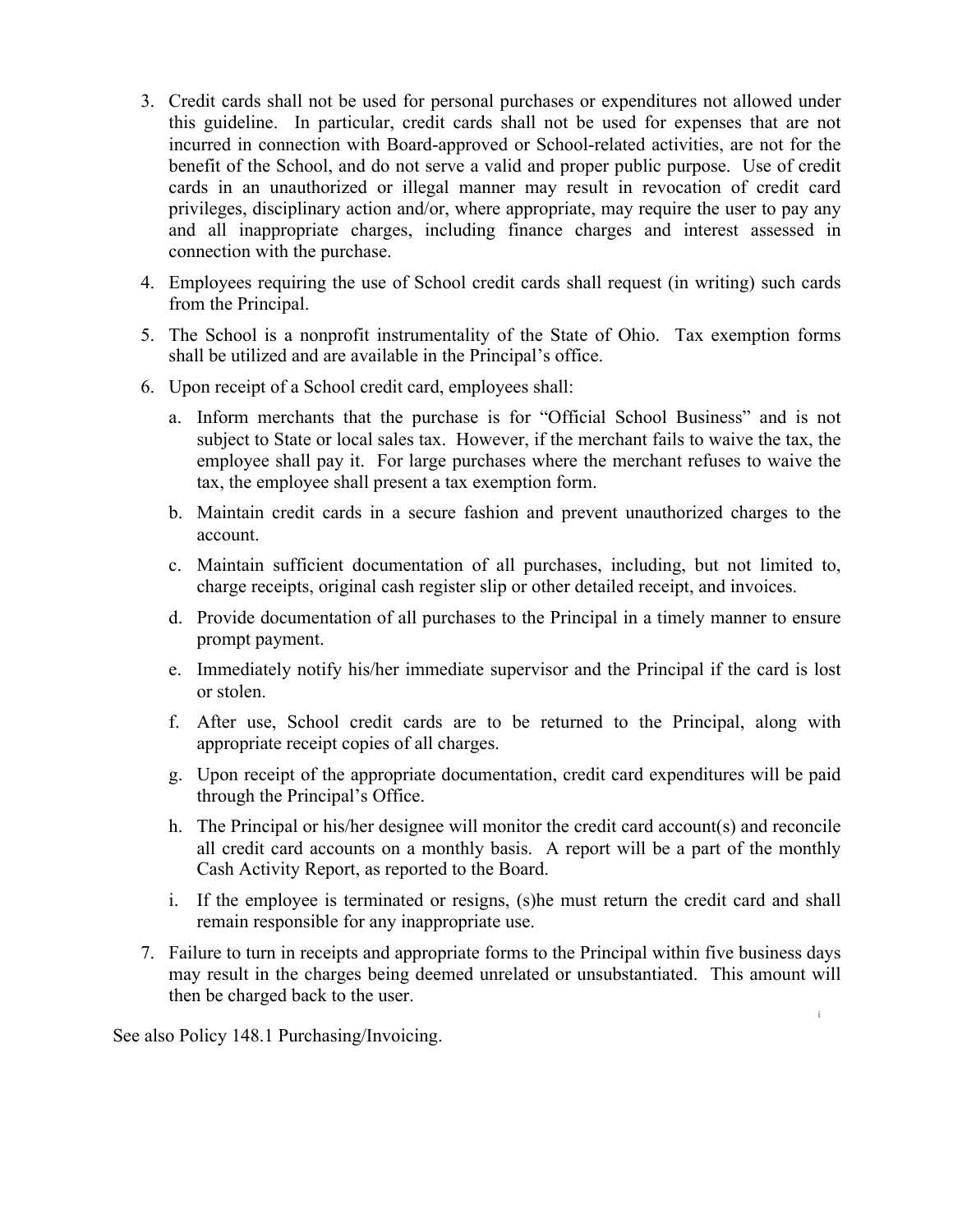## **148.7 Staff Reimbursement**

Expenses which are incurred by professional staff members as a result of authorized travel for the School will be reimbursed to the extent provided for in these guidelines. Reimbursement is intended to provide for transportation, lodging, and food of reasonable and adequate quality. When traveling on School business, a professional Staff member is expected to use the same care in incurring expenses that a prudent person would exercise if traveling on personal business, and reasonable efforts will be made to reimburse actual expenses. Excessive costs, such as those caused by circuitous routes or luxury services or accommodations, will not be considered prudent, nor will they be accepted for reimbursement. No charges for alcoholic drinks will be reimbursed. Rental cars must be economy rentals unless approved in advance by the Treasurer as otherwise necessary or prudent.

Authorization and Procedure: When travel is expected, a requisition form should be completed and approved by the Superintendent at least ten (10) days prior to the date a decision is needed. This request should detail all estimated expenditures.

Reimbursement: Reimbursement will be at the current approved IRS rate if driving on School business. If transporting students to competition or trips, Staff volunteers will be reimbursed actual expenses, documented by receipt, or at the IRS Approved Charitable Rate.

A Travel Reimbursement Form must be completed and signed by a supervisor. All claims must be supported by original receipted bills. Reimbursement for reasonable charges for tolls and parking will be made upon presentation of supporting receipts.

Other Reimbursement: Staff must follow all rules concerning purchasing and School credit card use. If Staff otherwise personally advances money on behalf of the School, it does so completely at its own risk of non-reimbursement, provided however, the Board is authorized to reimburse such advances only if it finds that the expenditure was made without adequate opportunity for prior approval, or was an emergency and advanced as a necessity, for the benefit of the School. All reimbursements must be supported by detailed receipts.

Staff cannot be reimbursed for any expense if the Staff member received a benefit through a rewards program for that expense. Rewards programs allow users to earn rewards based on how much money they spend. Examples of rewards programs include, but are not limited to, frequent flier miles, grocery store loyalty card programs, and hotel free night programs. This prohibition includes rewards programs tied to credit cards and loyalty customer cards.

*Ohio Ethics Comm. Advisory Opinion No. 91-010*

#### **148.8 Federal Grants Procurement, Monitoring, and Administration**

In addition to the applicable policies set forth elsewhere in this manual, the following policies shall apply when the School expends federal grant funds to purchase property or obtain services.

A. Competition. To the extent required by law, the School shall use procurement methods that provide for full, free, and open competition and comply with the federal procurement regulations. If the School solicits bids or competitive proposals to secure property or services, the School shall award the contract to the party whose bid or proposal, after considering all appropriate facts, is most advantageous to the School.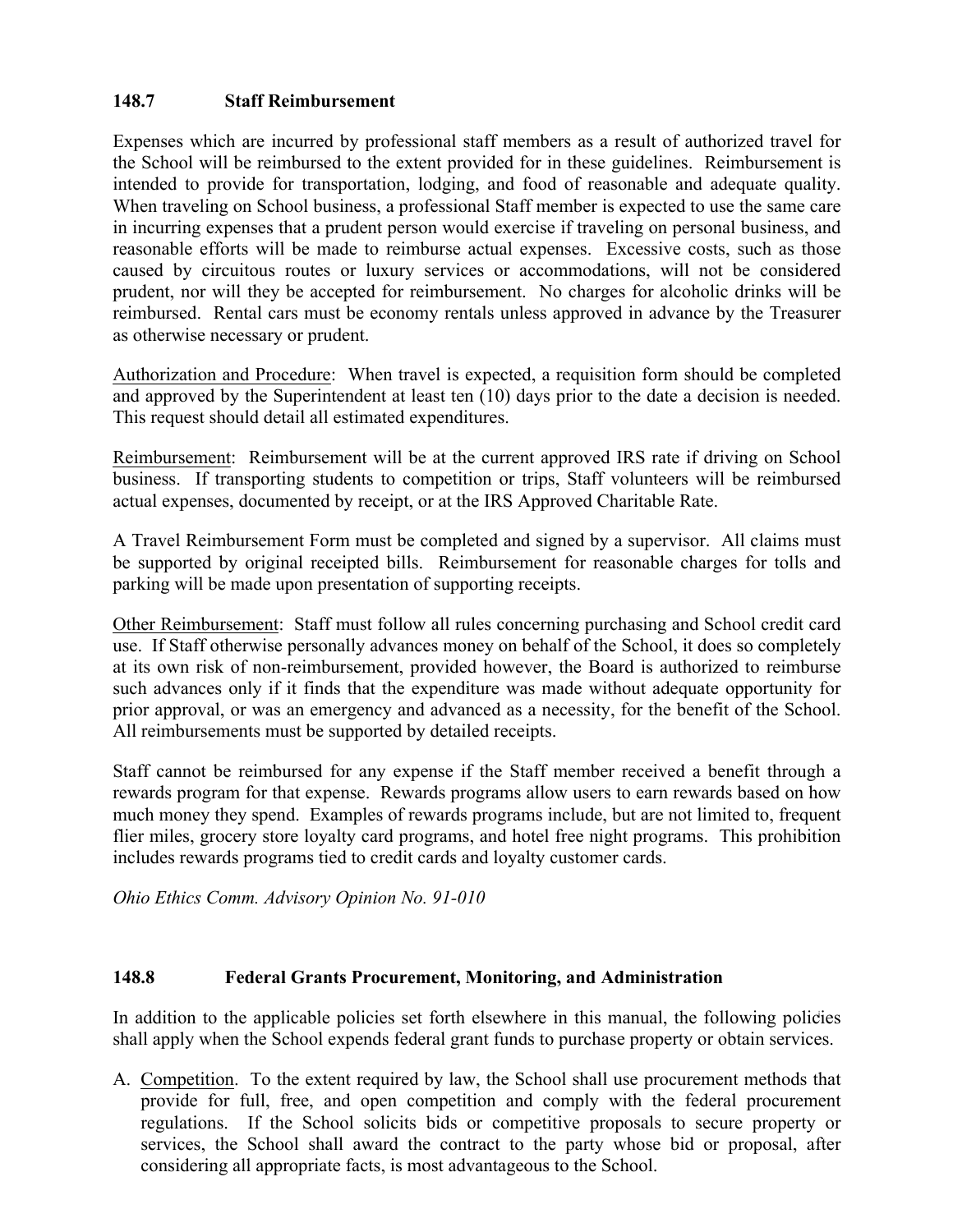The School shall exclude from competition for procurements any contractor that develops or drafts specifications, requirements, statements of work, or invitations for bids or requests for proposals.

B. Code of Conduct. No employee, officer, or agent of the School shall participate in selecting, awarding, or administering a contract supported by federal funds if a conflict of interest, real or apparent, would be involved. A conflict arises when the employee, officer, or agent, a member of his/her family, his/her partner, or the employer or prospective employer of any of the above-mentioned individuals has a financial or other interest or a tangible personal benefit from the company selected to be awarded the procurement contract.

No employee, officer, or agent of the School may solicit nor accept gratuities, favors, or anything of monetary value from contractors or parties to subcontracts. Any gratuities, favors, or anything of monetary value includes money and every other thing of value, meaning having more than a de minimis or nominal worth.

All employees, officers, or agents of the School must disclose in writing any potential conflicts of interest, whether real or apparent, to the School prior to participation in the selection, award, or administration of a contract supported by a federal award.

The School shall not conduct any procurement action involving a parent, affiliate, or subsidiary organization that is not a state, local government, or Indian tribe, if the School would be unable or appear to be unable to be impartial in that procurement action.

Any employee, officer, or agent of the School found to have violated this Code of Conduct or any other applicable ethics laws or regulations will be immediately excluded from further participation in the selection, award, or administration of the contract supported by a federal award and may be subject to disciplinary actions, up to and including termination. The School shall promptly report any violation of federal criminal law involving fraud, bribery, or gratuity violations potentially affecting a federal award to the awarding federal agency and specify any corrective action taken by the School.

Nothing in this policy shall be read to alter the obligations and restrictions on public officials pursuant to Ohio Revised Code Chapters 3314 and 102, and Section 2921.42-.44 as applicable to community schools.

- C. Procurement Procedures. To the extent required by law:
	- 1. The School shall review any proposed procurement to avoid purchasing unnecessary property or services. The School shall avoid purchasing duplicative items.
	- 2. Before acquiring an item, the School shall compare the advantages of leasing and purchasing property, purchasing surplus property, or sharing services where permitted by law. The School shall also consider consolidation or breaking out procurements to obtain more economical purchases.
	- 3. Prior to accepting bids or proposals, the School shall make independent estimates of cost and price. The School shall conduct a cost or price analysis in connection with every procurement transaction, including contract modifications.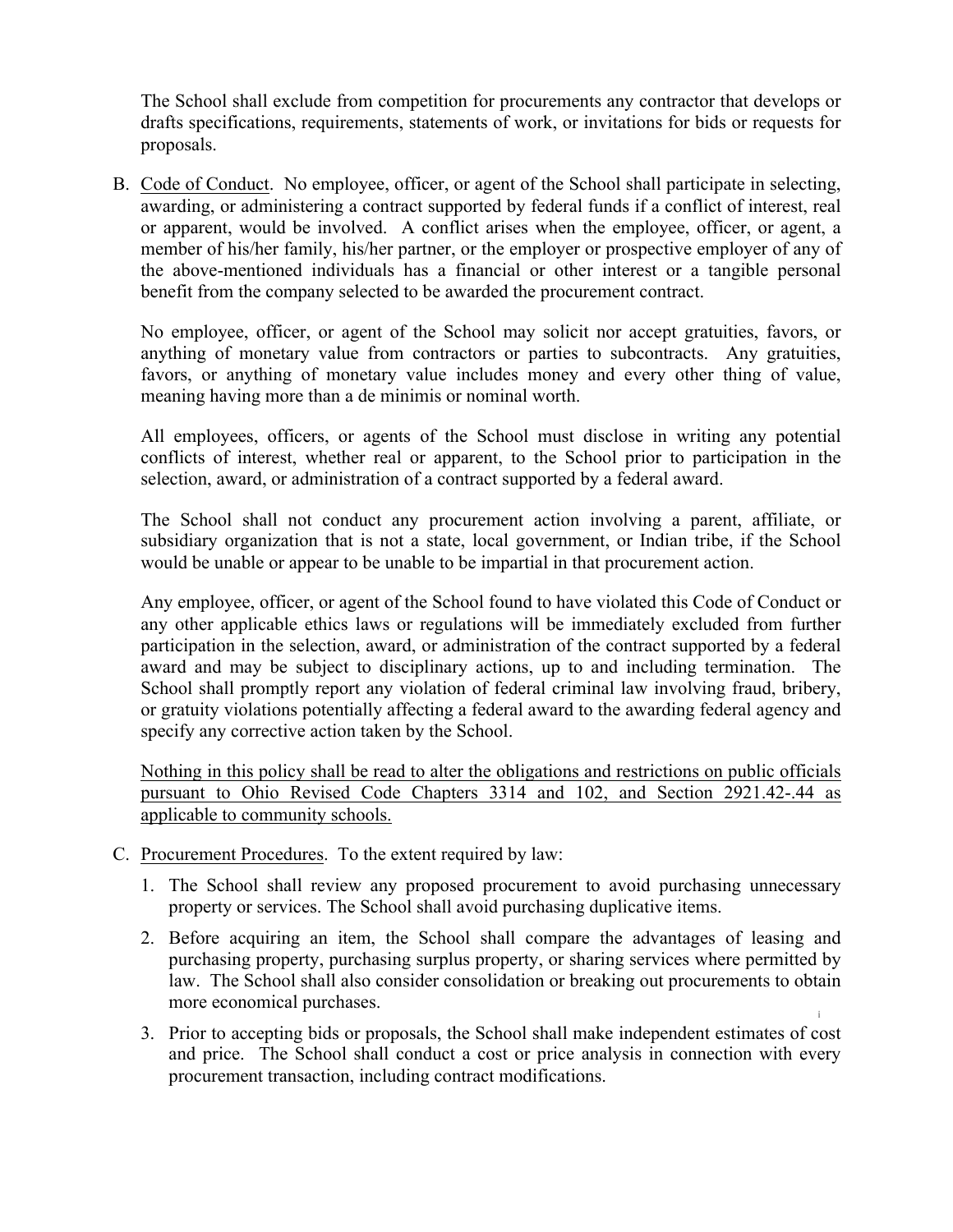- 4. The School shall ensure that its solicitations for goods and services contain descriptions and technical requirements of the goods and services sought, all factors to be used in evaluating bids or proposals, and provide any other information required under the applicable federal regulations. The School shall not require brand name products unless the brand name is specified as a means to define the performance or other salient requirements of procurement.
- 5. The School shall attempt to ensure that the parties with which it contracts are responsible and capable of fulfilling the terms and conditions of the contract. The School shall give consideration to the contractor's integrity, compliance with public policy, record of past performance, and financial and technical resources.
- 6. The School shall only use time and material type contracts after a determination that no other contract is suitable and, if a contract includes a ceiling price, the contract must specify that the contractor exceeds the ceiling at its own risk.
- 7. The School shall create and maintain records that document the procurement process that the School followed in each procurement transaction, including the rationale for utilizing the selected procurement method, the selection of contract type, the basis for awarding or rejecting the contract, the justification for lack of competition if competitive bids or proposals are not sought, and the basis for the award cost or price.
- 8. The School shall make its procurement records available for review upon request by the awarding federal agency or pass-through entity.
- D. Contract Provisions. Procurement contracts shall, at minimum, include the terms and conditions that are required by the applicable federal procurement regulations. To the extent required by law, the School shall require that the person awarded a contract satisfy the bonding requirements set forth in the applicable federal regulations.
- E. Contract Administration. The School shall delegate to one or more school employee the responsibility for administering all procurement contracts and ensuring that the party awarded the contract satisfies the terms, conditions, and specifications of the procurement contract or purchase order.
- F. Small/Minority/Women Businesses. The School shall take affirmative steps to contract with small businesses, minority-owned firms, and women's business enterprises when possible. The School shall also require a contractor, if it subcontracts, to take affirmative steps to contract with small businesses, minority-owned firms, and women's business enterprises when possible.
- **i** a written complaint requesting an opportunity to be heard by the Governing Board or the G. Dispute Resolution. Any issues related to the procurement contract and administrative procedures, including source evaluation, protests, disputes, and claims, will be resolved according to the following dispute resolution procedures, and the School will disclose information regarding the dispute to the appropriate federal officials. Any grievant must file Board's designee. The Board or its designee will review any information presented and provide a written decision within a reasonable time. If the grievant is not satisfied with this decision, the matter shall be submitted to a qualified mediator for mediation. The parties will make every attempt to resolve such disputes through mediation and shall equally split all fees or costs of any third party mediator.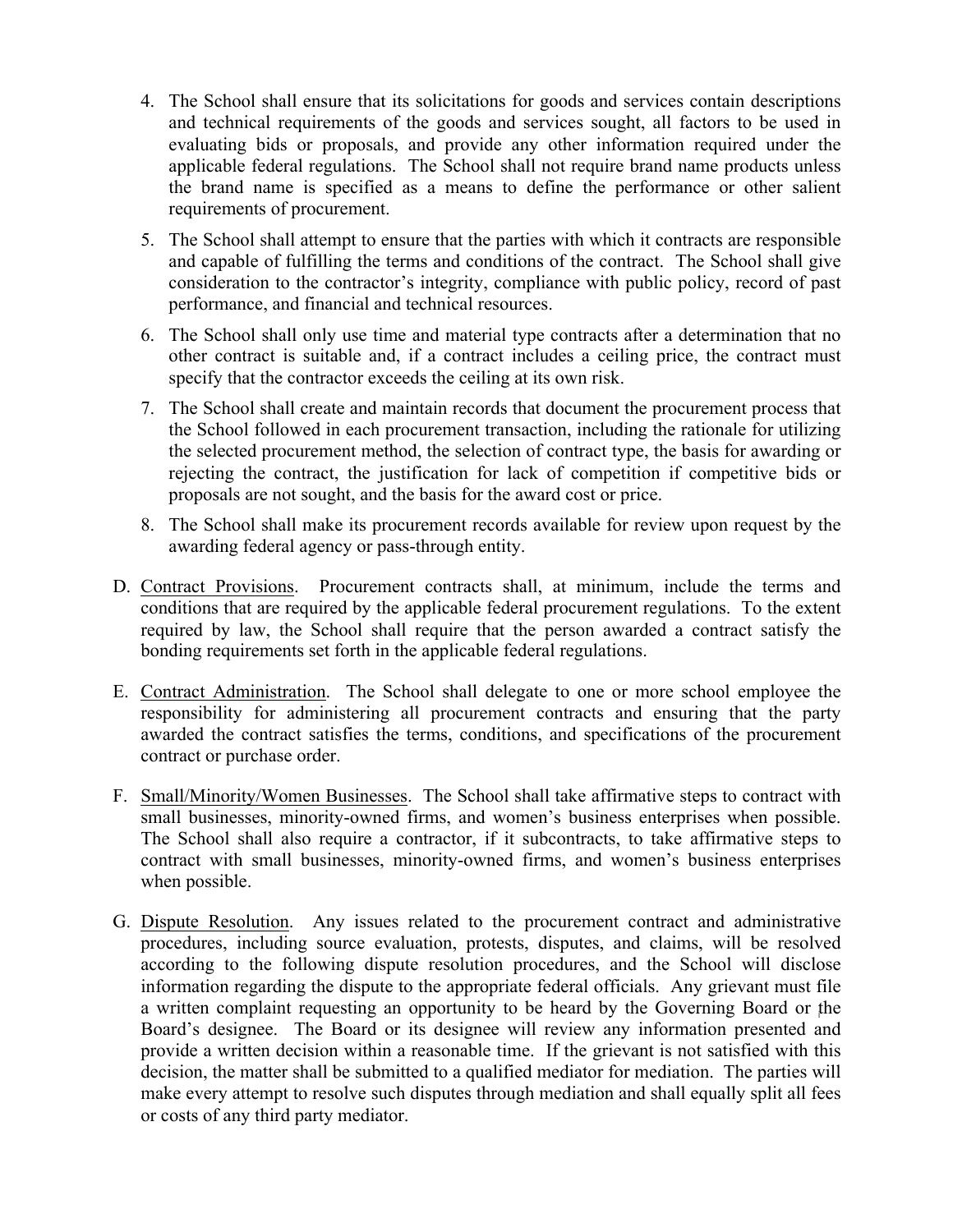If the School suspects or determines that the contractor has likely violated local, state, or federal law, the School will refer the matter to the proper authority having jurisdiction over the matter.

H. Debarred, Suspended or Ineligible Contractor. The School shall not award contract to parties that have been debarred, suspended, or otherwise excluded from or are ineligible for participation in Federal assistance programs and activities pursuant to the federal System for Award Management available at www.sam.gov.

#### Federal Grant Administration

The School shall ensure that these procedures are followed with respect to all federal grant applications submitted by the School and all federal grants that are awarded to the School.

- A. Monitoring Grant Applications. The School shall delegate to one or more persons the responsibility for monitoring all pending federal grant applications, and that person or persons shall provide the Board with a report on the status of all federal grant applications at each regularly scheduled Board meeting.
- B. Monitoring Grant Expenditures. The School shall delegate to one or more persons the responsibility for monitoring federal grant expenditures, and that person or persons shall provide the Board with a report on the expenditures made from each federal grant at each regularly scheduled Board meeting.
- C. Final Expenditure Reports. The School shall delegate to one or more persons the responsibility for reviewing all final expenditure reports for each federal grant that the School was awarded, reconciling the report(s) with the School's financial records, and ensuring that the final expenditure report for each federal grant is complete and accurate.

Effective for fiscal years 2015 and 2016, the School selected to postpone the implementation of this internal procurement policy unless the Board resolves to adopt the Uniform Grant Guidance pursuant to 2 C.F.R. 200 for any earlier grant.

*2 C.F.R. 200*.

See also Policy 114 Ethics and Conflicts Policy and Policy 148.2 Fixed Asset Policy/Title I and Federal Grant Assets Policy. See **Appendix 148.8-A** Methods of Procurement Using Federal Grant Funds.

#### **149 Use of Cellular Telephones and Other Wireless Technologies**

**i** (*i.e.*, smartphones, Blackberries, tablets, wifi- or cellular data-enabled devices, broadband access The Board recognizes that the use of cellular telephones and other wireless devices devices, pagers/beepers, personal digital assistants (PDAs or Palm Pilots), mobile "hotspots," etc.) ("Wireless Communication Devices") have become routine in daily life. Wireless Communication Devices may also serve to support the efficient and effective operations of the School. All administrators, teachers, and staff shall be permitted to possess personally-owned Wireless Communication Devices at the School at their own expense.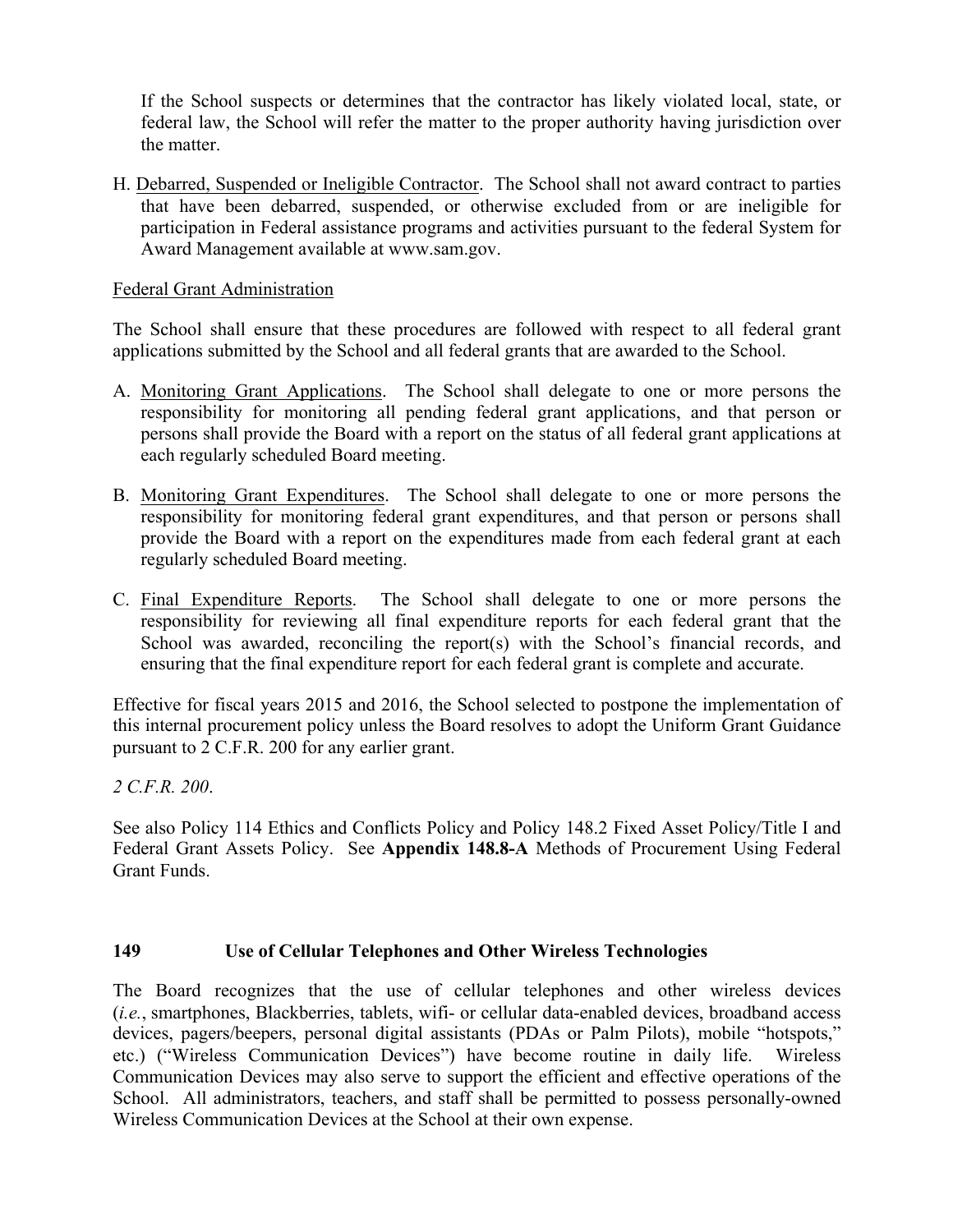Due to the nature of some positions and job duties of certain employees, the Board may determine that possession and use of a Wireless Communication Device by select employees is essential to the proper functioning of the School. Where the Board finds that an employee's possession and use of a Wireless Communication Device is necessary, the Board may either: (1) provide the employee with a Board-owned Wireless Communication Device for the employee's work-related use, or (2) provide the employee with a monthly allowance of up to a set dollar amount, as established by the Board, to be used for expenses related to the possession and use of a personally-owned Wireless Communication Device.

#### Board-Owned Wireless Communication Devices

Wireless Communication Devices provided by the Board are intended to be tools for conducting School business and enhancing business efficiencies. Use of Wireless Communication Devices is not intended to give a personal benefit to any employee. Employees shall not use Boardowned Wireless Communication Devices as their primary means to make phone calls, send text messages or emails, or otherwise communicate, unless the use of the Wireless Communication Device constitutes the most cost-effective means to conduct School business. When a less costly alternative method of communication is safe, convenient, and readily available, the employee shall utilize that method of communication.

The Principal shall regularly ensure the following:

- A. The need for each Board-owned Wireless Communication Device and corresponding service account is clearly justified for School business purposes;
- B. Alternative solutions for work production and communication have been considered;
- C. Employees provided with Wireless Communication Devices and service understand the purpose and limitations of usage;
- D. Wireless Communication Device service account invoices outlining the details of usage are received and reviewed for conformance with this policy;
- E. Employees reimburse the Board for non-business use of Wireless Communication Devices; and
- F. Use of a Wireless Communication Device service account is terminated when no longer justified by business requirements, when the employee leaves the Board's employment, and/or when the employee has by actions demonstrated a disregard for School policies.

Board-owned Wireless Communication Devices may be used for the following:

- A. To make phone calls, send text messages or emails, or otherwise communicate in emergency situations; and
- B. To place calls, send text messages or emails, or otherwise communicate with the administration, other employees, or parents concerning classroom or school-based activities.

**i**

Wireless Communication Device service accounts are expected to be set at the minimum service level that fulfills the business needs for the position in question. If the cellular telephone contract is based on minutes used, a minimal plan shall be utilized. In other words, the smallest plan available to accommodate the particular business need shall be utilized. If the Wireless Communication Device is wifi- or cellular data-enabled or is a broadband access device, the contract that is selected for an employee should provide for only the necessary amount of cellular data or broadband access as is necessary to meet business needs. The Wireless Communication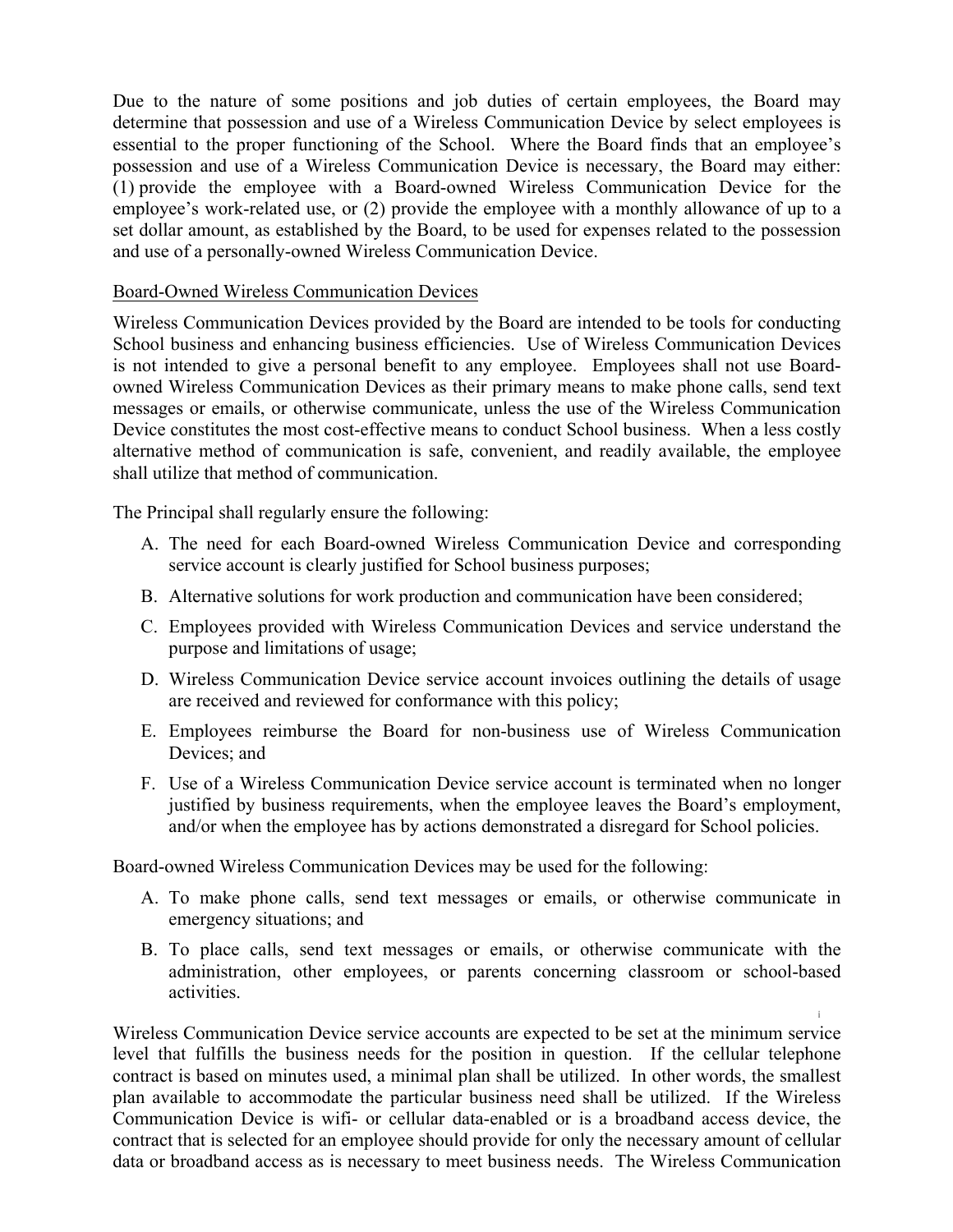Device contract that is selected for an employee should be the one that provides a combination of services, including but not limited to the number of minutes/ talk time, cellular coverage, and local call zone most nearly matching the employee's recurring business needs.

Possessing a Board-owned Wireless Communication Device is a privilege and all employees are expected to use the devices appropriately and responsibly. Employees are responsible for managing the cost-effectiveness of Wireless Communication Devices by utilizing assigned landlines, accessing wifi, and using desktop hardware where such secure, appropriate, and available alternatives exist. Employees should know that calls outside the immediate area may result in roaming charges, in addition to long distance and regular charges, and that the Board is charged for both outgoing and incoming cellular telephone calls. Employees should also be aware that excessive use of Wireless Communication Devices capable of using cellular data or accessing broadband services may result in overage charges and temporary suspension of the use of cellular data or broadband service.

Employees must safeguard any Board-owned Wireless Communication Device in their possession. Reasonable precautions should be made to prevent equipment loss, damage, theft, and vandalism. The Board reserves the right to audit all Board-owned Wireless Communication Devices and their use. Upon resignation or termination of employment, or at any time upon request, the employee may be asked to produce the Wireless Communication Device for return or inspection. Employees unable to present the equipment in good working condition within the time period requested (e.g., twenty-four (24) hours) may be expected to bear the cost of a replacement device. Staff who leave employment with outstanding debts for equipment loss or unauthorized charges will be considered to have left employment on unsatisfactory terms and may be subject to legal action for recovery of the loss.

## Personally-Owned Wireless Communication Devices Reimbursed by the School

The Board may elect to reimburse the Principal or other designated employees for additional charges incurred as a result of the use of a personal Wireless Communication Device for the purpose of conducting School business. Employees designated for reimbursement shall provide the Principal with their cellular telephone numbers, if the reimbursement is for costs associated with cellular telephone service, so that the employees may be contacted as the need arises.

Reimbursements received by employees may be considered additional compensation for income tax purposes. For individual determinations of tax liability, employees should speak with a personal tax advisor.

#### Responsible Use of Wireless Communication Devices

or permitted by the Principal or his/her designee to act otherwise. Employees may use Except in the event of an emergency, use of Wireless Communication Devices will not be permitted during periods of instruction or supervision of students, unless use of the device is instrumental to the lesson. Wireless Communication Devices shall be kept on "silent" at all times during periods of instruction and supervision of Students, unless the employee is directed personally-owned Wireless Communication Devices for personal uses, such as to make personal calls, but use is limited to employee break periods and lunch period. It is the responsibility of employees to ensure that friends and family members are aware of the Board's policy.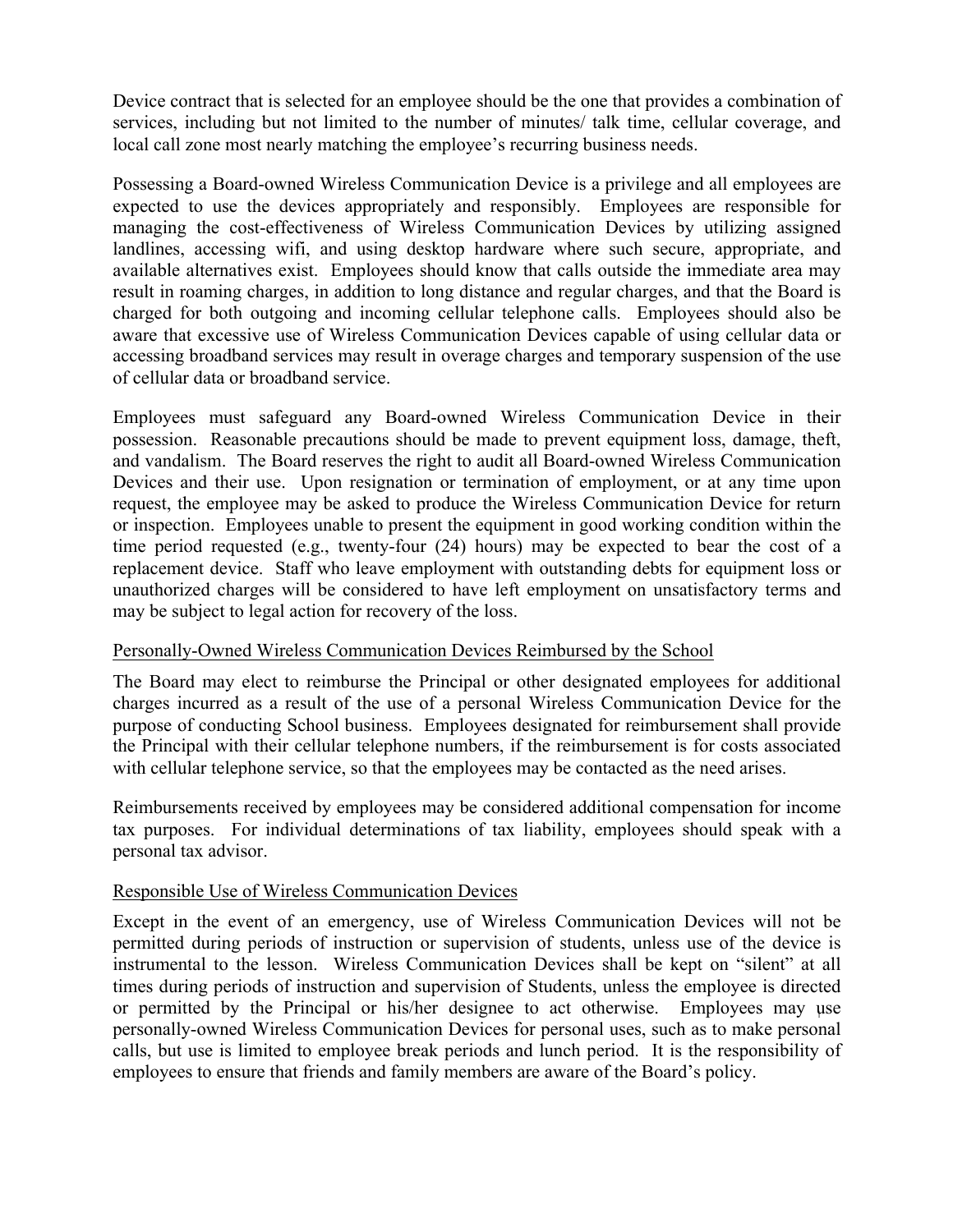All employees are expected to use discretion in using personal Wireless Communication Devices while at work, and all calls, emails, text messages, or other communication made on School property, even personal communications, should be professional and appropriate for an educational environment.

Safety is a priority of the Board, and responsible use of Wireless Communication Devices includes safe use. Employees are discouraged from using Wireless Communication Devices while driving. Staff should plan to make all calls, send text messages and emails, or engage in other communications either prior to traveling or while on rest breaks.

When a Wireless Communication Device is equipped with an internal security mechanism, such as a "lock", "passcode," or "password" feature, employees must utilize such internal security mechanism to protect the contents of the Wireless Communication Device from unauthorized access. Employees shall also be responsible for safeguarding personally-owned Wireless Communication Devices and should be aware at all times of the location and accessibility of the device to unauthorized users. Employees are responsible for any intrusion into an "unlocked" or unprotected Wireless Communication Device.

Even when Wireless Communication Devices are "locked," the devices and the data stored therein are not absolutely secure. Employees should use discretion in relaying confidential information, particularly confidential information relating to Students, through the use of Wireless Communication Devices. Except in the event of an emergency, employees shall not record, capture, or transmit any audio, video, or photographic images of any Student during School hours, on School grounds, or during a School-sponsored event, without the express permission and prior notice of the Student's parent. Additionally, employees should be aware that all recorded wireless communications, including emails, text messages, calls, or other communications made or received using a Wireless Communication Device that serve to document the function of the School may constitute public records subject to inspection.

Wireless Communication Devices containing a built-in camera or video recorder are prohibited from use in locker rooms, bathrooms, swimming pools, or other areas where it is reasonably anticipated that individuals may be in various stages of undress.

If deemed necessary, the Principal shall prepare the necessary administrative guidelines for the implementation of this policy. Violation of this policy or any adopted administrative guidelines may constitute just cause for disciplinary action up to and including termination.

# **SECTION 150**

# **ADMINISTRATION/PROGRAM/SCHOOL POLICIES**

**i**

## **151 Approval of Management by Management Company**

The Board is authorized to approve of independent management of the School and the term of any Management Company contract, if any.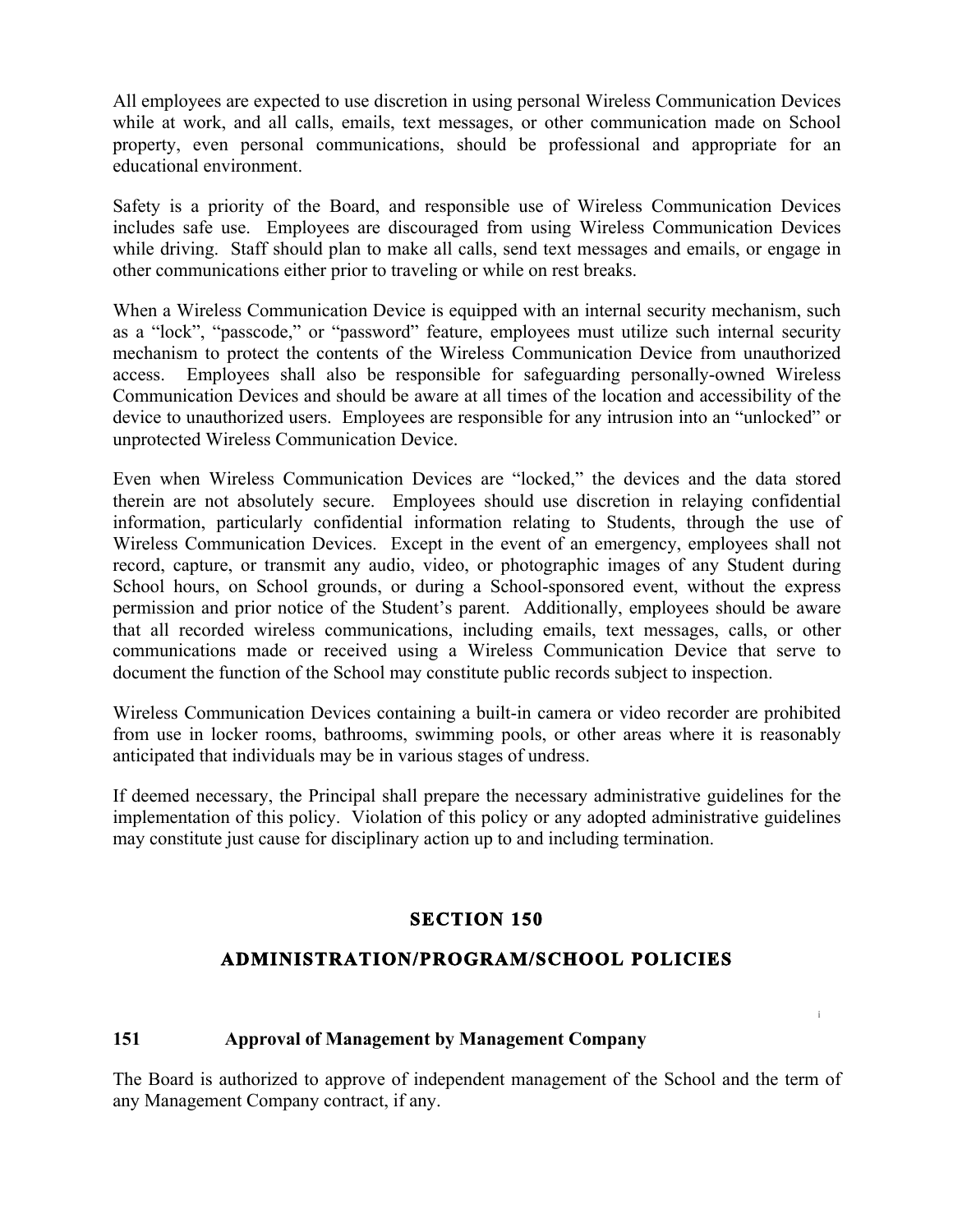## **152 Board/Principal/Management Company/Fiscal Agent Relationships**

The Governing Authority believes that it is the primary duty of the Board to establish, adopt and/or review policy and that of the Principal to help establish and to administer such policy. The Management Company, currently Summit Academy Management, should recommend policies, and be given the latitude to determine the best method of implementing the policies of the Board.

The Principal, as the chief executive officer of the School, is the primary professional advisor to the Board. S/he is responsible for the development, supervision, and operation of each program and service. His/her methods should be made known to the Staff through the administrative guidelines or Policies of the School. The Board shall retain oversight of such policies.

The fiscal agent is the primary professional advisor to the Board on fiscal matters even if subcontracted for, or hired by or through an independent management company. The fiscal agent may or may not be an officer or Board member of the Corporation but shall have general supervision of all financial matters overseen by the Board.

## **153 Role of Management Company**

The Board is responsible for determining the success of any Management Company hired by it, in meeting the goals established by the Board. The Board, in formulating its position with regard to the performance of the Management Company, shall rely, whenever possible, on the objective outcomes of its evaluations rather than on subjective opinions.

The Management Company shall strive to achieve Board goals for students by providing educational direction and supervision to the Staff and by acting as a proper model for Staff and students both in the School and outside the School.

The Management Company shall be directly responsible to the Governing Authority for the performance of all of the responsibilities outlined in any Management Contract.

# **154 Job Descriptions**

The Board directs the Principal, or the Management Company, if any, to maintain continuously a comprehensive, coordinated set of job descriptions for Staff so as to promote effectiveness, efficiency, and economy in the operation of the School, and to coordinate its personnel policies with the Contract and School policies. No job description shall preclude the Board or Principal from adding or subtracting from such description at any time.

**i**

## **155 Mission Statement**

Summit Academy Schools build hope, success, and well-being through education and advocacy for children with special needs.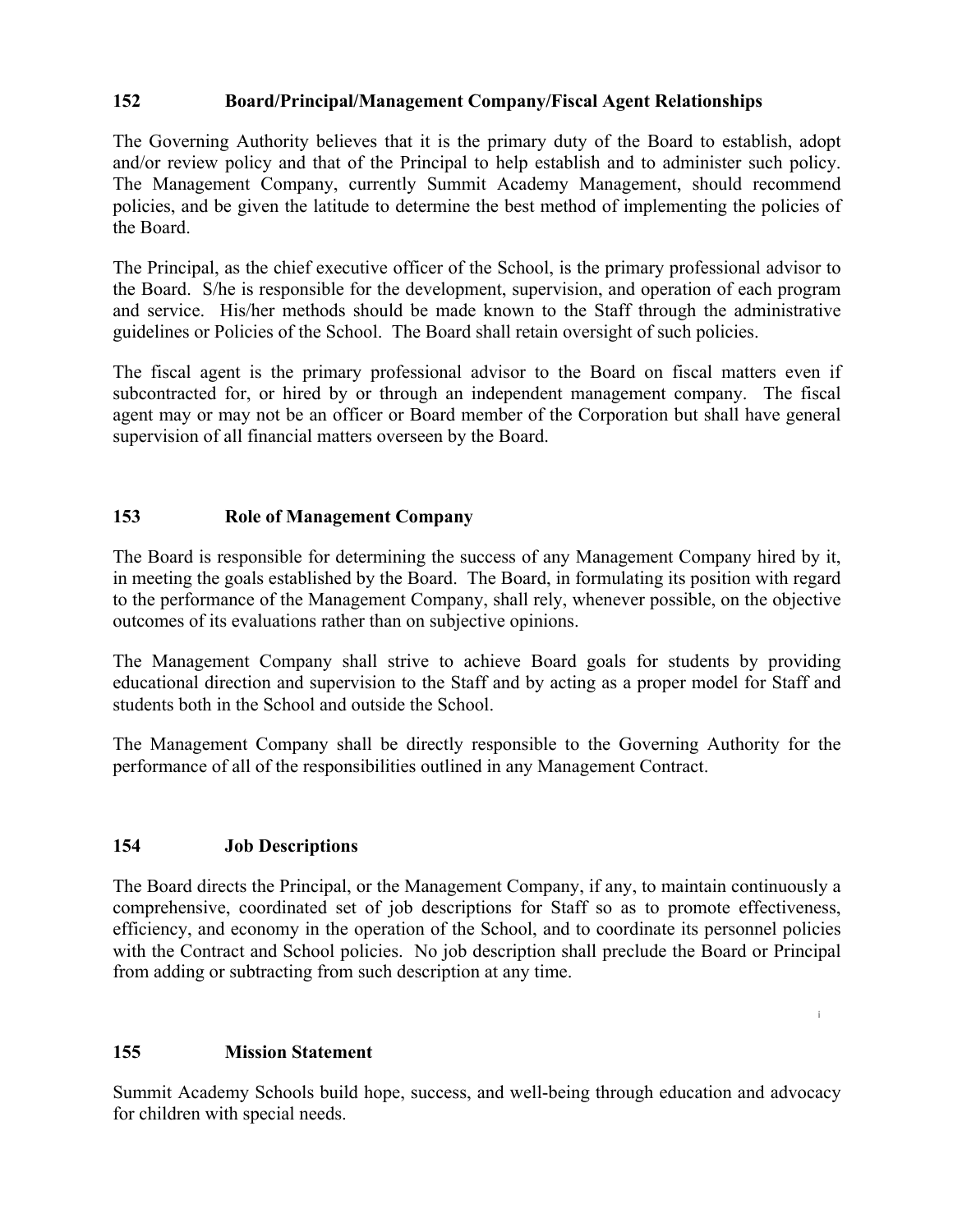## **156 Statement of Philosophy**

Safety – I will keep others and myself safe at all times, both physically and emotionally.

Respect – I will value the Summit Academy Code of Conduct. I will not disrespect anyone in the group, but will help to build up others. When I help someone, I am helped.

Full Participation – I will participate in all scheduled activities without complaint, and to the best of my abilities.

Honest Feedback – I will offer honest opinions to others in the group in an affirming (nice) way. I also will accept others' comments to me, as this will help me grow.

#### **157 Insurance**

The Governing Authority shall purchase with School funds the type and amount of insurance necessary to protect the School from major financial losses.

Coverage shall include, but need not be limited to, the following:

- A. fire and extended coverage on buildings and contents;
- B. comprehensive bodily injury, property damage on automobiles, buses and trucks;
- C. special coverage for equipment not ordinarily covered under a standard policy, if applicable;
- D. employee insurance coverage as specified in the Charter Contract or by Board action;
- E. worker's compensation coverage;
- F. legal liability for Board members and officers; and
- G. that insurance required under the School's Contract.

The  $\Box$  School Treasurer,  $\Box$  fiscal agent,  $\Box$  Principal, or  $\boxtimes$  management company (check one) shall administer the insurance program.

#### **158 Curriculum Development**

continuing basis and in accordance with a plan for curriculum growth established by the The curriculum and educational program shall be developed, evaluated and adopted on a Principal or his/her designee.

As educational leader, the Principal or his/her designee shall be responsible to the Board for the development and evaluation of curriculum.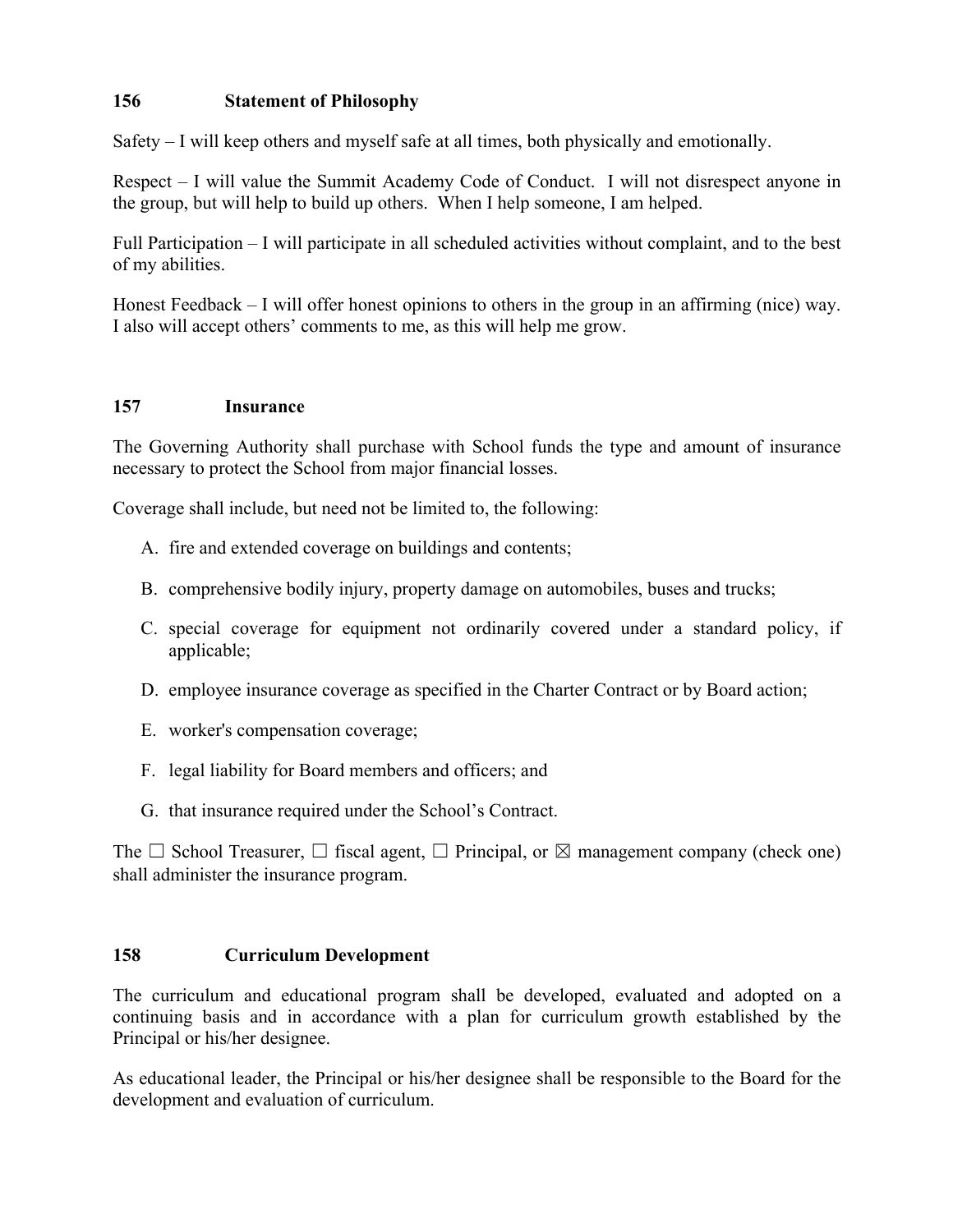For purposes of these Board Policies and for consistent communication throughout the School, curriculum shall be defined as all the planned activities of the School, including formal classroom instruction and out-of-class activity, both individual and group, necessary to accomplish the educational goals of the School and such curriculum is set out in the Contract with the Sponsor.

The Board directs that the curriculum of this School:

- A. provide instruction in courses required by the School's Charter Contract; and
- B. be consistent with the School's mission, philosophy and goals.

The Principal or his/her designee may conduct such innovative programs as are deemed desirable to the continuing growth of the instructional program and to better ensure accomplishment of the School's educational goals.

The Principal or his/her designee shall report each such innovative program to the Board along with its objectives, evaluative criteria, and costs, and, a recommendation as to any necessary changes in the Contract with the Sponsor.

The Board encourages, where it is feasible and in the best interest of the School, participation in programs of educational research.

The Board directs the Principal or his/her designee to pursue actively State and Federal aid in support of all School activities.

## **159 Development of School Policies**

The Board itself will formulate and adopt policies and may accept recommendations of the Principal. The Board delegates to the Principal or his/her designee, the function of designing and implementing the guidelines, required actions, procedures and detailed arrangements under which the School will operate. These administrative guidelines shall not be inconsistent with the Policies adopted by the Board, unless the law so requires.

The Principal or his/her designee may also issue such handbooks as s/he may consider necessary for the effective administration of the schools and distribute them to staff and students and/or their parents.

As long as the provisions of these administrative guidelines, procedures, or handbooks are not inconsistent with Board policies, or with Federal or State law, they shall be binding upon all staff and students.

The Principal or his/her designee shall maintain a current organizational chart to which immediate reference can be made by the Board.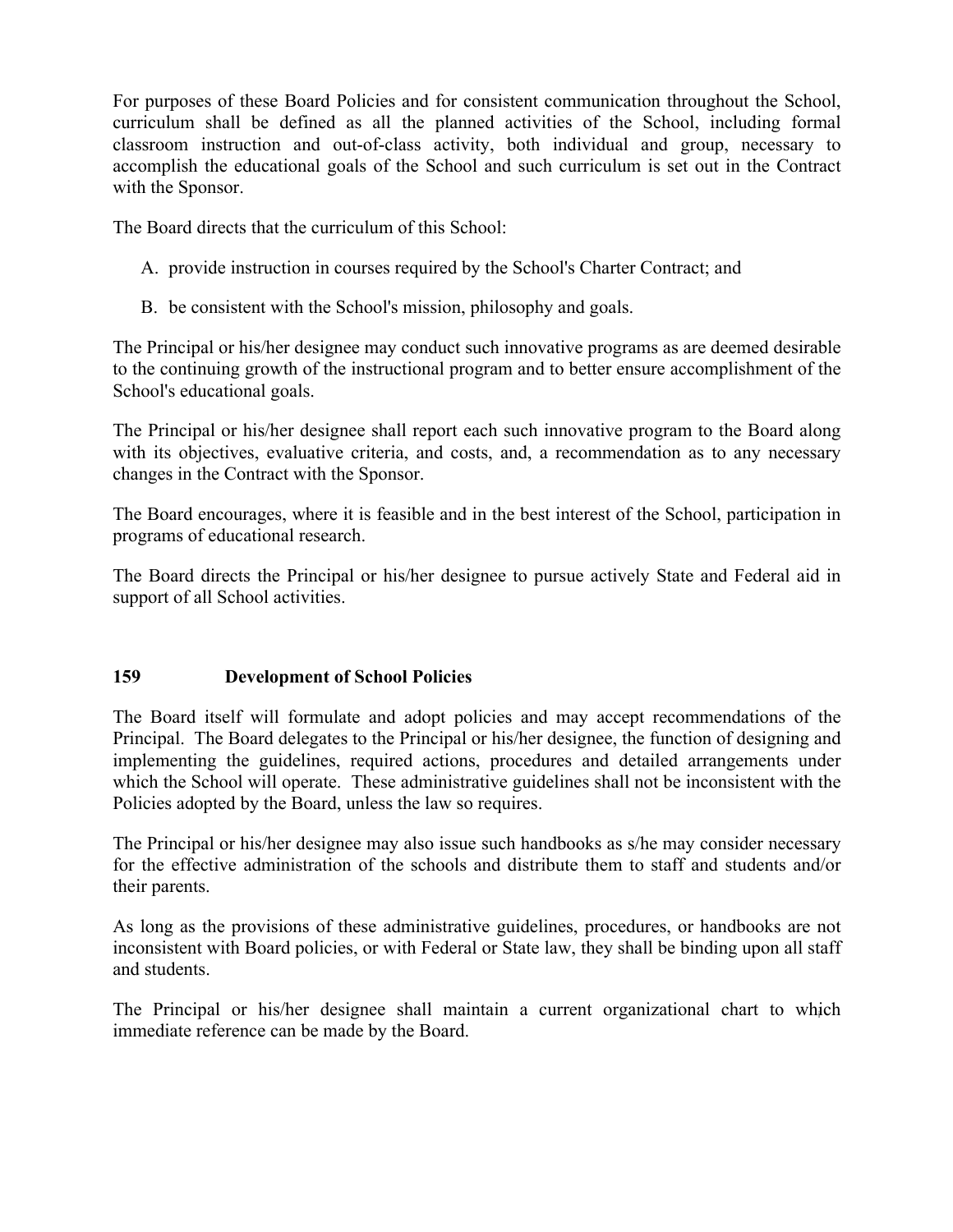## **Appendix 115-A**

### **Complaint Procedure**

This procedure is to be used only when no other complaint, reporting or appeal procedure is specified in the School Policies. Complainants must follow the order stated below.

- 1. A written complaint is first given to the staff person at the lowest level most directly involved in the complaint. As an alternative, a complainant may come in to the office and have an administrator write down the complaint for them, in the complainant's own words. At this first level, a complaint would be made to the student's teacher for a parent, or, the teacher's/next highest supervisor, or, for staff, that staff person's supervisor. A complaint of harassment may skip a level if the level skipped is the level of the alleged harasser.
- 2. If the person complaining (complainant) is unsatisfied with the response or the complaint is unresolved after the response, the written complaint should be given to the Principal. The Principal will consider all of the facts and circumstances and call or write to the complainant with his/her decision or comments.
- 3. If the person complaining is still unsatisfied and the complaint remains unresolved, the written complaint should be addressed to the Superintendent. If the complainant is unsatisfied after the investigation and an opinion or resolution offered by the Superintendent, then the complainant may proceed to step 4.
- 4. The written complaint will be tendered to the Superintendent by the person complaining and may be sent by electronic mail.
- 5. The Superintendent verifies that the complainant has followed the complaint procedures listed above. If steps 1-4 above have not been followed, the Superintendent directs the complaint back to the proper lower level.
- 6. If the step 1-4 procedures have been properly followed, the Superintendent speaks directly with the complainant, any staff involved, the Principal, and the student depending on the circumstances.
- 7. An investigator may be assigned and if so, the Superintendent provides appropriate information to the investigator. An investigator may be a third party, or an attorney who represents the Board or management company..
- 8. The investigator or the Superintendent, reviews all information and develops a plan of action, a proposed resolution or findings.
- 9. The plan of action is implemented and the findings are reduced to writing.
- 10. The complainant is kept informed.
- 11. The investigator or the Superintendent contacts the complainant to inform them of the resolution, findings and/or a plan of action.
- 12. The complainant may request reconsideration within 10 days of receipt of the resolution or a plan of action.
- 13. Reconsideration is addressed by the  $\qquad$  in writing, within 30 days. The may involve the attorney, the sponsor or all or part of the Board at his/her discretion.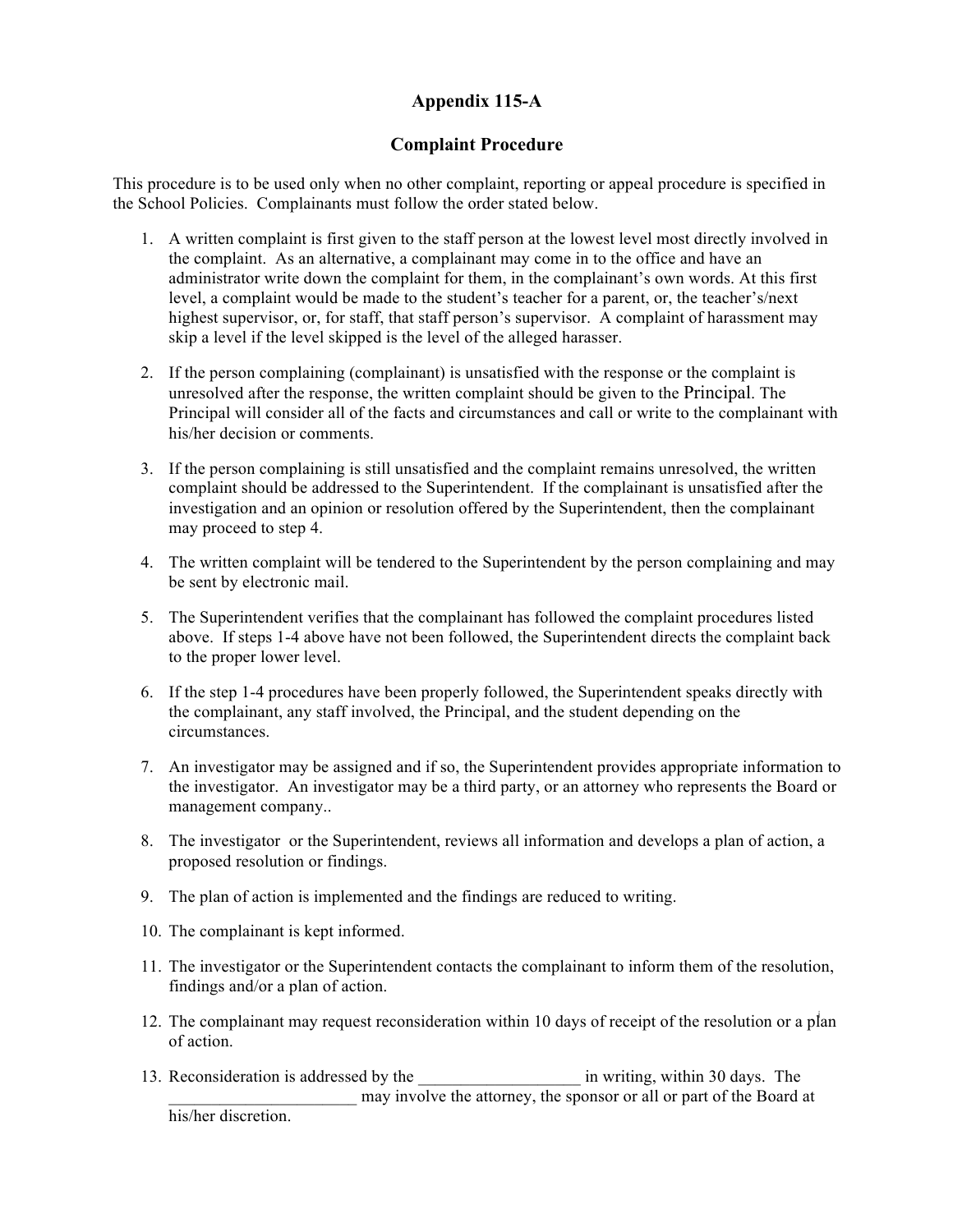#### **Appendix 121-A**

#### **REVISED**

#### **AMENDED AND RESTATED CODE OF REGULATIONS**

#### **OF**

#### SUMMIT ACADEMY SCHOOL for ALTERNATIVE LEARNERS - WARREN MIDDLE & **SECONDARY**

#### Adopted: August 3, 2016

#### ARTICLE I PURPOSE

Section 1. Purpose. The Summit Community School for Alternative Learners - Warren Middle & Secondary (the "Corporation") is organized for charitable and educational purposes as a public benefit corporation to operate as a public school in the State of Ohio, as further provided in the Corporation's Articles of Incorporation (the "Articles").

#### ARTICLE II DIRECTORS

Section 1. Directors as Members. There shall be no members of the Corporation. The Directors shall, for purposes of any statute or rule of law relating to Ohio non-profit corporations, act as the members of the Corporation, and shall have all the rights and privileges of members as permitted under the Ohio Non-Profit Statute, Chapter 1702 of the Ohio Revised Code (as amended), to the extent necessary for the proper operation of the Corporation. The procedures governing the actions of the Directors set forth in this Amended and Restated Code of Regulations (the "Regulations") and the Ohio Non-Profit Statute, Chapter 1702 of the Ohio Revised Code (as amended), shall apply to all actions taken by the Directors when acting as the Corporation's members.

Section 2. Number. The number of Directors of the Corporation shall be at least five (5) and no more than fifteen (15), or such greater number as may be subsequently determined by the Directors.

created by resignation, removal, death of a Director shall complete the unexpired term of that Section 3. Term. Each Director will serve a three-year term, which expires on June  $30<sup>th</sup>$ of the third year following the year of their election, and which may be renewed as many times as such Director is elected. Each Director shall hold office until that Director's term expires, or until his or her successor is elected, or until his or her earlier resignation, removal from office, or death. The Directors of the Corporation as of the date of adoption of these Regulations is set forth on the attached **Exhibit A**. Notwithstanding anything in these Regulations to the contrary, the Directors listed on the attached **Exhibit A** will serve initial terms of three (3) years, two (2) years, or one (1) year, beginning on the date of adoption of these Regulations (as set forth in the attached **Exhibit A**), in order to create staggered terms. A Director elected to fill a vacancy Director and serve until his or her successor is elected unless he/she earlier resigns, dies, or is removed. A Director elected to fill a vacancy resulting from an increase in the number of Directors shall serve for an initial term that is determined by the Board of Directors.

Section 4. Qualifications and Role of Directors. The Directors shall be, in their capacity as Directors, the Governing Board of a public community school in Ohio. The Directors shall have a strong interest in the welfare of the Corporation and in education. Each Director should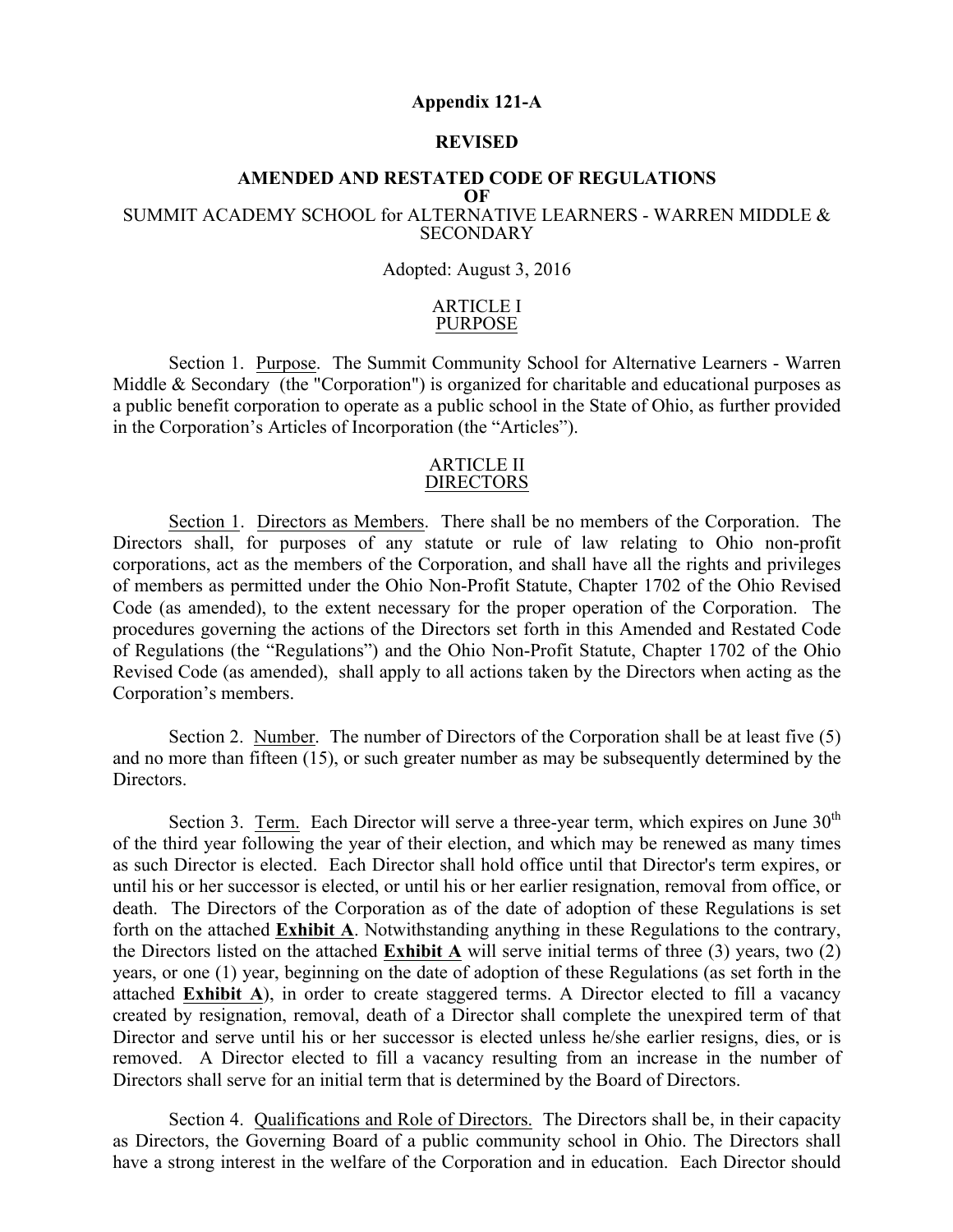be willing and able to attend all meetings, both regular and special, and also be willing to accept special assignments and serve on committees.

Section 5. Election of Directors. Candidates for Director shall be nominated by the Board of Directors or a committee thereof. The Board of Directors shall elect Directors to fill the vacancies created by the expiration of the Directors' terms of Office at the annual meeting of the Board of Directors or, if not held, at the next scheduled regular meeting or a special meeting called for that purpose. Directors shall cumulate their votes when voting to fill more than one vacancy on the Board of Directors. The Board of Directors shall fill any vacancy in the Board of Directors resulting from an increase in the number of Directors or the resignation, removal, or death of Director as soon as is practicable at a regularly scheduled or special meeting of the Board of Directors. The remaining Directors, though less than a majority of the whole authorized number of Directors, may, by a vote of the majority of their number, fill any vacancy in the Board for the unexpired term.

Section 6. Meetings. The annual meeting of the Directors shall be held at such time, date, and place as a majority of the Directors may determine. The Board of Directors may, by resolution, provide for regularly scheduled meetings of the Board. Special meetings may be called at any time by the President or by any two (2) Directors. Provided however, for so long as the Corporation is operating as a public Ohio community school, meetings relating in any way to the business or operation of the public school must be open to the public and publicized or advertised as required by law. Notwithstanding anything to the contrary in this Code, no group of Directors which consist of a majority of the Board of Directors, including committees of Directors, shall meet in a prearranged manner to discuss public school business, without proper notice to the public of a regular or special meeting.

The rules contained in the current edition of Robert's Rules of Order Newly Revised, shall govern the applicable procedure at meetings, as long as such rules are not inconsistent with these Regulations, Ohio law, or any special rules the Board of Directors may adopt.

Section 7. Quorum and Voting. The physical presence of a simple majority of the total number of Directors shall constitute a quorum for the transaction of business at all meetings of the Board of Directors. A vote of a simple majority of the Directors physically present at a meeting at which a quorum is present shall be required to effectuate action on all matters within the powers of the Board of Directors unless otherwise provided by law or herein. The Directors must be physically present at a meeting in order to be counted as part of a quorum and to vote. In the event the Corporation is no longer operating a public Ohio community school, or, in the event Ohio law ever allows the following procedure for open meetings, then the Directors shall for purposes of this section be deemed present and able to vote at such meeting if a conference telephone or similar communications equipment is used by means of which all persons participating in the meeting can communicate with each other at the same time.

communicating the day, hour and place, and the purpose or purposes thereof shall be given to Section 8. Notice and Waiver. Unless waived, notice of each annual or special meeting each Director by the Secretary of the Corporation not more than sixty (60) days nor less than three (3) days before any such meeting.

Any notice required to be given by these Regulations, shall be in writing and shall be delivered personally or sent by telegram, telecopy, or electronic mail transmission, or by United States mail, express mail, or courier service, with postage or fees prepaid. For any notice sent by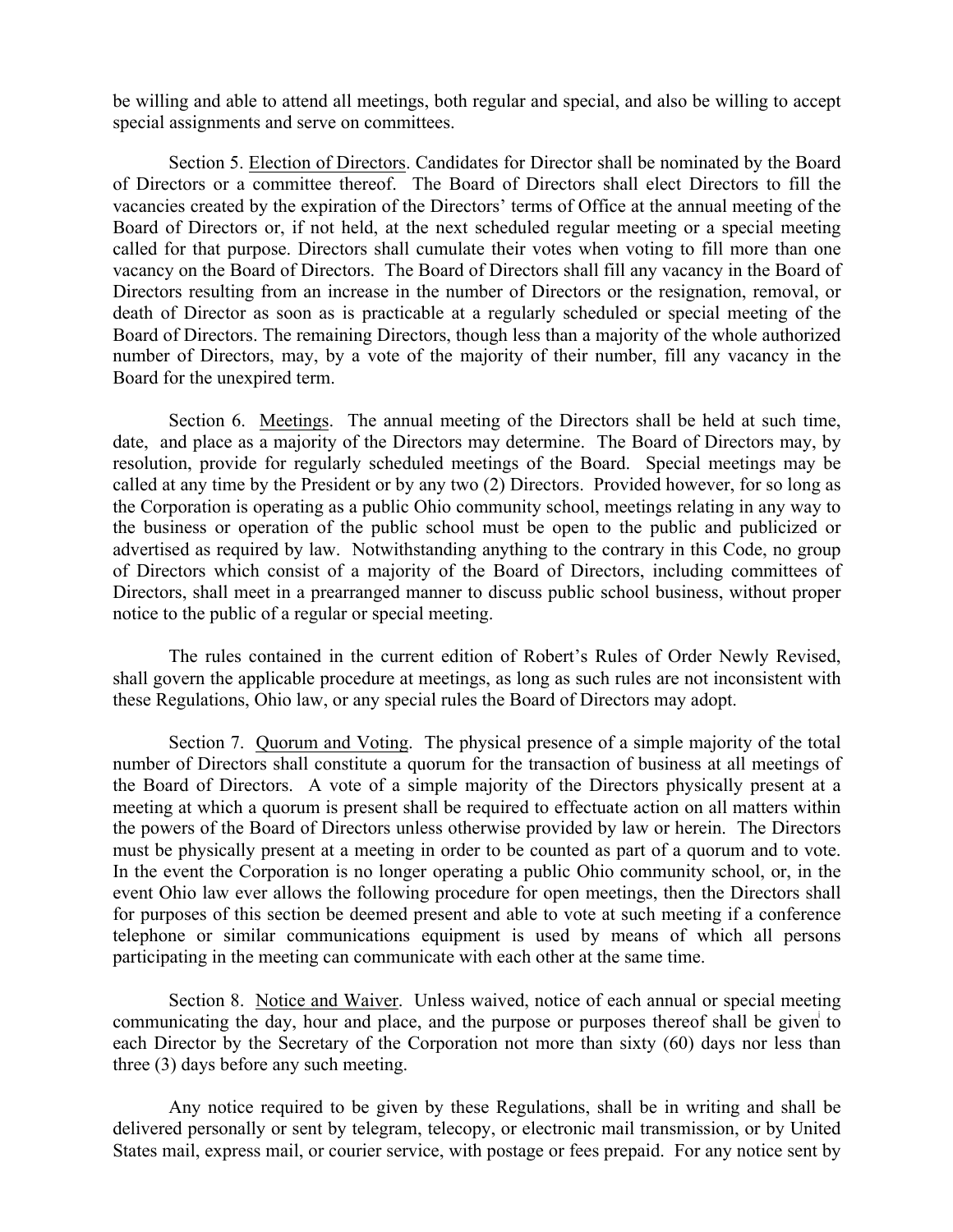personal delivery, telegram, telecopy, or electronic mail, notice shall be deemed to be given when delivered or transmitted. For any notice sent by United States mail, or courier service, notice shall be deemed to be given when delivered or deposited in the mail or with the courier service. Notice, if sent by United States mail, express mail, courier service, or telegram shall be sent to the address of the person listed in the records of the Corporation. Notice, if sent by telecopy or electronic mail, shall be sent to the number/address furnished by the person for such transmissions.

Notice of the time and place of any meeting of the Board of Directors may be waived by telegram, telecopy, electronic mail transmission, or other writing, either before or after such meeting has been held. The attendance of any Director at a meeting without protesting, prior to or at the commencement of the meeting, shall waive notice or lack of proper notice of that meeting. However, once a charter contract is executed and the corporation is a public school, nothing in this Section 8 shall alter the duty of the Corporation to provide proper notice of meetings to the public.

Section 9. Action by Written Consent. Any action required or permitted to be taken at any meeting of the Board of Directors or of any committee thereof may be taken without a meeting, if a written consent to such action is signed by all of the Board of Directors or of such committee, as the case may be, and such written consent is filed with the minutes of proceedings of the Board of Directors or committee. Such a written consent may be signed by facsimile signatures which shall be construed as originals, and/or on separate but identical documents which shall be construed as one original. Provided however, if the Corporation is operating as a public school pursuant to a fully executed charter contract, all action must be taken at open and public meetings and action by written consent shall not be allowed.

Section 10. Committees of Directors. The Board of Directors may create a committee or committees as the Directors may determine, the members of which committee or committees shall consist of not less than one (1) Director. A simple majority of the members of any such committee shall constitute a quorum, and the act of a simple majority of the votes cast at a meeting at which a quorum is present shall be the act of the committee. In every instance, however, the final action on all committee business shall be in the nature only of recommendations to the Board of Directors. Notwithstanding anything to the contrary in this Section 10 however, once the Corporation has a fully executed charter contract and becomes a public school, no committee nor any group of Directors, which consist of a majority of the Board of Directors, shall meet in a prearranged manner to discuss school business, without proper notice to the public of a regular or special meeting, and, only the votes of the Board of Directors shall be valid and binding.

Section 11. Other Advisory Councils. The Board of Directors may, at its discretion, also consider recommendations of associations, supporting organizations or advisory councils which are not part of the Board of Directors, such as those of parents or other groups.

Section 12. Removal of Directors. Any Director may be removed, with or without cause, at any time.

Section 13. Resignations and Vacancies. Any Director may resign by tendering a written resignation to the Board of Directors. The resignation shall be effective upon receipt of the resignation by an officer of the Board or, if later, upon the date specified by the Director in his/her resignation. Vacancies in the Board of Directors shall be filled in accordance with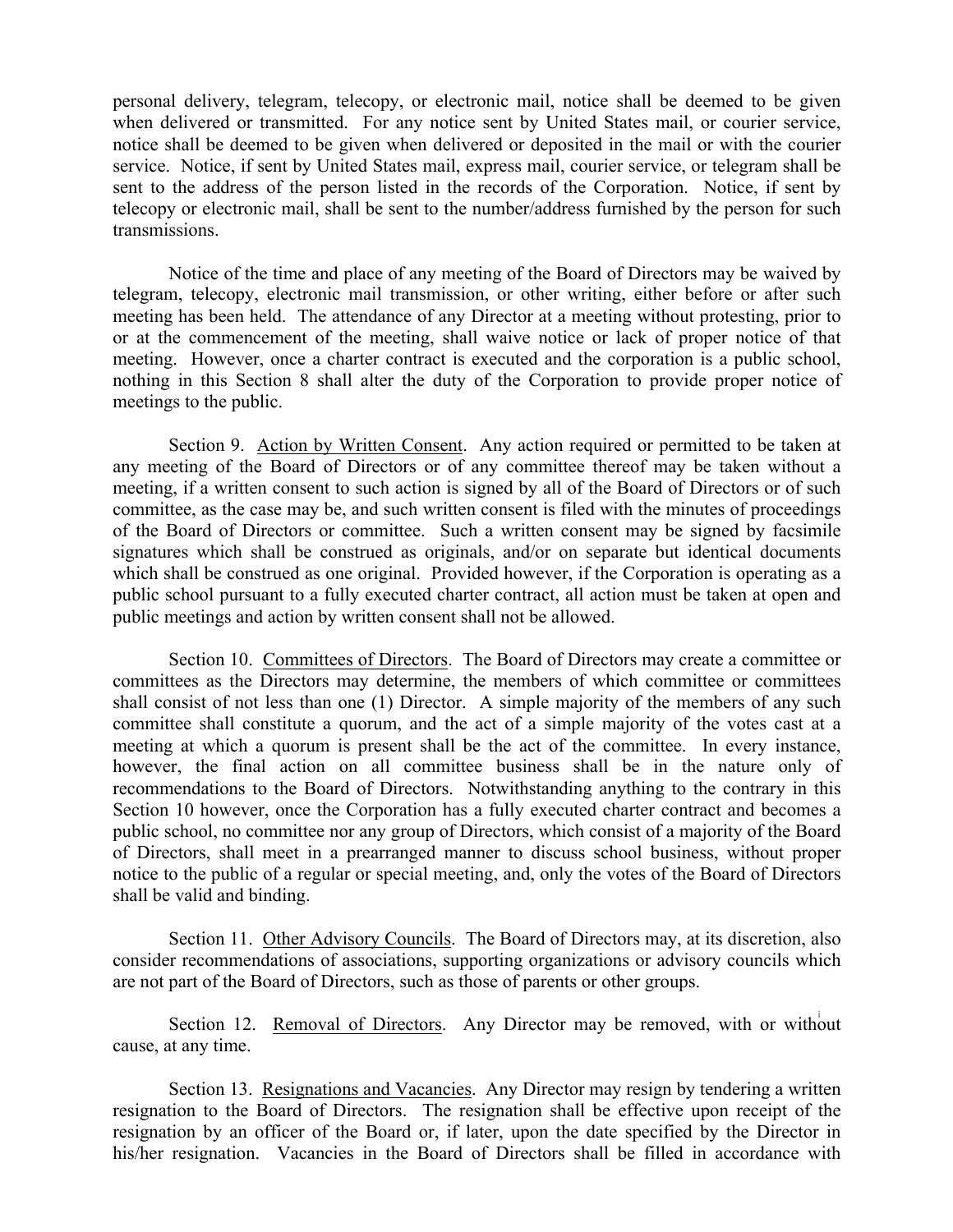Section 5 of this Article II.

Section 14. Powers of Directors. The policies of the Corporation shall be directed by the Board of Directors in accordance with the law. Subject to the provisions of Ohio law in general, the Ohio Nonprofit Corporation Law, the Articles, and these Regulations of the Corporation, the Board of Directors shall do and perform every act and thing whatsoever which it shall deem necessary, expedient or advisable to carry out the purposes of the Corporation.

Section 15. Honorary Directors. Any individual, whether an emeritus Director or not, who has provided extraordinary service to the Corporation over a period of time, may be honored with the title "Honorary Director" at the discretion of the Board. Honorary Directors are elected for life, are not voting members of the Board and are permitted but not required to attend meetings. The title of an Honorary Director may be revoked by a vote of the Board of Directors in accordance with Section 12 of this Article.

Section 16. Summit Academy Management. Under the terms of the Code of Regulations and other governing documents for Summit Academy Management, an Ohio nonprofit corporation ("SAM"), the Corporation, along with the other Summit Academy Schools serving as members of SAM, has the right to appoint certain individuals to serve as members of the Board of Directors of SAM. In connection with any such appointment, the Board of Directors may, by resolution, authorize and appoint one (1) or more Directors or officers of the Corporation to vote or otherwise act on behalf of the Corporation with respect to the appointment of members of the SAM Board by the Corporation and the other Summit Academy Schools serving as members of SAM. Any such authorization and appointment may be revoked at any time by resolution of the Board of Directors of the Corporation.

#### ARTICLE III **OFFICERS**

Section 1. Number, Title and Election. The officers of the Corporation shall consist of a President, Vice President, Secretary, and Treasurer and may include such other officers and assistant officers as the Board of Directors shall deem advisable, each of whom shall be elected by the Board at the annual meeting of the Board. Officers shall hold office for a term of one year, or until their successors are elected and qualified, except in the event of their earlier death, resignation or removal. All officers shall be elected from the Board of Directors of the Corporation, except the Treasurer and Secretary, who may or may not be Directors.

Section 2. Vacancies. A vacancy in any office because of death, resignation or removal of an officer shall be filled by the Board of Directors for the unexpired term of such office.

the Corporation may be removed at any time, with or without cause, by the Board of Directors. Section 3. Resignation or Removal of Officers. An officer of the Corporation may resign at any time by tendering his or her resignation in writing to the Board of Directors and such resignation may become effective immediately upon its delivery to the Board. An officer of The election or appointment of an officer for a term of office shall not be deemed to create contract rights.

Section 4. President. The President shall preside at all meetings of the Board and shall coordinate the activities directed by the Board of Directors and shall oversee the actions of the Corporation subject to the policies and goals established by the Board of Directors.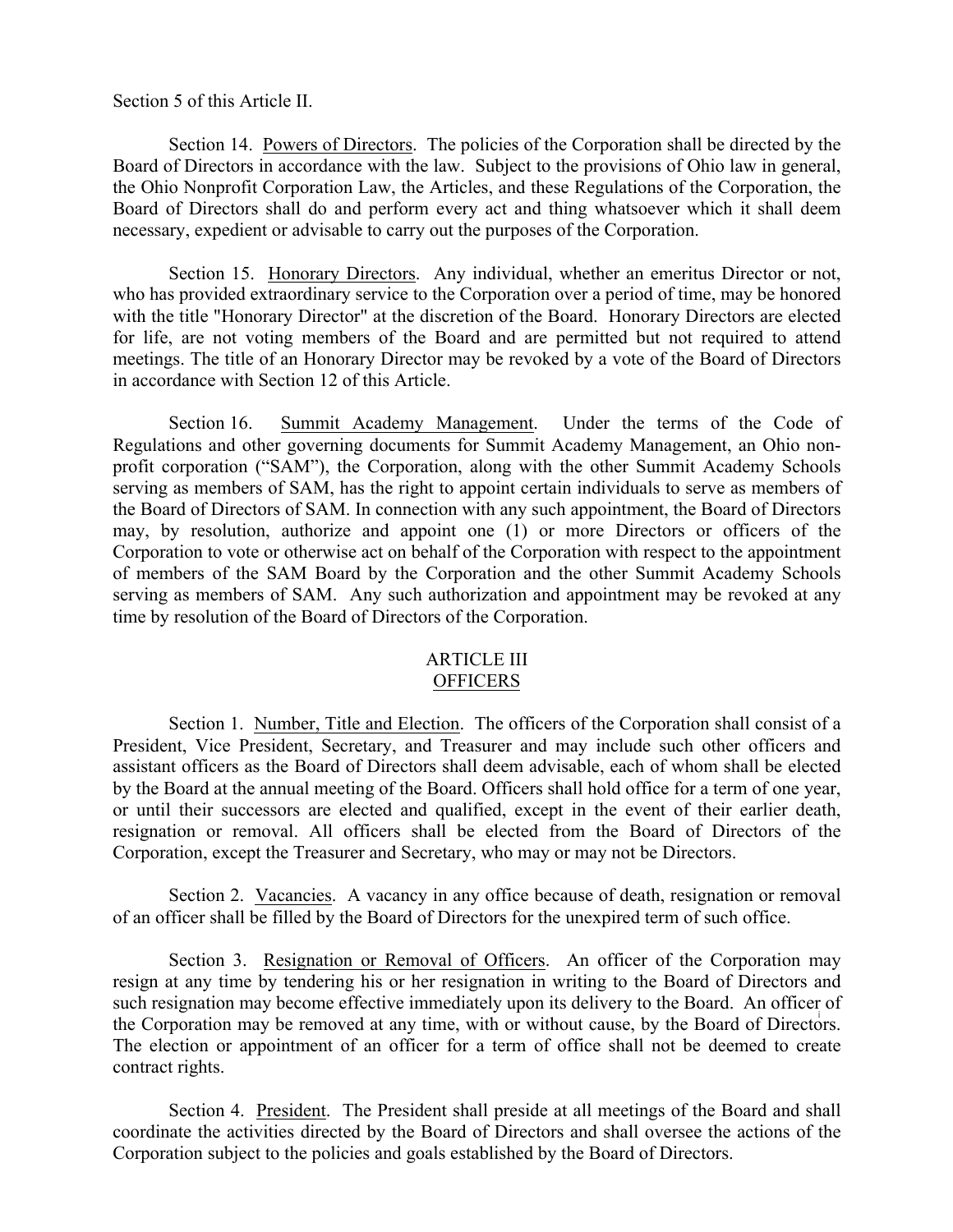Section 5. Vice President. The Vice President shall perform the duties of the President when the President is absent, and all other duties as may be assigned by the Board of Directors or the President.

Section 6. Secretary. The Secretary shall be responsible for providing notice of meetings to the Board of Directors where notice is required, and to the public for the matters concerning the public school, and shall keep or approve a record of the proceedings of the Board of Directors, and shall perform other duties as may be required by the Board of Directors or the President. The Board of Directors may contract with a third party to carry out part or all of the Secretary's duties, pursuant to a vote of the Board of Directors.

Section 7. Treasurer. The Treasurer shall act as, or in conjunction with, the fiscal officer or fiscal agent of the Corporation and shall have custody of the cash, securities, and other assets of the Corporation. The Treasurer shall receive contributions, bequests, revenues, and other assets to which the Corporation is entitled and disburse funds as directed by the Board of Directors. The Treasurer shall maintain or approve appropriate books of account and supporting records and shall prepare or approve and file all returns and related reports required by federal and state statutes and regulations and shall perform other duties as may be required by the Board of Directors or the President. However, notwithstanding the fact that the Corporation has named a person to serve as its Treasurer, the Board of Directors may contract with a third party to provide for part or all of the Treasurer's responsibilities, subject to a vote of the Board of Directors. The Board may require a bond in any amount, at its discretion or as directed by law, and the cost of the bond or bonds shall be paid for by the Corporation.

#### ARTICLE IV

#### INDEMNIFICATION OF DIRECTORS, OFFICERS, EMPLOYEES, AND AGENTS

Each person who at any time is or shall have been a Director, officer, employee or agent of the Corporation, or a Director member of the Governing Board of the school, and such person's heirs, executors and administrators, shall be indemnified by the Corporation, both during and after their association with the Corporation, for those acts or omissions concerning the Corporation, in accordance with and to the full extent permitted by the Nonprofit Corporation Law of the State of Ohio as in effect at the time of the adoption of these Regulations or as amended from time to time thereafter. The foregoing right of indemnification shall not be deemed exclusive of other rights to which any Director, officer, employee, agent or other person may be entitled in any capacity as a matter of law or under any regulations, agreement, vote of Directors, or otherwise. As authorized by the Board of Directors, the Corporation may purchase and maintain insurance against liability on behalf of any such person to the full extent permitted by law in effect at the time of the adoption of these Regulations or as changed from time to time.

#### ARTICLE V CONTRACTS BETWEEN CORPORATION AND RELATED PERSONS

**i**

To the greatest extent allowed by Ohio law and, while operating as a public Ohio community school specifically subject to the limitations and restrictions imposed on public officers, any contract or other transaction between this Corporation and one or more of its Directors, or between this Corporation and any entity of which one or more of this Corporation's Directors are interested, whether such Director is a member of the Governing Board of the school or not, shall be valid for all purposes, notwithstanding the presence of such Director at the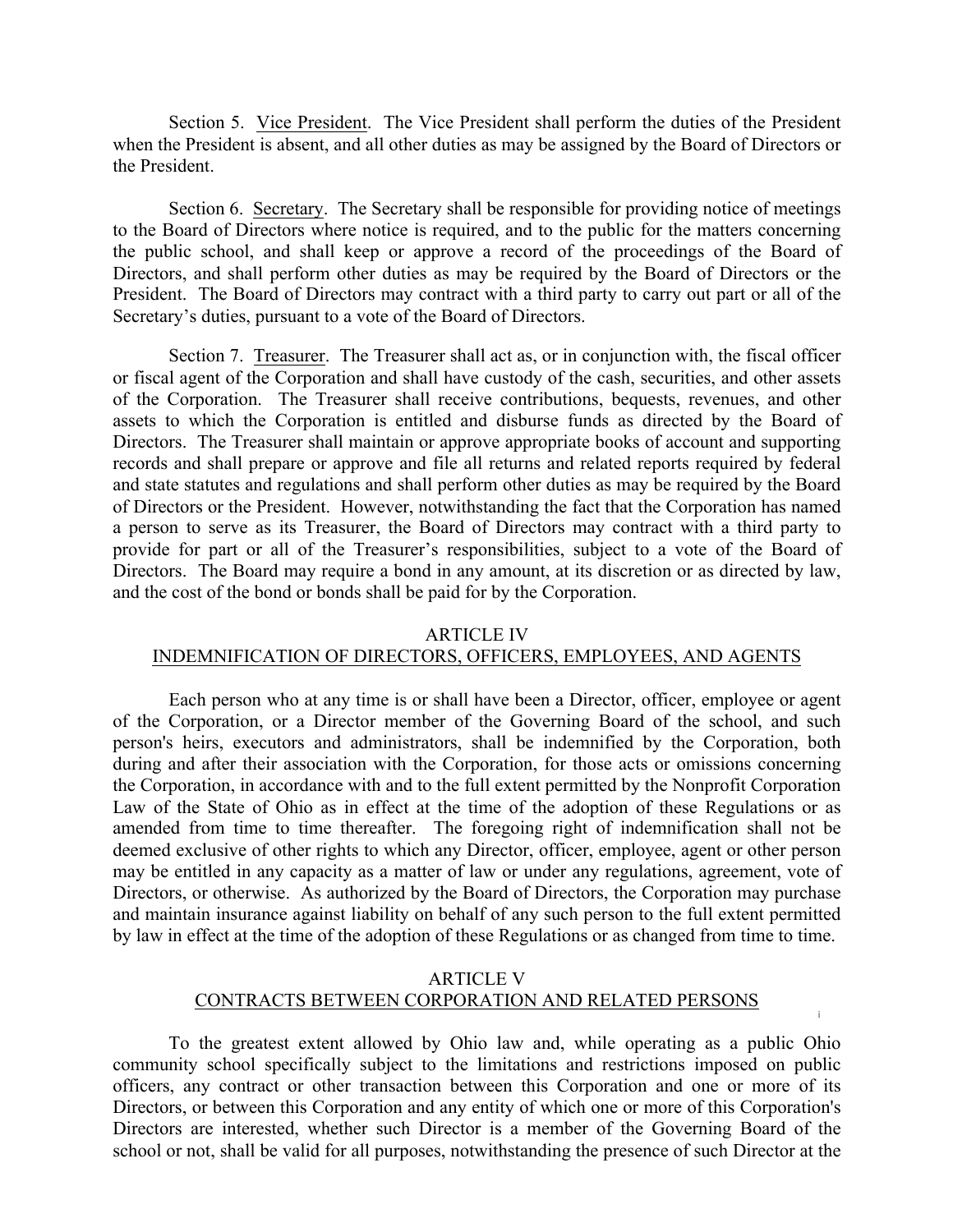meeting at which the Board of Directors of the Corporation acts upon, or in reference to, such contract or transaction, and notwithstanding the participation of the Director in such action, if the fact of such interest shall be disclosed or known to the Board of Directors, and the Board of Directors nevertheless, authorize, approve or ratify such contract or transaction by a vote of a majority of the Directors present. Unless Ohio law otherwise prohibits or permits, the interested Director may be counted in determining whether a quorum is present, but may not be counted in voting upon the matter or in calculating the majority of such quorum necessary to carry such vote. This Article shall not be construed to invalidate any contract or other transaction which would otherwise be valid under the common and statutory law applicable thereto.

#### ARTICLE VI BOOK AND RECORDS

The Corporation shall keep correct and complete books, records and minutes of the Board of Directors' meetings, and, so long as required by Ohio law, during the time when the Corporation is functioning as a public school, such books and records shall be public records. The Secretary of the Corporation shall keep an accurate list of the names and addresses of the Board of Directors.

#### ARTICLE VII AMENDMENTS

These Regulations may be amended by a majority of all of the Board of Directors.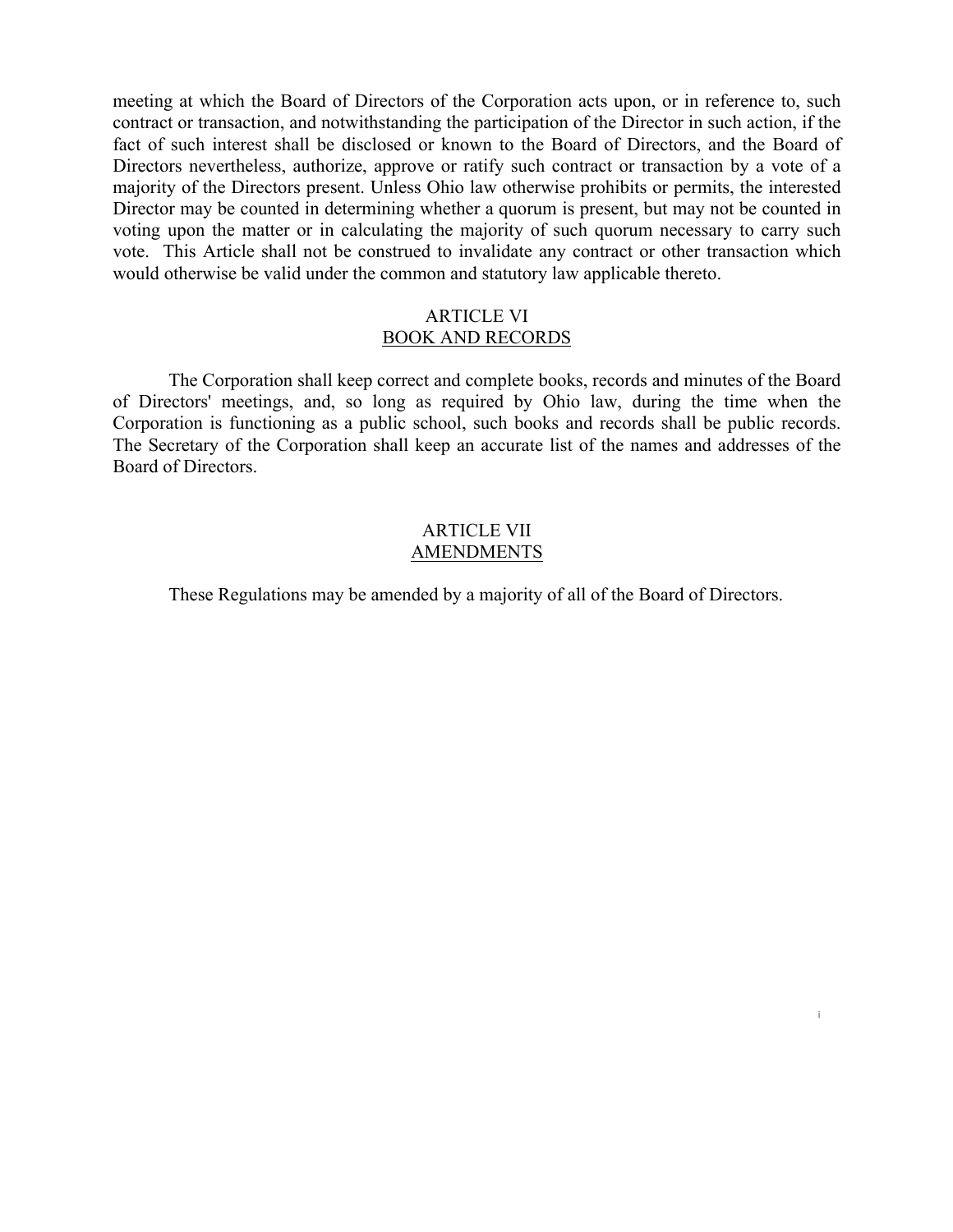## **Exhibit A**

## **Directors**

| <b>Director</b>          | <b>Term</b> |
|--------------------------|-------------|
| <b>Amber Bodrick</b>     | 3 years     |
| <b>Kimberly Straniak</b> | 3 years     |
| Angela Lee               | 3 years     |
| <b>Kendra Godiciu</b>    | 3 years     |
| <b>Joe Gagliano</b>      | year        |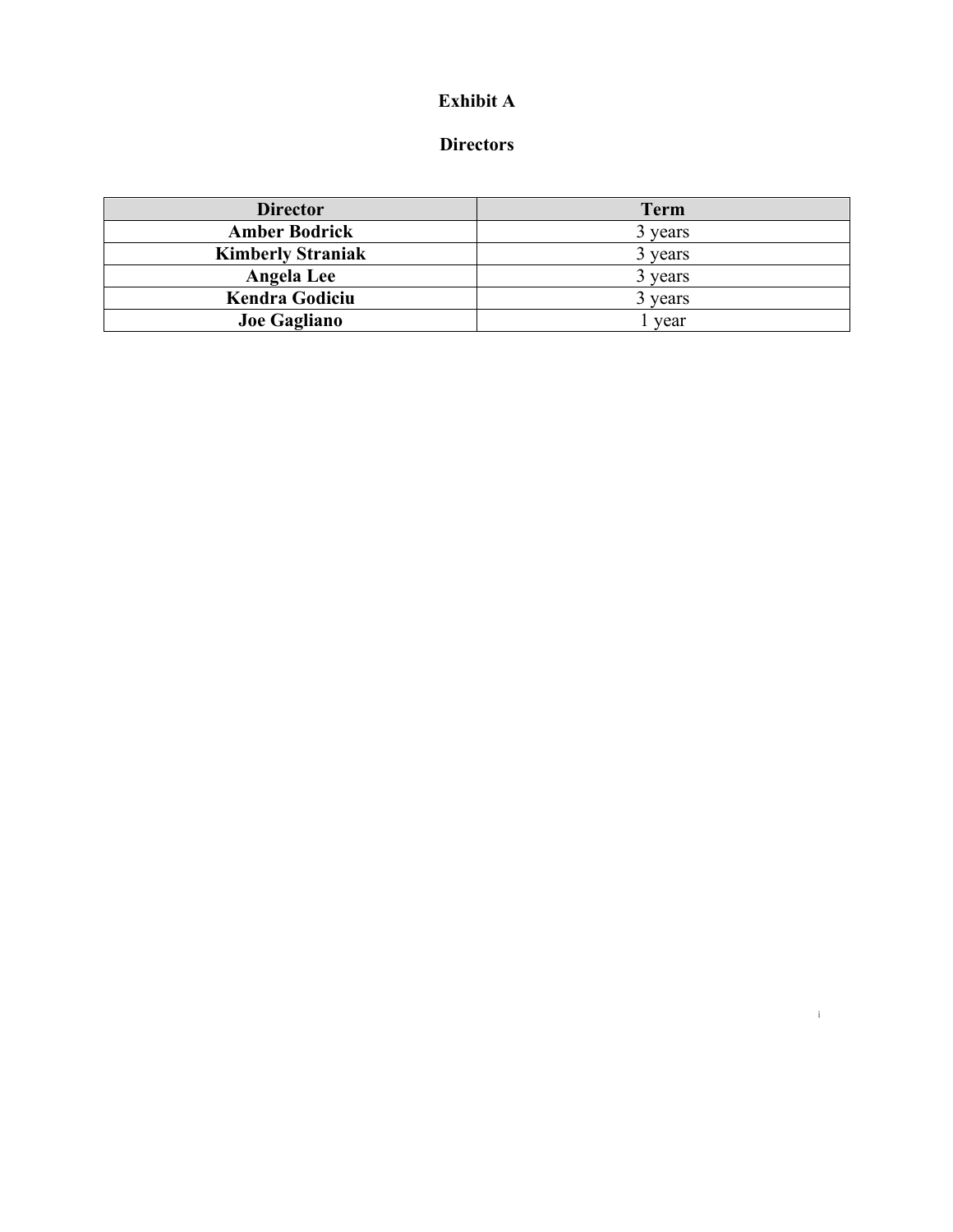## **Appendix 145-A**

### **Media Release Consent Form**

The School's students will be participating in many activities and will be getting attention from sources interested in public community schools and our progress. Please sign this Media Release authorizing this School to publish your child's photo and/or name for the limited uses for public relations and media purposes. The School will not release photos resulting from disciplinary actions.

I hereby consent to the above.

Parent Date

Parent Date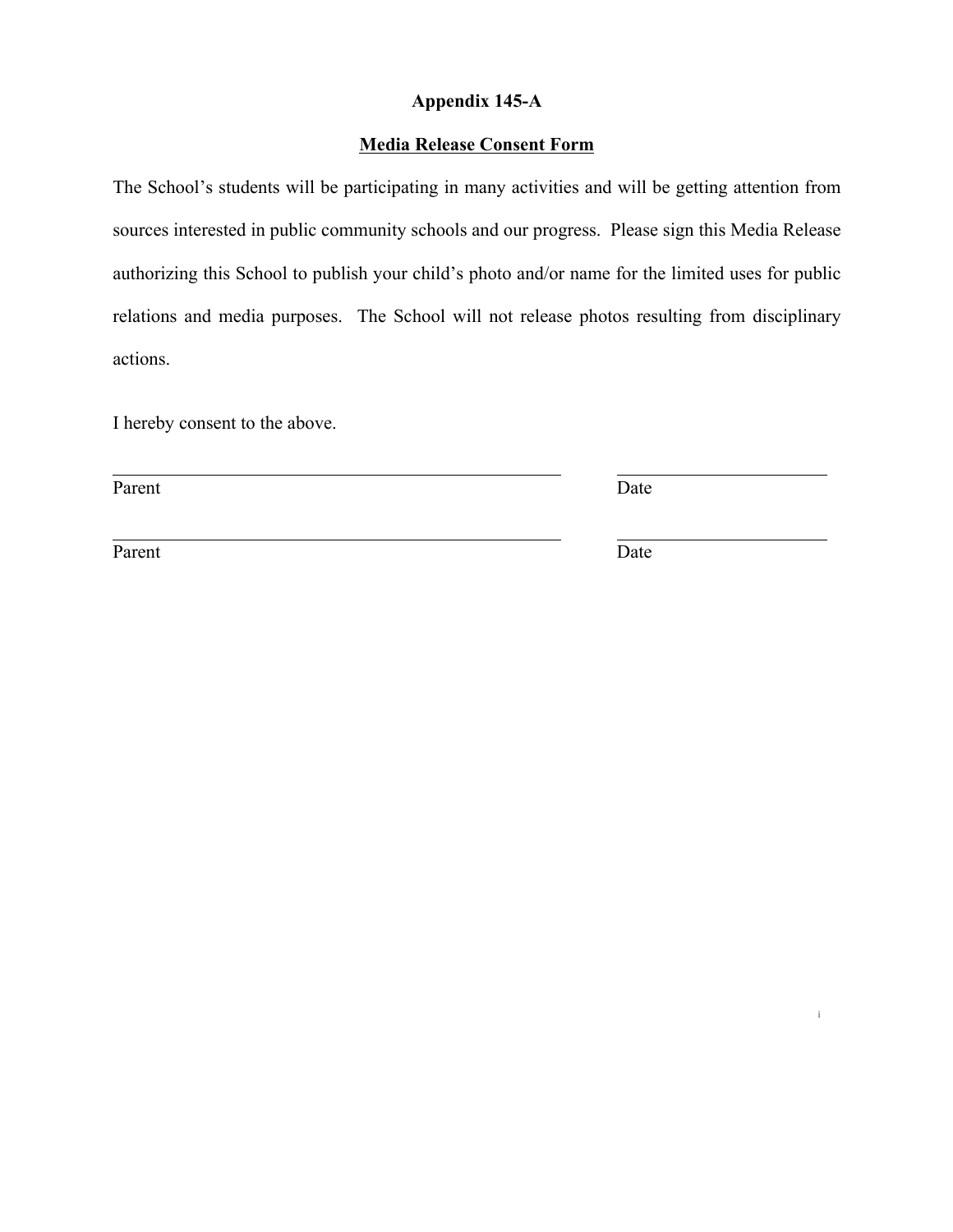### **Appendix 147-A**

## **AVAILABILITY OF PUBLIC RECORDS**

- 1. ANY PERSON MAY INSPECT OR OBTAIN COPIES OF PUBLIC RECORDS MAINTAINED BY THE SCHOOL DURING REGULAR BUSINESS HOURS OF THIS OFFICE.
- 2. NO STUDENT DIRECTORY INFORMATION WILL BE PROVIDED TO ANYONE FOR USE IN A PROFIT-MAKING ACTIVITY.
- 3. THE SCHOOL'S FEE FOR PROVIDING COPIES OF PUBLIC RECORDS IS \$0.05 PER PAGE, WHICH MUST BE PAID PRIOR TO OBTAINING THE COPIES.
- 4. IF THE SCHOOL DENIES A REQUEST FOR INSPECTION OR COPIES OF PUBLIC RECORDS, THE SCHOOL WILL PROVIDE THE REQUESTOR AN EXPLANATION FOR THE DENIAL. THE EXPLANATION WILL BE PROVIDED IN WRITING IF THE REQUEST FOR PUBLIC RECORDS WAS SUBMITTED IN WRITING.
- 5. EXCEPT AS REQUIRED BY FEDERAL OR STATE LAW, A REQUEST FOR PUBLIC RECORDS DOES NOT NEED TO BE SUBMITTED IN WRITING, OR DISCLOSE THE REQUESTOR'S IDENTITY; HOWEVER, SUBMITTING A REQUEST IN WRITING AND IDENTIFYING THE REQUESTOR FREQUENTLY MAKES IT MORE LIKELY THAT THE SCHOOL WILL BE ABLE TO IDENTIFY, LOCATE, AND DELIVER THE PUBLIC RECORDS BEING REQUESTED.
- 6. IF THE SCHOOL IS UNABLE TO SATISFY A REQUEST FOR PUBLIC RECORDS BECAUSE THE REQUEST IS AMBIGUOUS, OVERBROAD, OR FAILS TO REASONABLY IDENTIFY WHAT PUBLIC RECORDS ARE BEING REQUESTED, THE SCHOOL MAY DENY THE REQUEST AND EXPLAIN TO THE REQUESTOR THE MANNER IN WHICH THE SCHOOL MAINTAINS AND ACCESSES ITS RECORDS.
- 7. THIS POSTER IS A GENERAL DESCRIPTION OF THE PUBLIC RECORD POLICY ADOPTED BY THE SCHOOL'S GOVERNING AUTHORITY. IN THE EVENT OF A CONFLICT BETWEEN THE STATEMENTS CONTAINED IN THIS POSTER AND THE SCHOOL'S PUBLIC RECORD POLICY, THE PROVISIONS OF THE PUBLIC RECORD POLICY WILL PREVAIL.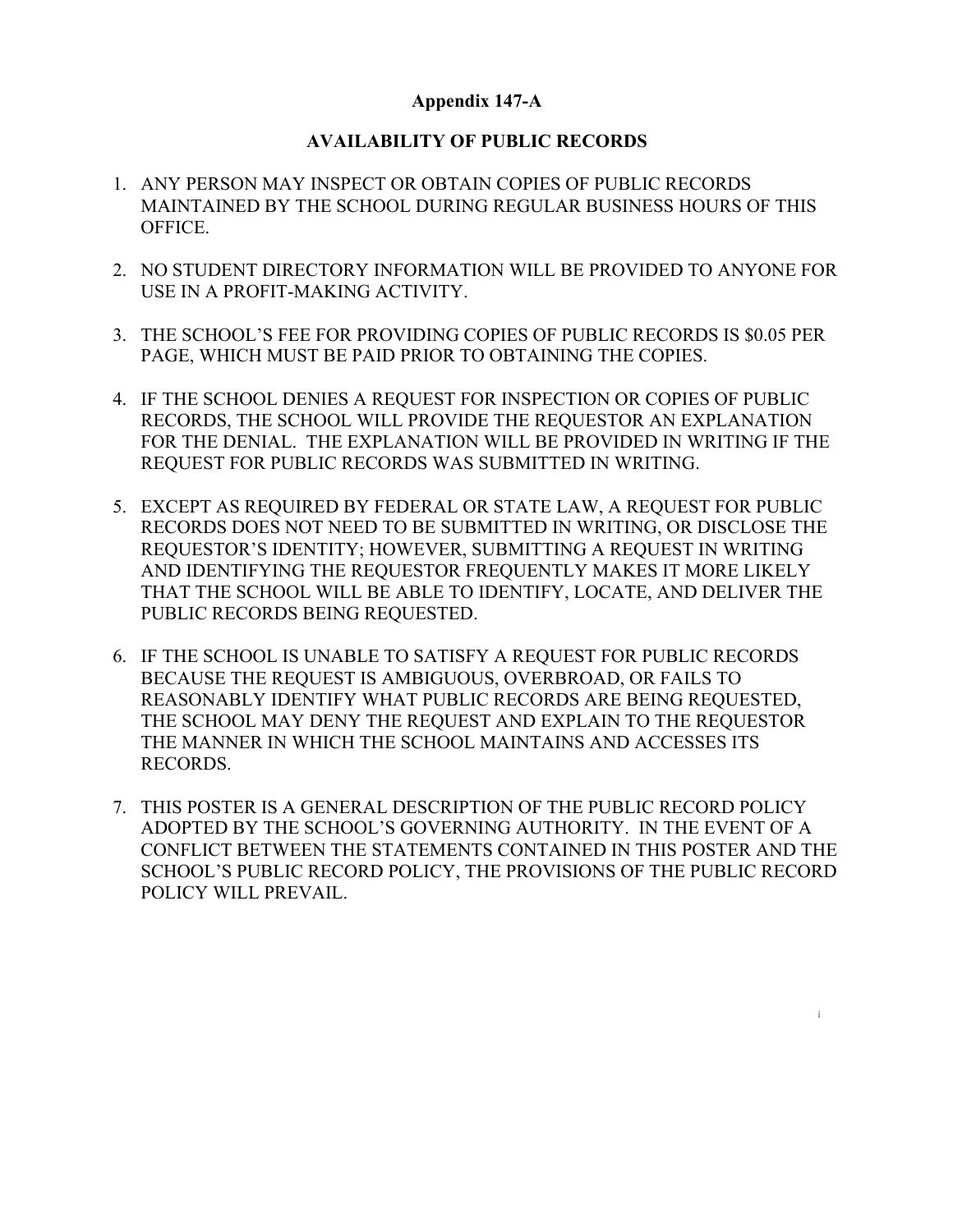Appendix 147-D

# **REQUEST TO REDACT PERSONAL INFORMATION**

*Under paragraph 149.45(C)(1) of the Ohio Revised Code, an individual may request that a public office or a person responsible for a public office's public records redact specified types of personal information of that individual from any record made available to the general public on the internet. An individual who makes a request for redaction "shall...provide any information that identifies the location of that personal information within a document that contains that personal information "* O.R.C *149.45(C)(1) If redaction is not practicable, the public officer or person responsible for the public office's public records shall verbally or in writing within five business days after receiving the written request explain to the individual why the redaction is impracticable O.R.C 149.45(C)(3)*

|                   | , request that the office of |
|-------------------|------------------------------|
| (print full name) |                              |
|                   |                              |

redact the following items of personal information from being made available to the general public on the Internet:

- Social security number ^ \_\_ Checking account number
- *(Please check all that apply)*
- - Tax identification number \_\_\_\_ Savings account number
- Driver's license number \_\_\_ Credit card number
- \_\_ State Identification number as issued by the Ohio Bureau of Motor Vehicles

*For each item of personal information checked above, please identify the location of that information within any record made available by this office to the public on the Internet:* 

| Document Title                           |
|------------------------------------------|
| and Description:                         |
| Specific Web Address (URL):              |
| Location of Information Within Document: |
|                                          |
|                                          |
|                                          |

(Use the back of this form to identify additional locations of personal information items)

Signature of Requester:

The public office may need to contact you;

1) To request additional information to locate your specific personal information to be redacted or to identify the appropriate public office responsible for redacting your personal information.

2) To provide you with an explanation within five (5) business days after receiving your written request, if a requested redaction is impracticable. Please provide contact information below, or indicate that you will contact this office to receive any explanation. This form is a public record, and the information you provide may be released in response to a public records request.

•  $\frac{1}{2}$  Address: Telephone Number:  $($ 

\_\_ I do not wish to provide contact information. I will contact the office for any explanation.

Dote Request Received \_\_\_\_\_\_\_\_\_\_ /\_\_\_\_\_\_ / \_\_\_\_\_\_ (To be completed by the public office)

revised 08/2008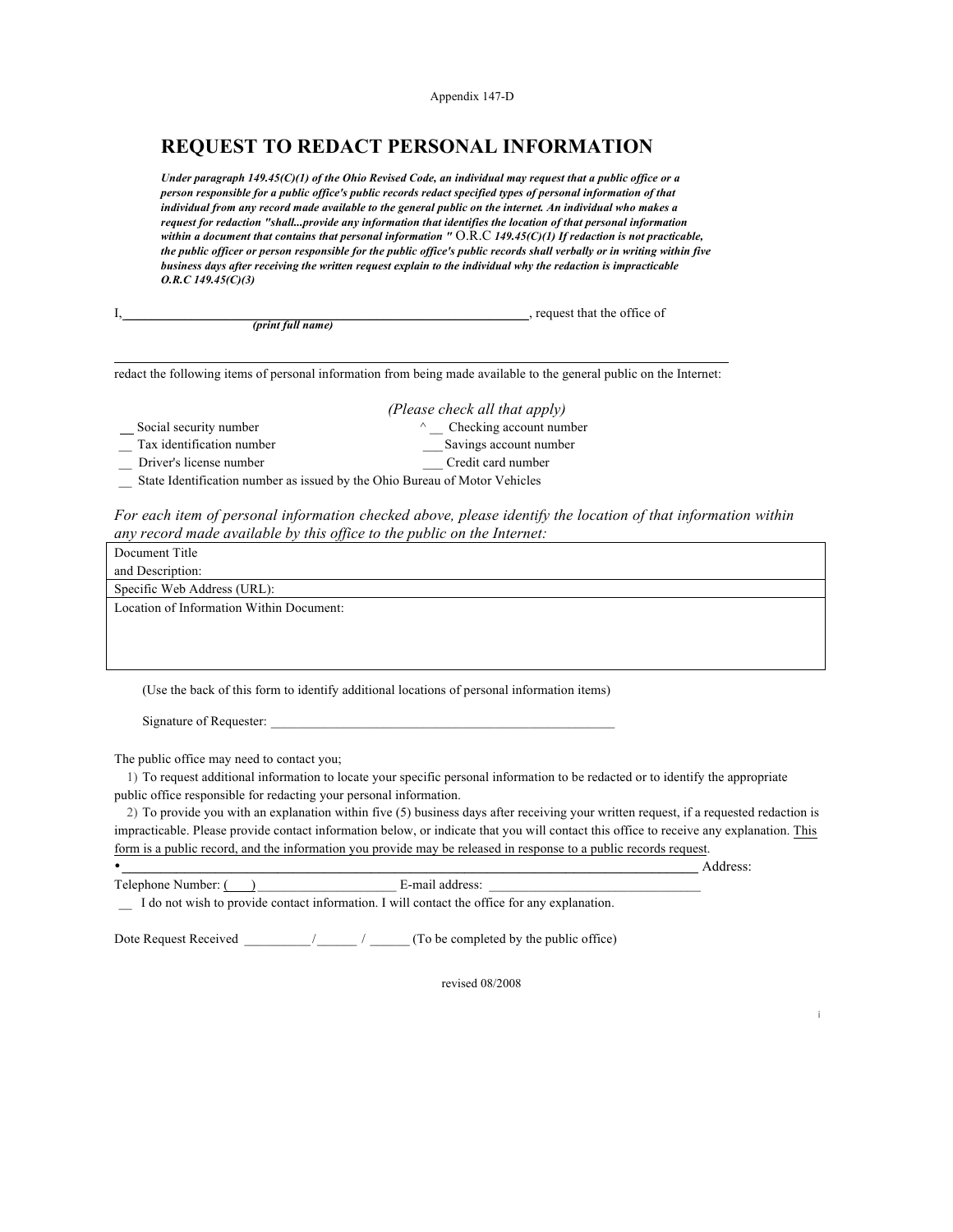Document Title

and Description:

Specific Web Address (URL):

Location of Information Within Document:

\*

Document Title

and Description: Specific Web Address (URL):

Location of Information Within Document:

Document Title and Description: Specific Web Address (URL):

Location of Information Within Document:

Document Title

and Description: Specific Web Address (URL):

Location of Information Within Document:

Document Title

and Description: Specific Web Address (URL):

Location of Information Within Document:

Document Title

and Description:

Specific Web Address (URL):

Location of Information Within Document: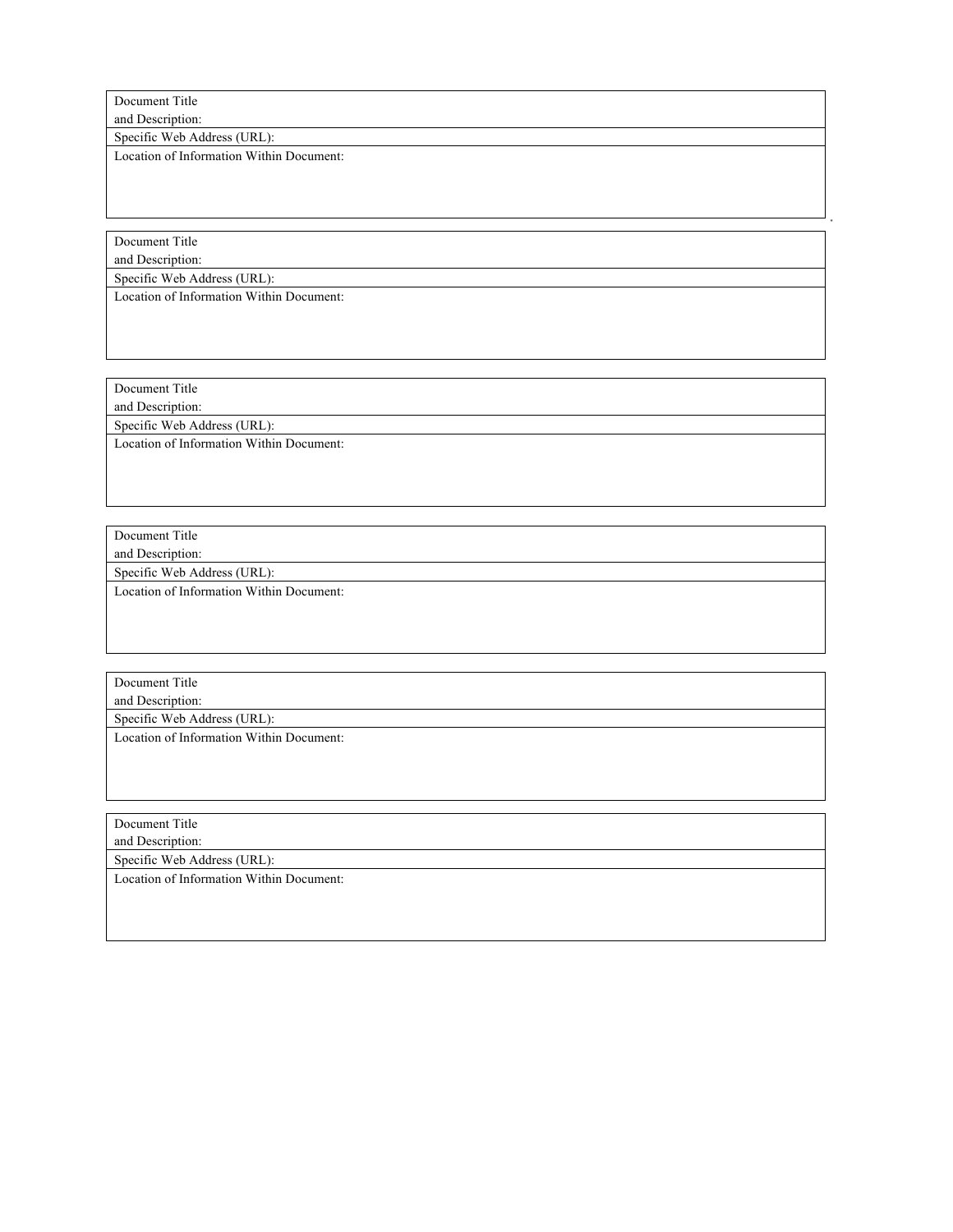## **Appendix 147-C**

### **Sealed Records**

At the discretion of a court, records of certain offenses, convictions, and adjudications may be sealed against public release. Upon the School's receipt of either (1) a valid court order sealing records, or (2) the written request and a copy of a valid judicial order in which records are sealed, the School shall expunge any records in its possession relating to the subject matter protected from disclosure by court seal.

Regardless of a court order to seal a record, the School may maintain records regarding an adjudication of an individual as a delinquent child if those records were the basis of an individual's permanent exclusion from the School.

Inspection of sealed records shall be limited to the extent required by federal and state law. Individuals with access to records shall not knowingly release or disseminate any sealed records to unauthorized parties.

Sealed and/or expunged offenses may still appear on the results of any criminal records check. If the sealed and/or expunged offense is a disqualifying offense that is not eligible for rehabilitation, then the School shall not employ that individual.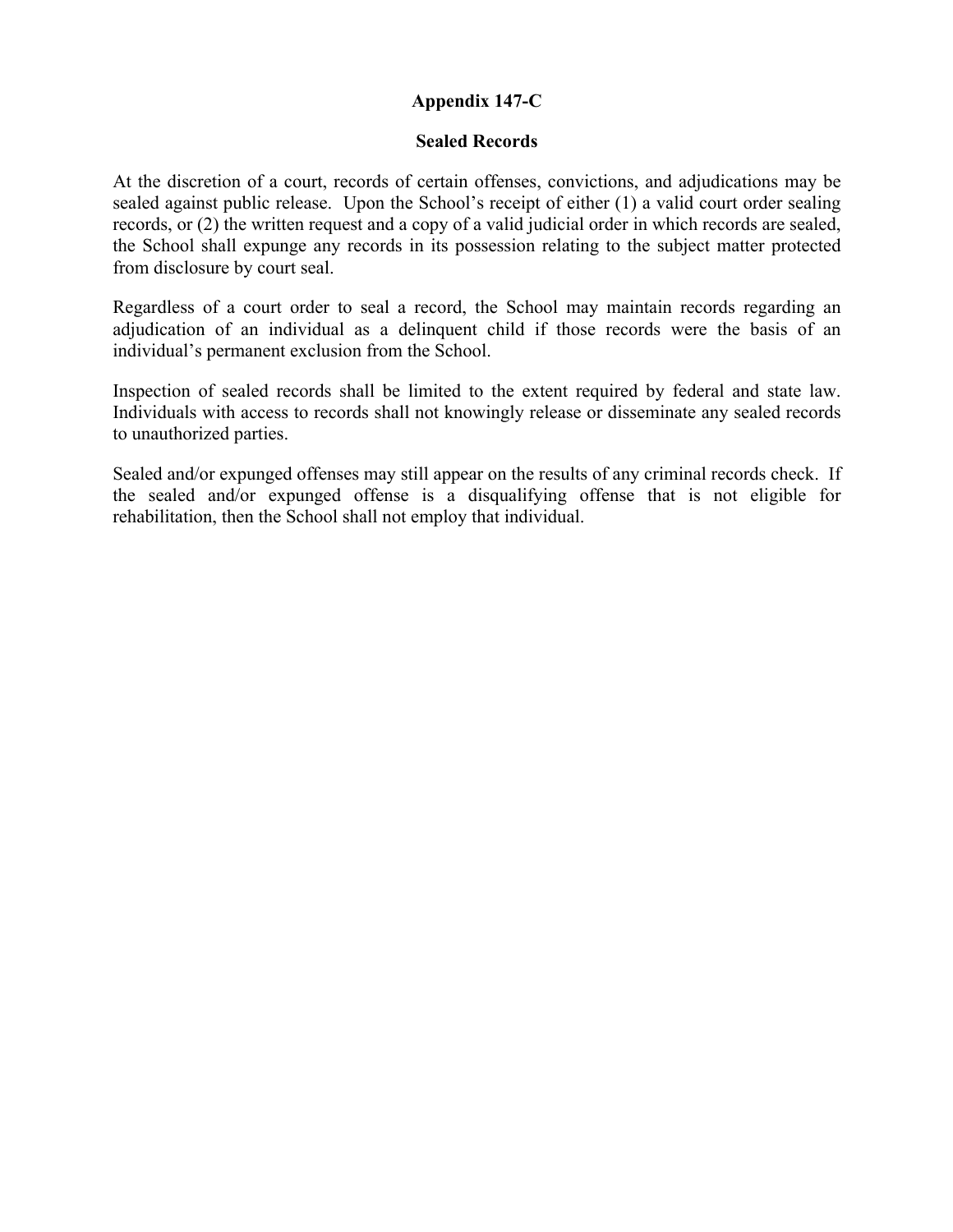### **Appendix 147.1-A**

#### **Records Retention Schedule**

This Policy applies to all records of the School. Its purpose is to properly manage records retention and eventual disposal for both electronic and non-electronic records in order to comply with all applicable statutes, regulations, and other legal requirements, and the guidelines set forth in the following Records Retention Schedules.

Overall administration of this Policy shall be the responsibility of the Principal.

The following records retention schedule was guided by three general objectives:

- 1. Documenting compliance with statutory and regulatory requirements;
- 2. Protecting the business from future litigation; and
- 3. Reducing the cost of operating a business by appropriately managing space requirements.

#### **Employment Records**

|  | Selection, Recruitment and Hiring Records. All personnel records or<br>employment records, including job applications, resumes, or other hiring<br>records for employees hired and not hired and job inquiries;<br>advertisements or notices to the public regarding openings; promotions;<br>training opportunities; opportunities for overtime; promotion, demotion,<br>transfer, termination decisions; refusal to hire or re-hire documents; job<br>orders placed with employment agencies for recruitment; candidate test<br>papers and results; physical examination results; job aids; internal notices<br>relating to job openings or training opportunities. | 7 years from date of<br>application, personnel<br>action or termination,<br>whichever is longer |
|--|-----------------------------------------------------------------------------------------------------------------------------------------------------------------------------------------------------------------------------------------------------------------------------------------------------------------------------------------------------------------------------------------------------------------------------------------------------------------------------------------------------------------------------------------------------------------------------------------------------------------------------------------------------------------------|-------------------------------------------------------------------------------------------------|
|--|-----------------------------------------------------------------------------------------------------------------------------------------------------------------------------------------------------------------------------------------------------------------------------------------------------------------------------------------------------------------------------------------------------------------------------------------------------------------------------------------------------------------------------------------------------------------------------------------------------------------------------------------------------------------------|-------------------------------------------------------------------------------------------------|

- a. Age Discrimination in Employment Act (ADEA), 29 U.S.C. 626(a) and 29 CFR 1627.3 must keep records one year from date of creation or date of personnel action, whichever is longer;
- b. American with Disabilities Act (ADA), 29 CFR 1602.14 must keep records one year from date of personnel action;
- c. Civil Rights Act of 1964, 42 U.S.C. 2000e-8 and 29 CFR 1602.14, 29 CFR 1602.2l and 29 CFR 1602.7 for employers with 15 employees or more, must keep records one year from date of application or date of personnel action, whichever is longer;
- d. Executive Order 11246/0FCCP apply to Federal contractors must keep records pertaining to hiring criteria – for employer with 150+ employees, for two years – if less than 150 employees, for one year;
- e. Uniform Guidelines on Employee Selection Procedures, 29 CFR 1607.4 must keep records regarding impact of the employer's hiring practices, including number of persons hired, number of applicants, and the selection criteria utilized, etc., for two years after a determination of an adverse impact;
- f. Statute of limitations for statutory liability actions in Ohio is six years under R.C. 2305.07. Under Ohio law, charges of employment discrimination are brought under R.C. 4112.01, et seq., which requires an aggrieved party to first exhaust his/her administrative remedies before filing a lawsuit; however, there are exceptions which would trigger R.C. 2305.07 and the six years statute.

|  | Employee Compensation Records. Payroll information; rate of pay;<br>compensation earned each week hours worked and certificates and notices<br>of the Wage and Hour Administrator; collective bargaining agreements;<br>individual contracts; time cards; payroll reports; wage rate tables; work<br>schedules; purchase, shipping, and billing records; pay deductions or<br>additions (bonuses); merit pay; description of pay differentials; cost<br>determination records; vouchers for any payments to employees; job<br>evaluations; seniority systems; age certificates; applications for disability<br>benefits; unemployment claims; job descriptions and merit descriptions;<br>and substitute records | 7 years after personnel<br>action or termination,<br>whichever is longer |
|--|------------------------------------------------------------------------------------------------------------------------------------------------------------------------------------------------------------------------------------------------------------------------------------------------------------------------------------------------------------------------------------------------------------------------------------------------------------------------------------------------------------------------------------------------------------------------------------------------------------------------------------------------------------------------------------------------------------------|--------------------------------------------------------------------------|
|--|------------------------------------------------------------------------------------------------------------------------------------------------------------------------------------------------------------------------------------------------------------------------------------------------------------------------------------------------------------------------------------------------------------------------------------------------------------------------------------------------------------------------------------------------------------------------------------------------------------------------------------------------------------------------------------------------------------------|--------------------------------------------------------------------------|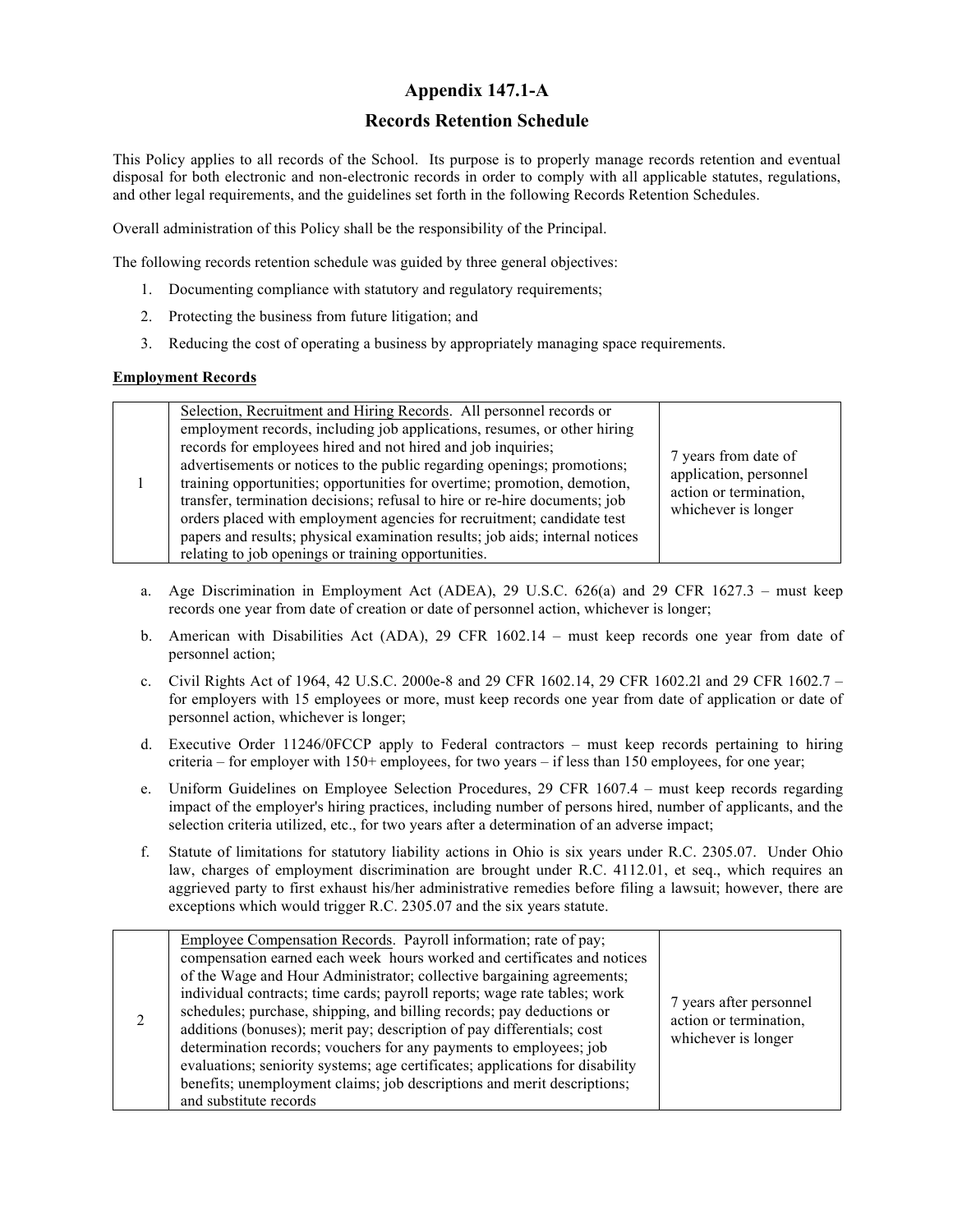- a. ADEA, 29 U.S.C.  $626(a)$  three years for payroll records or other records containing employee name, address, and date of birth;
- b. Older Worker Benefit Protection Act 29 U.S.C. 626(a) and 626(f) three years for payroll information;
- c. ADA, 29 CFR 1602.14 one year medical records must be kept separately from personnel file;
- d. Civil Rights Act of 1964 one year for apprenticeship records limitation period for other records varies maximum six years under R.C. 2305.07;
- e. Davis Bacon Act, 29 CFR 5.5 three years for payroll records containing name, address, job classification, rate of hourly, daily and weekly pay, rates of contributions or costs anticipated for fringe benefits – for apprentices, must maintain written evidence of the registration of the apprenticeship programs for three years after completion of contract;
- f. Employee Polygraph Protection Act, 29 CFR 801.30 and 29 CFR 201.35 three years from date of test;
- g. Equal Pay Act, 29 U.S.C. 206(d) and 29 CFR 1620.32 two years for wage rates, job evaluations and descriptions, merit or seniority systems and other descriptions;
- h. Executive Order 11246/OFCC P Rules two years for Federal contractors with over 150 employees, and one year for Federal contractors with less than 150 employees;
- i. Fair Labor Standards Act (FLSA), 29 U.S.C. 211, 29 CFR 516.5 and 516.6 must maintain name, job symbol, address, date of birth, occupation, information about hourly rate, hours worked each day, total weekly straight time, earnings, overtime, additions or deductions to wages, dates of payment or pay period, and purchase and sales orders for three years for hourly employees. Employer must keep basic earnings card, wage rate tables, work time schedule and customer order and invoices for two years. Employer must keep age certificates for minor employees until the date of termination of employment of a minor;
- j. Family and Medical Leave Act (FMLA), 29 CFR 825.50 must keep detailed pay rate and employee identification, date of birth, designation of leave dates, hours of FMLA, and notices regarding FMLA for three years. Medical records must be kept confidential and separate from personnel records;
- k. Federal Unemployment Tax (FUTA) annual records showing total wages for each employee, amount of taxable pay, etc. – four years after tax is paid under Treas. Reg, 1.6001-1. However, the information can be used to support the employer's tax records, and the statute of limitations for non-payment or underpayment of taxes in some instances can be extended beyond the normal three years to six years for civil or criminal violations, IRC 6501 et seq. Therefore, it is recommended that the records be kept for six years plus the current year;
- l. Internal Revenue Code records about employees, their Social Security numbers, and records for remuneration must be kept for six years, plus the current year, as explained above.
- m. Social Security Act four years, although it is recommended that the records be kept for six years, plus the current year, as explained under FUTA above;
- n. FICA six years as explained under FUTA above;
- o. Ohio statute of limitations for actions charging violation of wage and hour laws and minimum wage is two years from the date the cause of action accrues.

| 3 years after hire or 1 year<br>Immigration 1-9 Forms<br>after termination.<br>whichever is longer |
|----------------------------------------------------------------------------------------------------|
|----------------------------------------------------------------------------------------------------|

#### a. Immigration Reform and Control Act,  $8$  CFR 274a(2)(A) – must keep separate from personnel file.

| Employee Benefit Plan Documents and Collective Bargaining Agreements | Until expired or<br>superseded, plus 8 years |
|----------------------------------------------------------------------|----------------------------------------------|
|----------------------------------------------------------------------|----------------------------------------------|

- a. ADEA, 29 U.S.C. 676 must keep employment benefit plans until they expire or are superseded, plus one year;
- b. Statute of limitations for bringing actions under ERISA for breach of fiduciary duties is six years. There is no specific statute of limitations for ERISA actions other than breach of fiduciary duties (i.e., benefits), but courts typically apply the most analogous state statute. The statute of limitations for bringing an action on a written contract under Ohio law is eight years;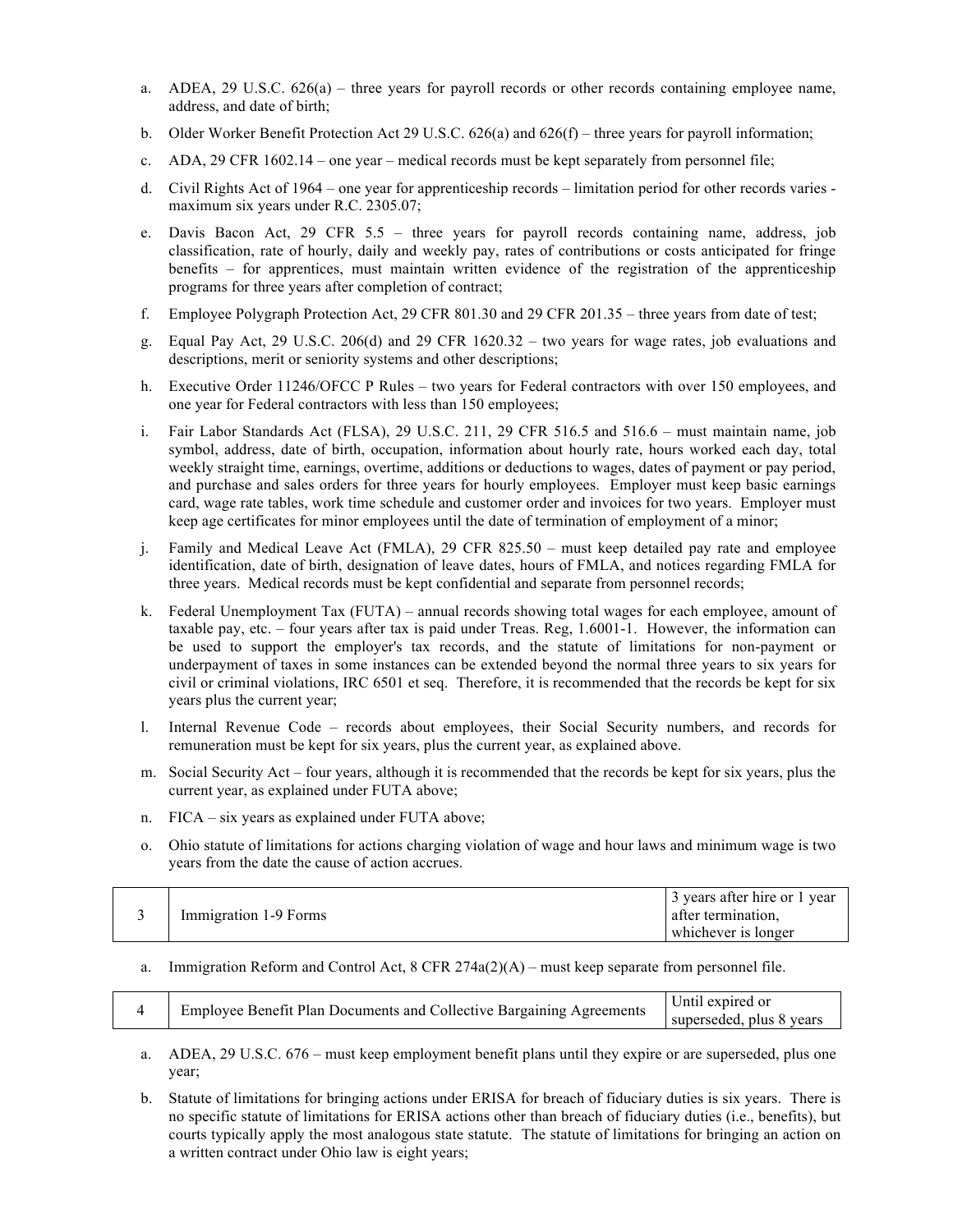c. Health Insurance Portability and Accountability Act (HIPAA) – must keep employee medical records for six years from the date of creation or date when record was last in effect, whichever is later.

| Pension and welfare benefit records to determine eligibility for benefits | Keep as long as needed to<br>determine eligibility $-$ for |
|---------------------------------------------------------------------------|------------------------------------------------------------|
|                                                                           | 8 years after termination<br>based on contract claims for  |
|                                                                           | participants and indefinite                                |
|                                                                           | for beneficiaries                                          |

- a. Employee Retirement Income Security Act Section 209, 29 U.S.C. 1059;
- b. Employee Retirement Income Security Act Section 107, 29 U.S.C. 1027 six years for records supporting matters disclosed on any filing; ERISA Section 413 governs actions for breach of fiduciary duties – these actions must be brought within six years of last action constituting the breach or three years after the discovery of the breach. ERISA does not specify a limitation period for other actions but most courts rely on the most analogous state statute of limitations. The Ohio statute for a contract action is eight years.

| 6            | COBRA related documents                                                                                             | Keep as long as particular<br>employee is covered by<br>COBRA, plus follow periods<br>under #5 above |
|--------------|---------------------------------------------------------------------------------------------------------------------|------------------------------------------------------------------------------------------------------|
|              |                                                                                                                     | a. OSHA 200 or 300 $log -$<br>must be logged within<br>2 days, must be retained for<br>5 years       |
|              | Occupational Safety and Health Act (OSHA work-related injuries)                                                     | b. OSHA 101 or 301 report $-$<br>retain for 5 years                                                  |
|              |                                                                                                                     | c. Form $300A -$ totals for the<br>calendar year – retain for<br>5 years.                            |
| $\mathbf{8}$ | OSHA Employee medical records pertaining to work-related conditions,<br>including those prepared by outside doctors | Keep for length of<br>employment, plus 30 years                                                      |
| 9            | Additional Employer-Specific OSHA requirements (i.e., noise, chemicals,<br>$etc.$ )                                 | Must consult OSHA<br>regulations                                                                     |
| 10           | Public Employment Risk Reduction Program (PERRP)                                                                    | 5 years following the year<br>that records cover                                                     |
| 11           | Form EEO $\cdot$ 1 (Employers with 100 or more employees)                                                           | Copy of most recent report<br>for each reporting unit must<br>be retained always be<br>retained      |

#### **Building and Operational Records**

|                             | School Emergency Management Plan (not a public record) | Until superseded, plus |
|-----------------------------|--------------------------------------------------------|------------------------|
|                             |                                                        | 8 years                |
| $\mathcal{D}_{\mathcal{L}}$ | Tornado and fire drill records                         | l year                 |
| 3                           | Building health inspections                            | Until superseded, plus |
|                             |                                                        | 2 years                |
| 4                           | Environmental reports and data (asbestos, etc.)        | 4 years                |
| 5                           | Asset inventory                                        | Until superseded       |
| 6                           | Repair, installation, and maintenance records          | 8 years                |
|                             | Equipment warranty/guarantee                           | Life/warranty of       |
|                             |                                                        | equipment or 8 years,  |
|                             |                                                        | whichever is longer    |
| 8                           | Vehicle registration                                   | Life of vehicle, plus  |
|                             |                                                        | l year                 |
| 9                           | Transportation records, vehicle records                | 4 years                |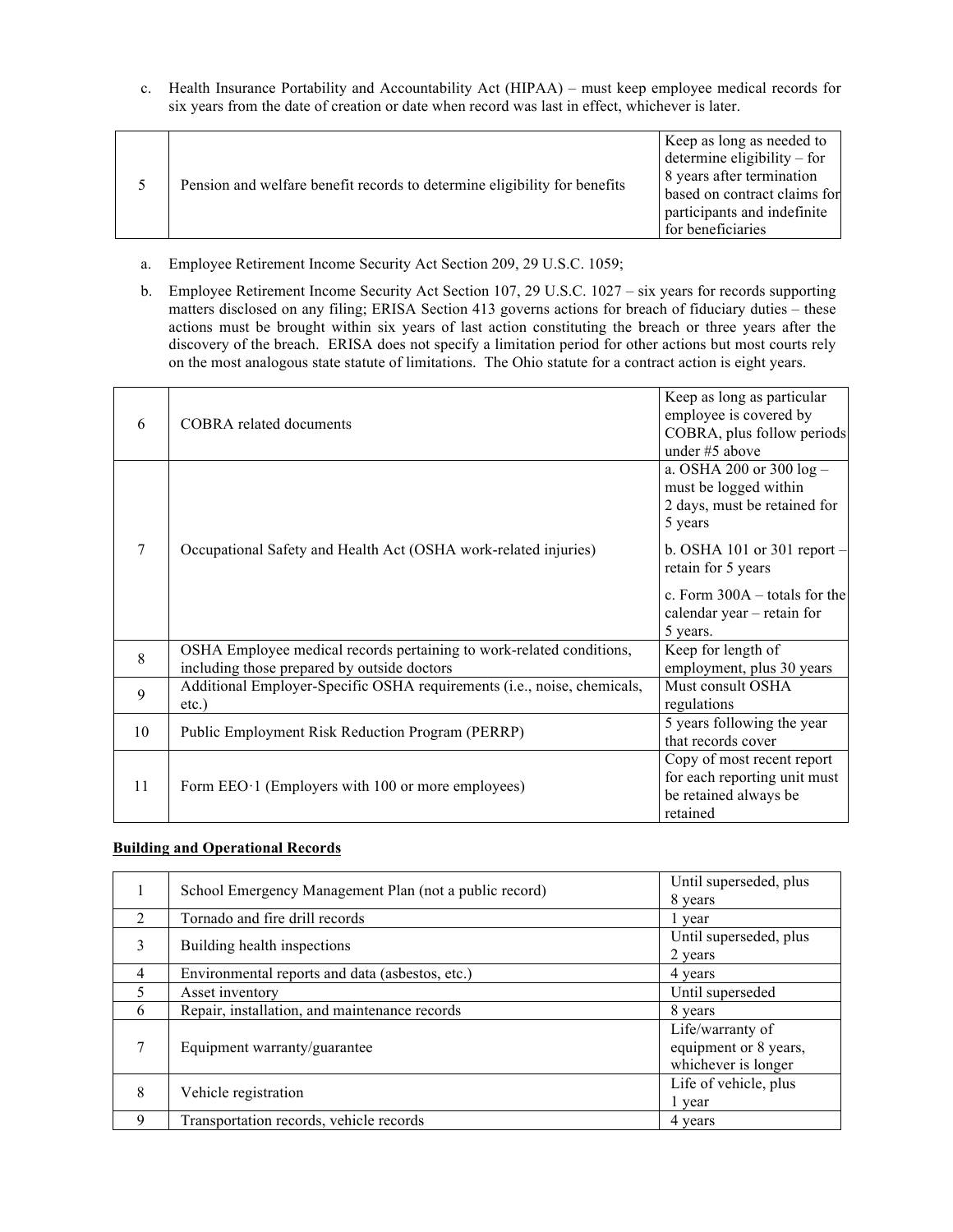| 10 | Staff and student handbooks              | Until superseded, plus<br>vear |
|----|------------------------------------------|--------------------------------|
|    | Administrative regulations or procedures | Until superseded, plus<br>vear |
| 12 | School calendars                         | 2 years                        |
| 13 | Field trip forms, volunteer driver forms | 2 years                        |

#### **Tax and Business Records**

|   | Depreciation schedules and documents supporting depreciation decisions                                                              | Must keep for entire period<br>of depreciation, plus 7 years              |
|---|-------------------------------------------------------------------------------------------------------------------------------------|---------------------------------------------------------------------------|
| ∠ | Capital gain and all documents supporting taxpayer's determination of basis,<br>including receipts, purchase orders, invoices, etc. | Must keep for full period<br>that property is maintained,<br>plus 7 years |
|   | Federal, state, and local tax returns, and any documents supporting the<br>returns, tax audits, and adjustments                     | 7 years                                                                   |

- a. IRC 6501(a) and 6501(e) govern the limitation period under the Internal Revenue Code three to six years;
- b. Ohio's limitation period is four years.

| $\overline{4}$ | Monthly trial balances, worksheets, accounts payable, receivables    | Keep at least 7 years.<br>Some records may have to<br>be kept longer depending<br>on the type of documents<br>they support |
|----------------|----------------------------------------------------------------------|----------------------------------------------------------------------------------------------------------------------------|
| 5              | Receipts, deposit slips, budget/appropriation records, sales records | 4 years                                                                                                                    |
| 6              | Annual Reports - Audit Reports, Ledgers                              | Permanent                                                                                                                  |
|                | Payroll Earning Records, W-4's and 1099 Misc.                        | 7 years                                                                                                                    |
| 8              | Worker's Compensation                                                | 10 years after financial<br>payment made                                                                                   |

- a. Federal recommendation Treas. Reg. 1.6001-1 four years;
- b. Statute of limitation period for tax collection is three to six years;
- c. Ohio limitation period is four years.

| 9  | State and federal grant files                                                                                                                                 | 10 years                      |
|----|---------------------------------------------------------------------------------------------------------------------------------------------------------------|-------------------------------|
| 10 | Food service records – menus, food production, milk sold, students served,<br>cash register tape, daily reports, free and reduced lunch reports, inventories, | 4 years                       |
| 11 | Unsuccessful bids and specifications                                                                                                                          | r vear                        |
| 12 | Purchase orders, invoices, successful bids, agreements, contracts, leases,<br>rental information (use of facilities), notes                                   | 8 years after expiration date |

a. The limitations period for written contracts under Ohio law is now eight years, therefore any document that would support a contract must be kept for the length of the contract plus the limitation period.

| 13 | Minute books, agendas, charter, by-laws, etc. | Permanent                                                       |
|----|-----------------------------------------------|-----------------------------------------------------------------|
| 14 | <b>Board Meeting Notes</b>                    | Until superseded                                                |
| 15 | Board policy books and other adopted policies | Until superseded, plus<br>l year                                |
| 16 | Correspondence                                | Depends on the underlying<br>reasons for the<br>correspondence. |
|    |                                               | If it supports a contract,<br>keep for 8 years.                 |
|    |                                               | If it is simple, ordinary<br>course, keep for 4 years.          |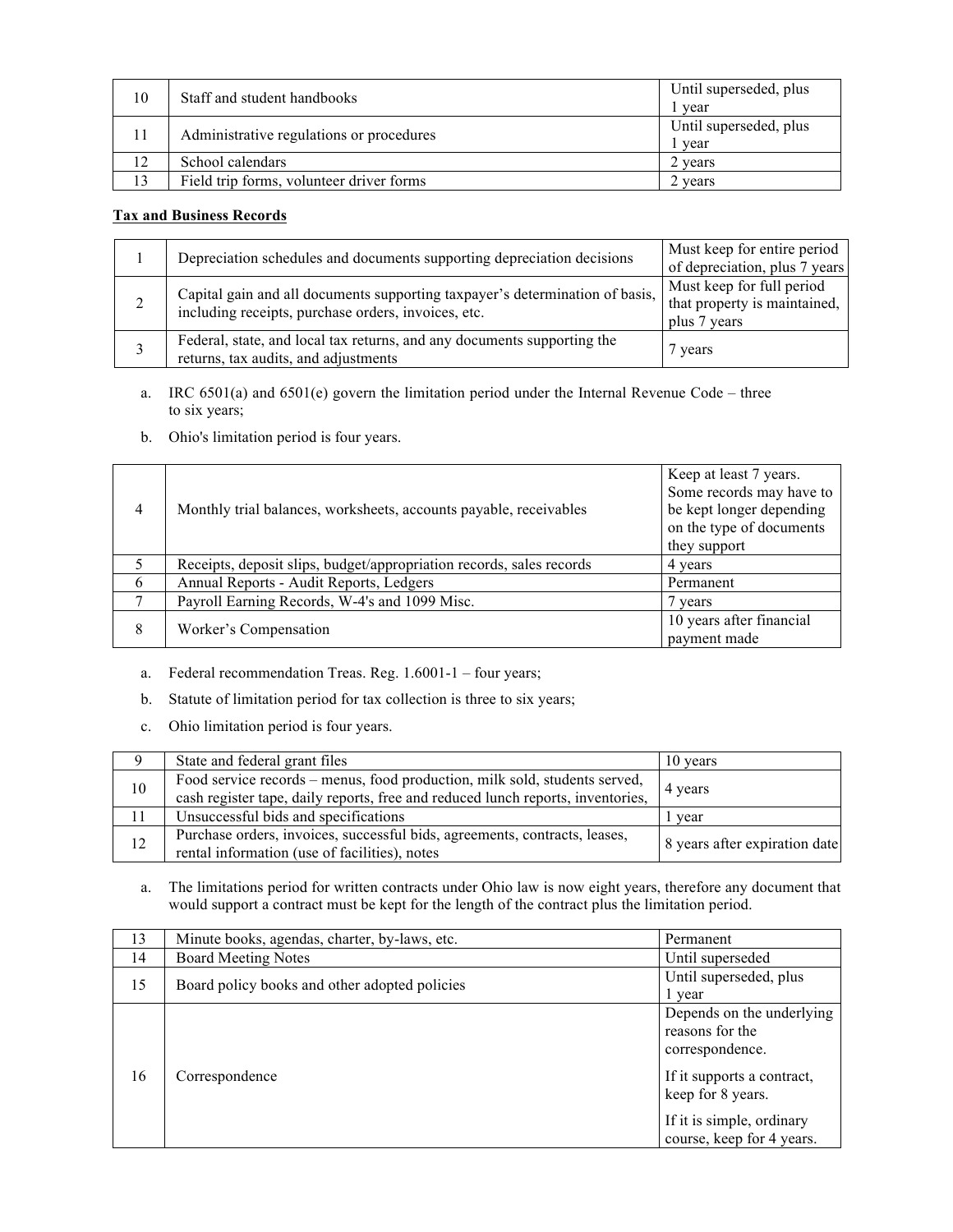| 17 | Deeds, bills of sale, blueprints, capital stock certificates | Permanent                                                 |
|----|--------------------------------------------------------------|-----------------------------------------------------------|
| 18 | Trademarks, registrations, and copyrights                    | Permanent                                                 |
| 19 | Court decisions, claims, and litigation documents            | Permanent                                                 |
| 20 | Civil rights, civil services, and disciplinary reports       | Permanent                                                 |
| 21 | Insurance policies                                           | 15 years after expiration,<br>provided all claims settled |
| 22 | Record disposal forms                                        | 10 years                                                  |

#### **Student Records**

Student records are not public records because the release of these records is prohibited by the Family and Educational Rights and Privacy Act (FERPA), 20 U.S.C. 1232g. However, the School retains student records under the following schedule. If a student transfers to another school, the School shall maintain student records according to this schedule.

Notwithstanding any time listed in the retention schedule, a record may not be destroyed if there is an outstanding student or parent request to inspect the file. *See* 34 CFR 99.10(e).

|                | Student enrollment records, applications, birth certificates, withdrawal, and<br>attendance records                                                                                                                                                                  | 1 year from withdrawal or<br>graduation                                                                                                           |
|----------------|----------------------------------------------------------------------------------------------------------------------------------------------------------------------------------------------------------------------------------------------------------------------|---------------------------------------------------------------------------------------------------------------------------------------------------|
| 2              | Grades and transcripts, activities records, individual test results, foreign<br>exchange records, and disciplinary records                                                                                                                                           | If student graduates from<br>this School, permanently.<br>If student withdraws before<br>graduation, for 1 year after<br>records are transferred. |
| $\mathcal{E}$  | Free and reduced price lunch application                                                                                                                                                                                                                             | 4 years                                                                                                                                           |
| $\overline{4}$ | Student emergency information, health/medical records, accident reports                                                                                                                                                                                              | 2 years after withdrawal or<br>graduation from the School                                                                                         |
| 5              | Records of students receiving services under IDEA: name, address,<br>telephone number, grades, attendance record, intervention records, classes<br>attended, grade level completed, year completed, all due process or other<br>notices, and all IEPs or other plans | 2 years after students<br>expected date of graduation<br>from any school                                                                          |

a. 34 CFR 300.573, OAC 3301-51-04 – school must inform parent when personally identifiable information that was collected, maintained, or used under Part B of IDEA is no longer needed and when it is destroyed

#### **Investigations**

Records subject to an investigation or the subject of a claim must be retained for as long as the claim or the investigation remains pending and can thereafter only be discarded after consultation with legal counsel.

#### **Storing E-mail Records**

For purposes of records retention, it is acceptable to store e-mails: (1) in the current e-mail system; (2) in an electronic format (e.g., in a file on a local hard drive); or (3) by saving paper print outs in a filing system.

In order to ensure that someone in the corporation takes responsibility for maintaining the e-mail records during the retention period, the corporation shall choose one of the following procedures:

- \_\_\_ 1. The individual who sends an e-mail maintains the "record" copy. If an e-mail is received from someone outside the organization, the recipient should retain it.
- X 2. A mailbox is for individuals sending out email to copy (cc) when email is sent.